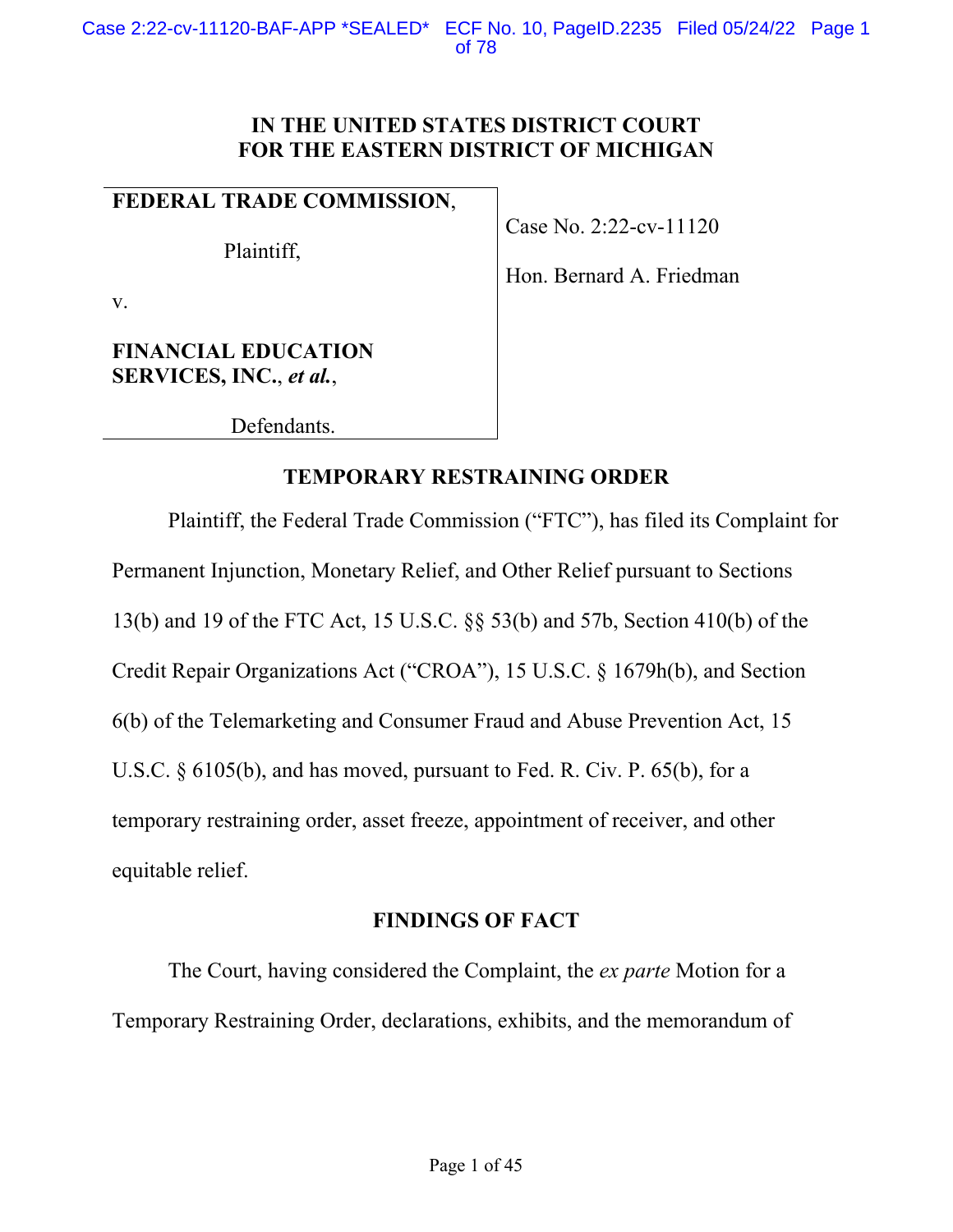points and authorities filed in support thereof, and being otherwise advised, finds that:

- A. This Court has jurisdiction over the subject matter of this case, and there is good cause to believe that it will have jurisdiction over all parties hereto and that venue in this district is proper.
- B. There is good cause to believe that:
	- 1. in numerous instances, in connection with the marketing, telemarketing, and sale of credit repair services, Defendants have falsely represented that they can significantly improve consumers' credit scores by, among other things, removing permanently negative information from consumers' credit reports or profiles or adding positive payment history to consumers' credit reports or profiles;
	- 2. in numerous, in connection with the marketing, telemarketing, and sale of credit repair services, Defendants have taken advanced fees for their credit repair services;
	- 3. in numerous instances, in connection with the marketing, telemarketing, and sale of credit repair services, Defendants have not made required disclosures regarding those services; and
	- 4. Defendants operated and promoted a marketing scheme in which they appear to have: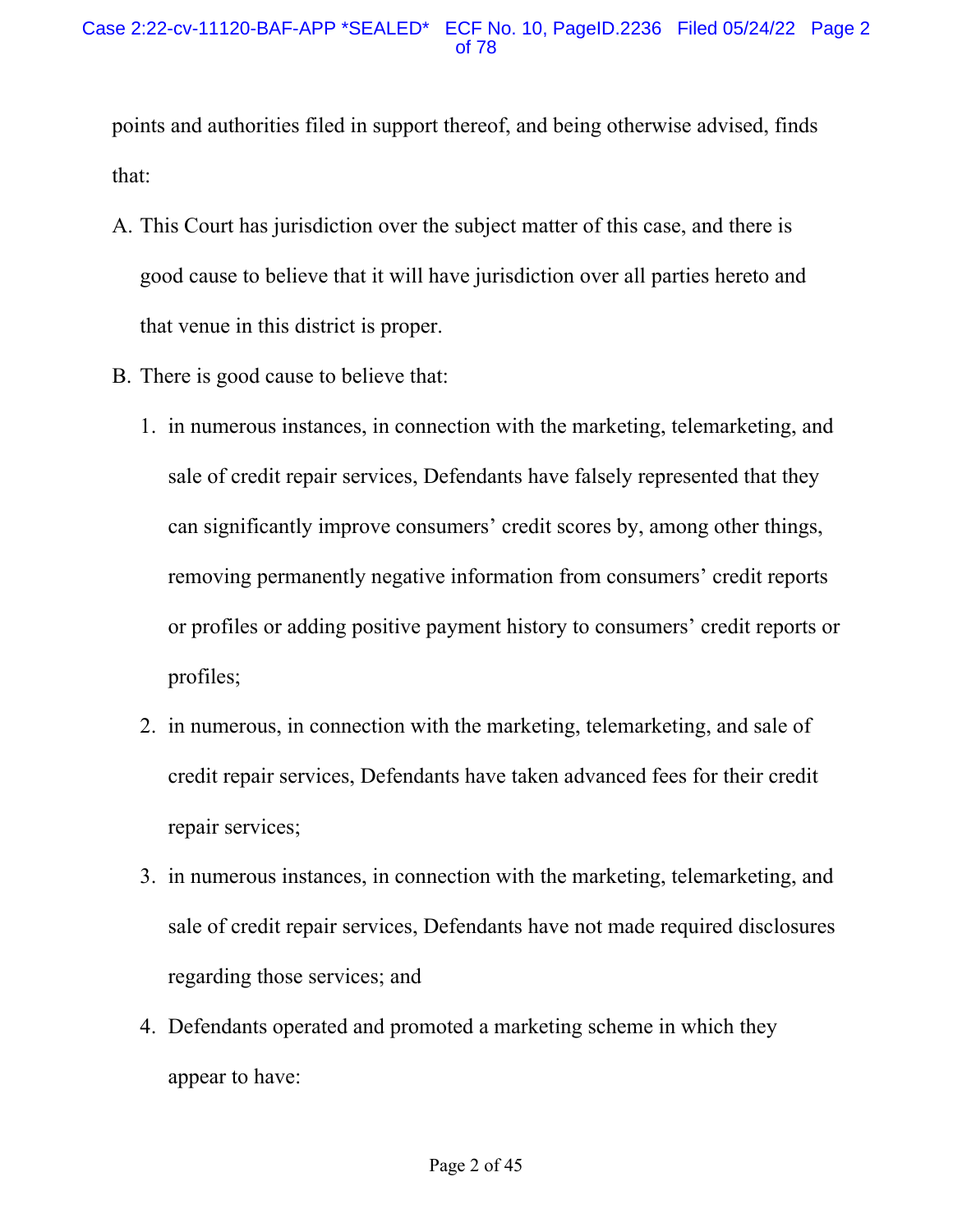- a. operating an illegal pyramid scheme;
- b. in numerous instances, falsely representing that consumers who become agents ("FES Agents") to recruit new FES Agents will earn substantial income; and
- c. providing the means and instrumentalities for the commission of deceptive acts and practices by furnishing consumers with promotional materials to be used in marketing credit repair services and recruiting new FES Agents.
- C. There is good cause to believe that Defendants have engaged in and are likely to engage in acts or practices that violate Section 5 of the FTC Act, 15 U.S.C. § 45, multiple provisions of CROA, 15 U.S.C. §§ 1679-1679*l*, and multiple provisions of the FTC's Telemarketing Sales Rule ("TSR"), 16 C.F.R. Part 310, and that the FTC is therefore likely to prevail on the merits of this action. As demonstrated by consumer declarations, consumer complaints, and the additional documentation filed by the FTC, the FTC has established a likelihood of success in showing that Defendants have made false, misleading, and deceptive representations regarding their credit repair services, taken illegal advance fees for those services, failed to make required disclosures regarding those services, operated an illegal pyramid scheme, made false, misleading, and deceptive representations regarding their investment opportunity, and provided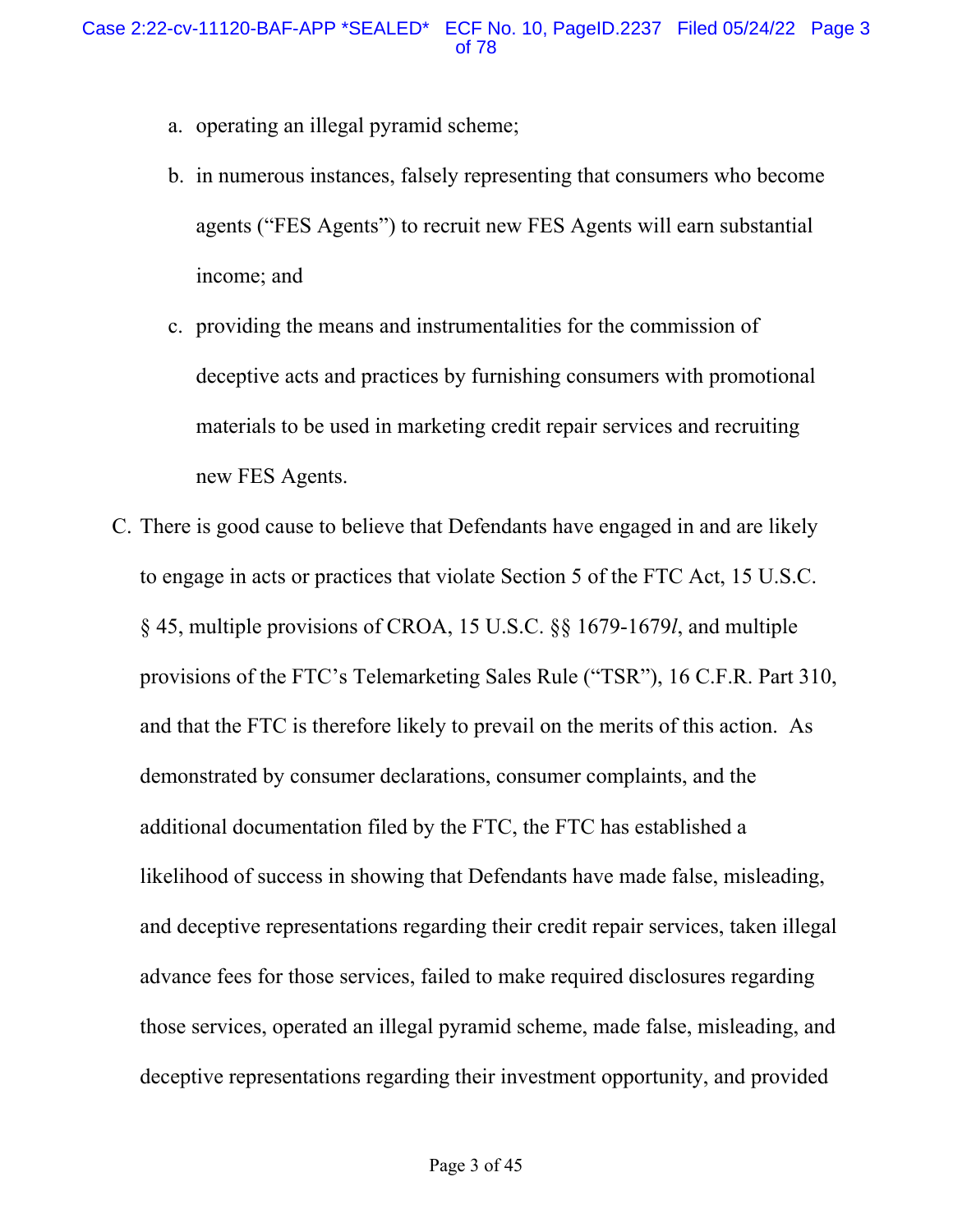#### Case 2:22-cv-11120-BAF-APP \*SEALED\* ECF No. 10, PageID.2238 Filed 05/24/22 Page 4 of 78

consumers with the means and instrumentalities to commit deceptive acts and practices.

- D. There is good cause to believe that Defendants have taken in gross revenues of approximately \$467 million as a result of their unlawful practices.
- E. There is good cause to believe that immediate and irreparable harm will result from Defendants' ongoing violations of the FTC Act, CROA, and the TSR unless Defendants are restrained and enjoined by order of this Court.
- F. There is good cause to believe that immediate and irreparable damage to the Court's ability to grant effective final relief for consumers—including rescission or reformation of contracts and the refund of money or return of property—will occur from the sale, transfer, destruction or other disposition or concealment by Defendants of their assets or records, unless Defendants are immediately restrained and enjoined by order of this Court; and that, in accordance with Fed. R. Civ. P. 65(b), the interests of justice require that this Order be granted without prior notice to Defendants. Thus, there is good cause for relieving the FTC of the duty to provide Defendants with prior notice of its Motion for a Temporary Restraining Order.
- G. Good cause exists for appointing a temporary receiver over the Receivership Entities, freezing Defendants' assets, permitting the FTC and the Receiver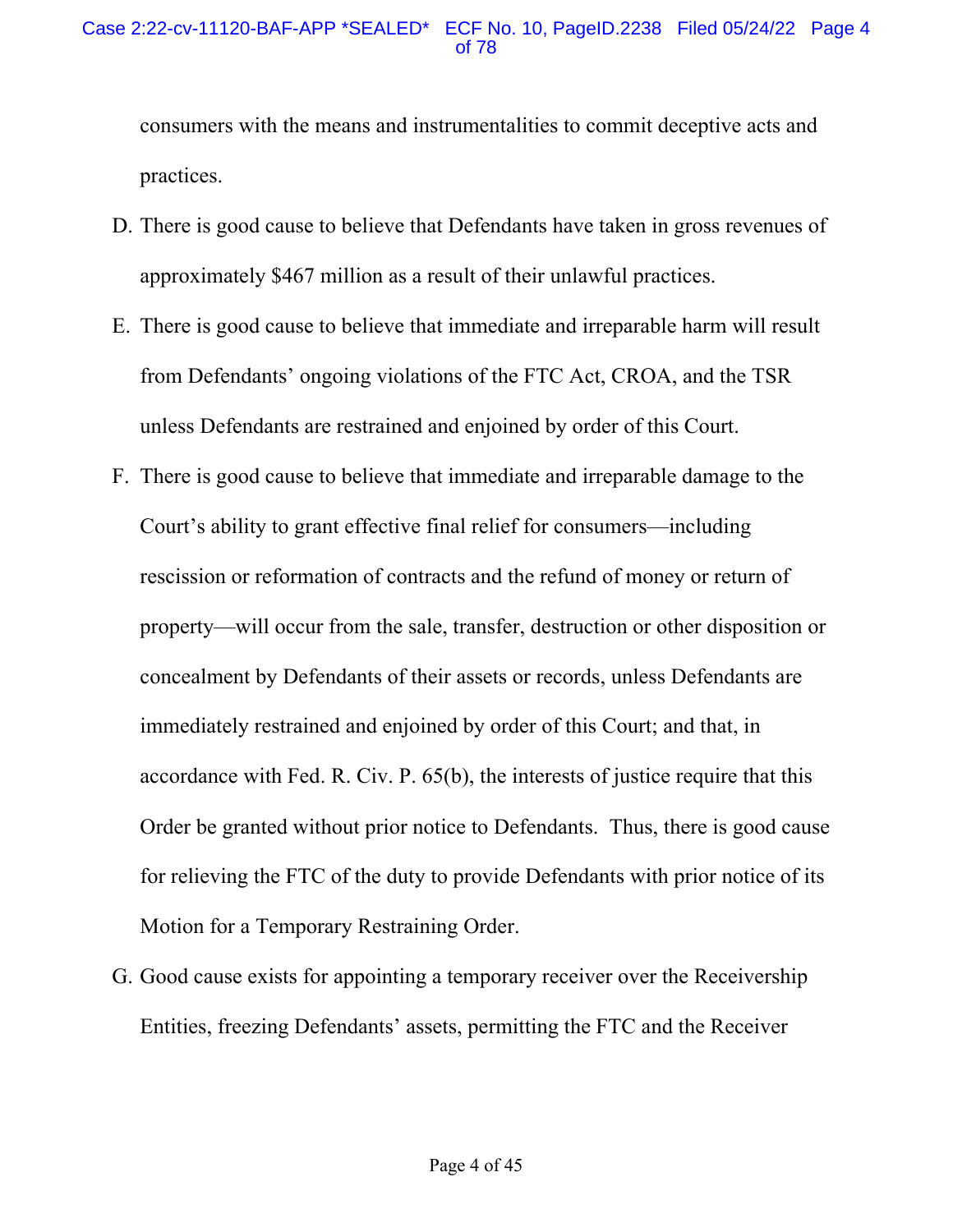immediate access to the Defendants' business premises, and permitting the FTC and the Receiver to take expedited discovery.

- H. Weighing the equities and considering the FTC's likelihood of ultimate success on the merits, a temporary restraining order with an asset freeze, immediate access to business premises, expedited discovery, and other equitable relief is in the public interest.
- I. This Court has authority to issue this Order pursuant to Section 13(b) of the FTC Act, 15 U.S.C. § 53(b); Federal Rule of Civil Procedure 65; and the All Writs Act, 28 U.S.C. § 1651.
- J. No security is required of any agency of the United States for issuance of a temporary restraining order. Fed. R. Civ. P. 65(c).

#### **DEFINITIONS**

For the purpose of this Order, the following definitions shall apply:

- A. "**Asset**" means any legal or equitable interest in, right to, or claim to, any property, wherever located and by whomever held.
- B. "**Consumer**" means any Person.
- C. "**Corporate Defendants**" means Financial Education Services, Inc., United Wealth Services, Inc., VR-Tech, LLC, VR-Tech Mgt, LLC, CM Rent Inc., and Youth Financial Literacy Foundation. and each of their subsidiaries, affiliates, successors, and assigns.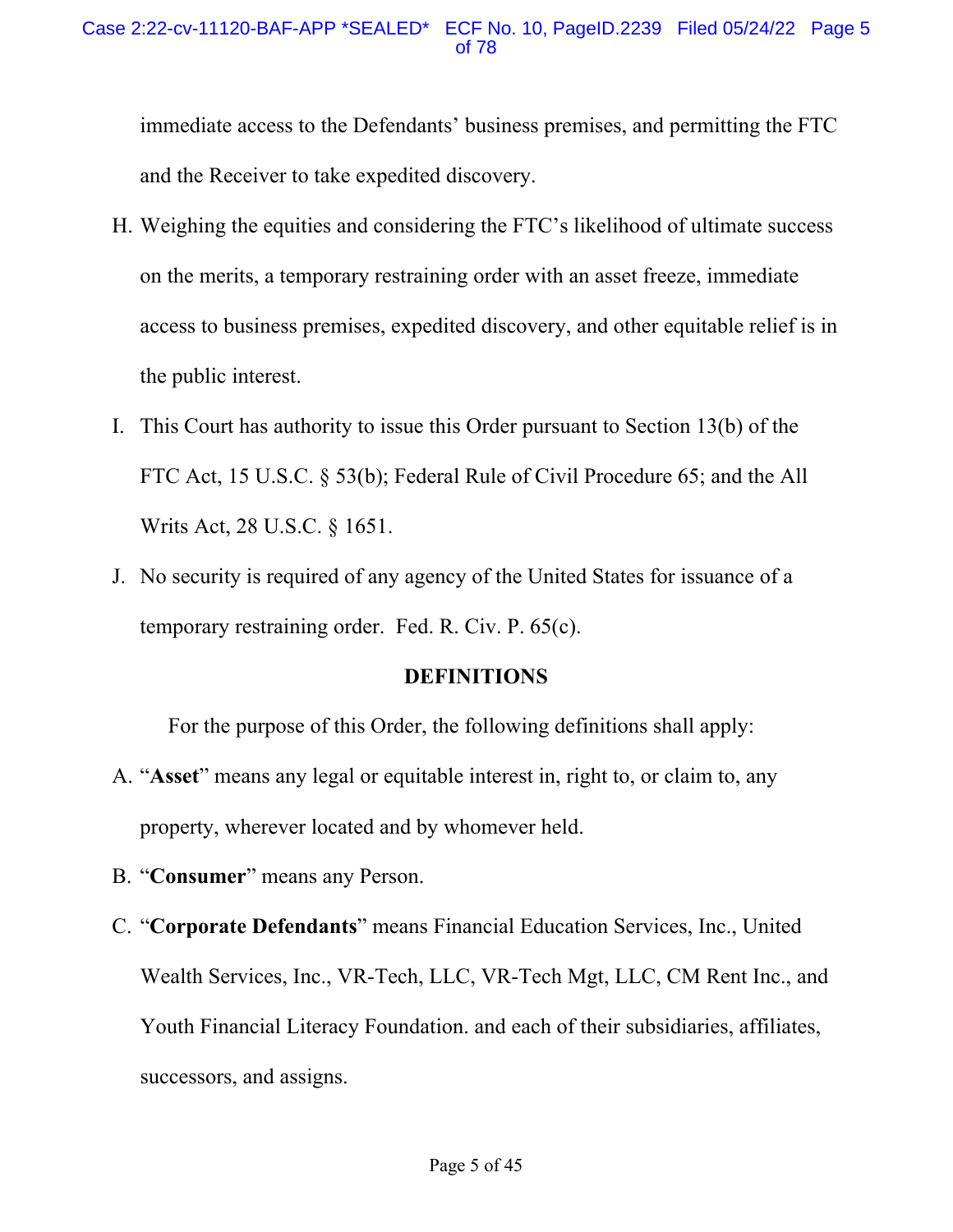- D. "**Credit Repair Service**" means any service, in return for payment of money or other valuable consideration, for the express or implied purpose of: (1) improving any consumer's credit report, credit record, credit history, credit profile, credit score, or credit rating; or (2) providing advice or assistance to any consumer with regard to any activity or service the purpose of which is to improve a consumer's credit report, credit record, credit history, credit profile, credit score, or credit rating.
- E. "**Defendants**" means Corporate Defendants and Individual Defendants, individually, collectively, or in any combination.
- F. "**Document**" is synonymous in meaning and equal in scope to the usage of "document" and "electronically stored information" in Federal Rule of Civil Procedure 34(a), Fed. R. Civ. P. 34(a), and includes writings, drawings, graphs, charts, photographs, sound and video recordings, images, Internet sites, web pages, websites, electronic correspondence, including e-mail and instant messages, contracts, accounting data, advertisements, FTP Logs, Server Access Logs, books, written or printed records, handwritten notes, telephone logs, telephone scripts, receipt books, ledgers, personal and business canceled checks and check registers, bank statements, appointment books, computer records, customer or sales databases and any other electronically stored information, including Documents located on remote servers or cloud computing systems,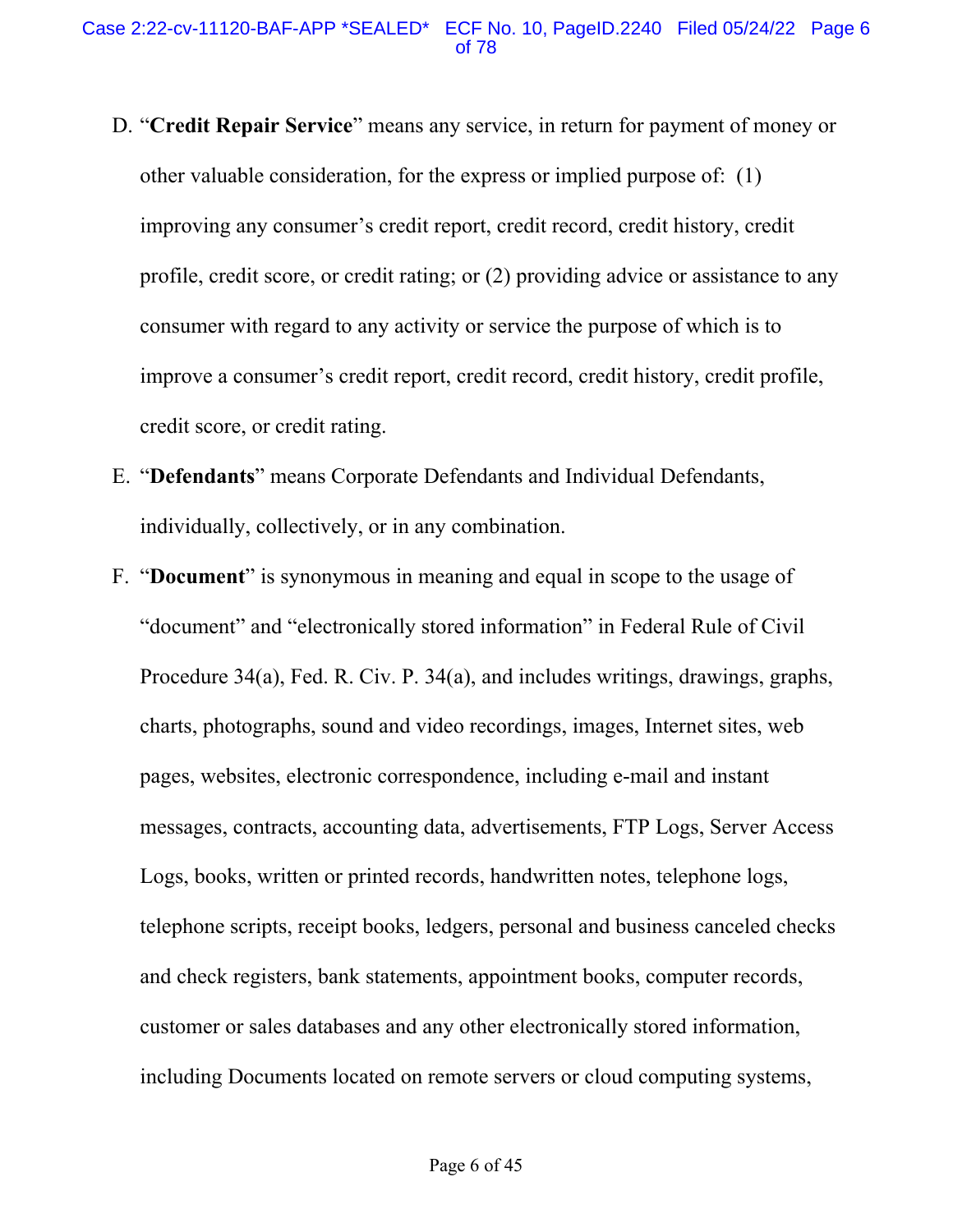and other data or data compilations from which information can be obtained directly or, if necessary, after translation into a reasonably usable form. A draft or non-identical copy is a separate document within the meaning of the term.

- G. "**Electronic Data Host**" means any person or entity in the business of storing, hosting, or otherwise maintaining electronically stored information. This includes, but is not limited to, any entity hosting a website or server, and any entity providing "cloud based" electronic storage.
- H. "**Individual Defendants**" means Parimal Naik, Michael Toloff, Christopher Toloff, and Gerald Thompson, individually, collectively, or in any combination.
- I. "**Marketing Program**" includes, but is not limited to, any multi-level, affiliate, or network marketing program, business opportunity, pyramid marketing scheme, Ponzi scheme, or chain marketing scheme.
- J. "**Person**" means a natural person, an organization or other legal entity, including a corporation, partnership, sole proprietorship, limited liability company, association, cooperative, or any other group or combination acting as an entity.
- K. **"Public Health and Safety Event"** means (1) any public health or safety emergency announced or declared by any federal, state, or local governmental authority or (2) the existence of any order, regulation, or action by any federal, state, or local government authority relating to public health or safety governing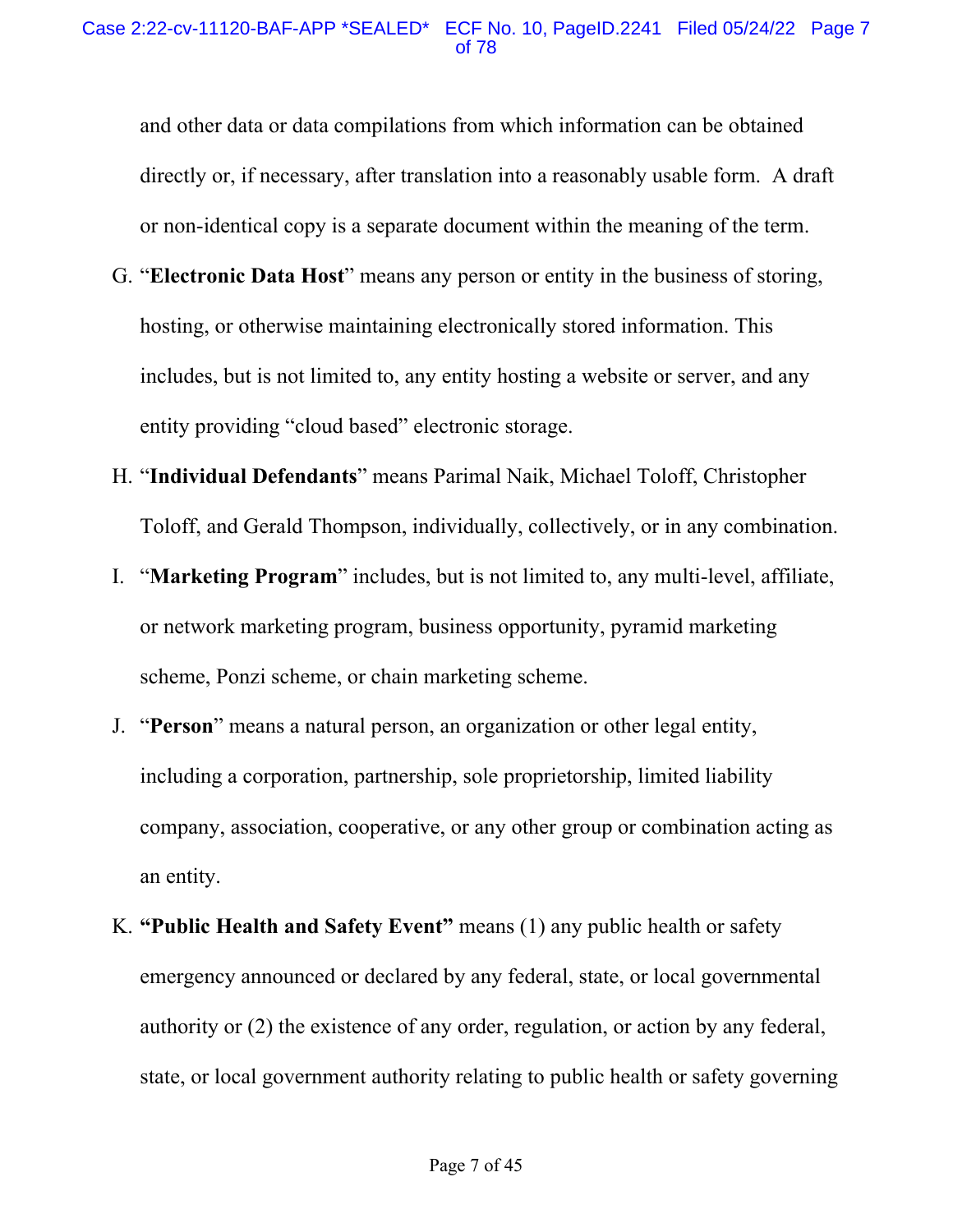or otherwise restricting public or commercial activity, such as a quarantine or stay-at-home order.

- L. "**Receiver**" means the temporary receiver appointed in Section XII of this Order and any deputy receivers that shall be named by the temporary receiver.
- M. "**Receivership Entities**" means Corporate Defendants as well as any other entity that has conducted any business related to Defendants' credit repair services or investment opportunity, including receipt of Assets derived from any activity that is the subject of the Complaint in this matter, and that the Receiver determines is controlled or owned by any Defendant.

#### **ORDER**

# **PROHIBITED CREDIT REPAIR ACTIVITIES**

# **I. IT IS THEREFORE ORDERED** that, until further order of this Court, Defendants, Defendants' officers, agents, employees, and attorneys, and all

other persons in active concert or participation with them, who receive actual notice of this Order by personal service or otherwise, whether acting directly or indirectly, in connection with the advertising, marketing, promoting, offering for sale, providing, or performing of any Credit Repair Service, are temporarily restrained and enjoined from:

A. Misrepresenting or assisting others in misrepresenting, directly or indirectly, expressly or by implication: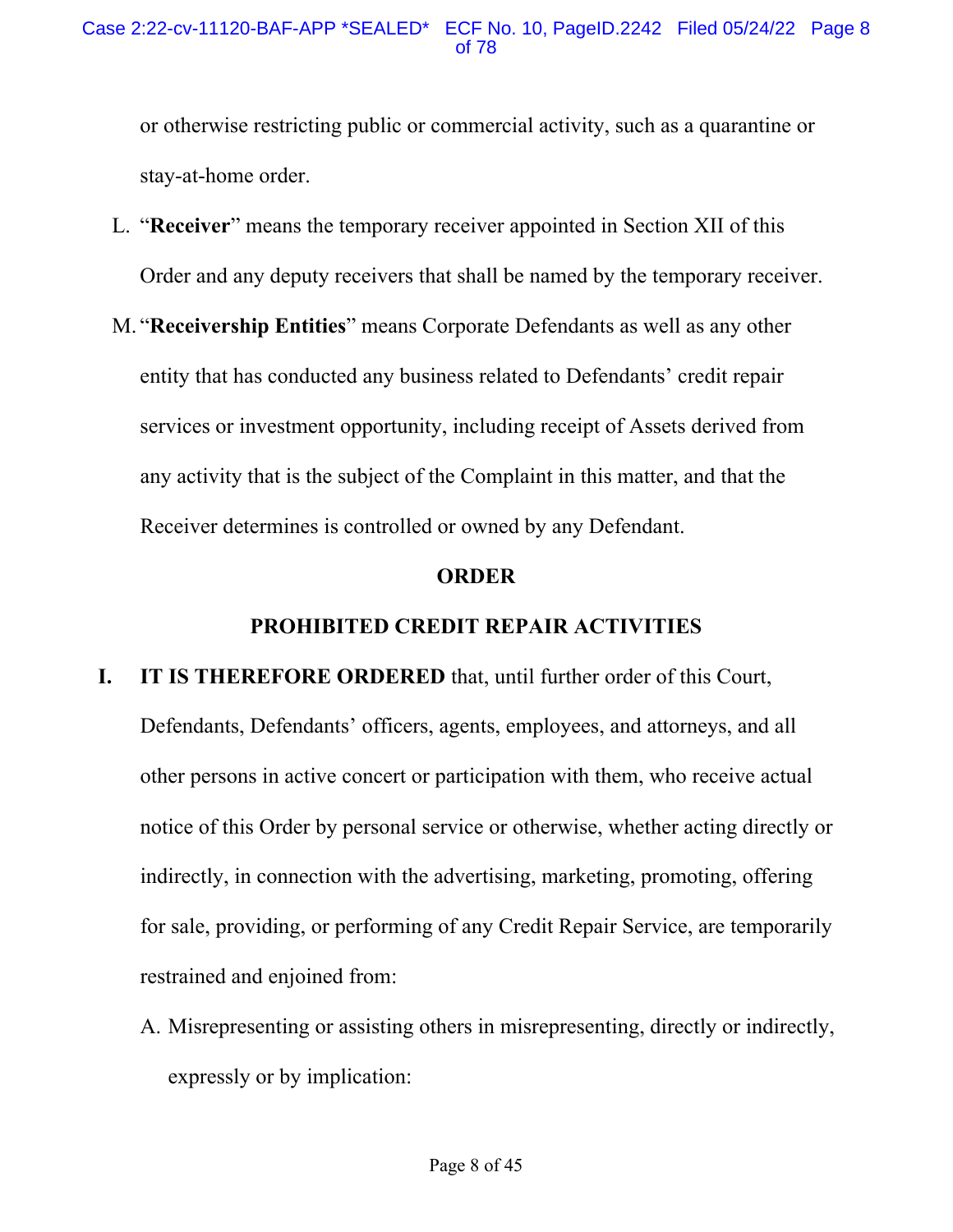- 1. That any Person can remove negative information or hard inquiries from any other Person's credit report, credit record, credit history, credit profile;
- 2. That any Person will report any other Person's rent payment history or other positive payment history to any consumer reporting agency or any other Person;
- 3. That any Person can substantially improve any other Person's credit score or credit rating;
- 4. That any Person is or was a victim of identity theft;
- 5. That any Person is an additional authorized user on any other Person's credit card or line of credit account;
- 6. That any credit building product will substantially improve any Person's credit score or credit rating; or
- 7. Any other fact material to consumers concerning any Credit Repair Service, such as the total costs; any material restrictions, limitations, or conditions; or any material aspect of its performance, efficacy, nature, or central characteristics;
- B. Filing, causing to be filed, or encouraging any Person to file, with any other Person an identity theft report;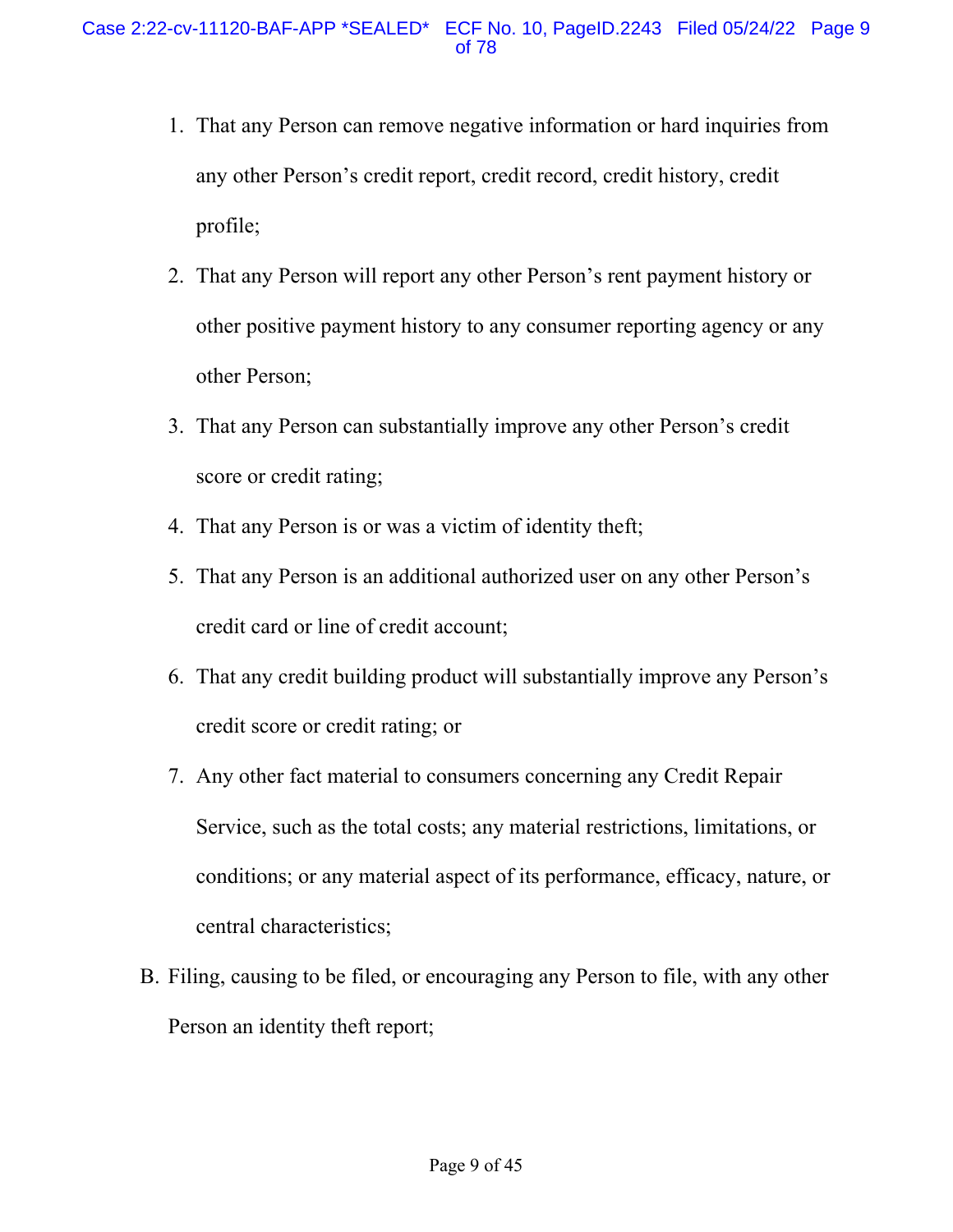- C. Charging or receiving money or other valuable consideration for the performance of any Credit Repair Service before such service is fully performed;
- D. Failing to provide any Person with a written statement of "Consumer Credit File Rights Under State and Federal Law," in the form and manner required by Section 405(a) of CROA, 15 U.S.C. § 1679c(a);
- E. Failing to provide any Person with a written and dated contract which meets the requirements of Section 406(b) of CROA, 15 U.S.C. § 1679d(b);
- F. Failing to include in contracts for any Credit Repair Service the following required terms and conditions: (1) the terms and conditions of payment, including the total amount of all payments to be made by the consumer; (2) a full and detailed description of the services to be performed for the consumer, including all guarantees of performance and an estimate of the date by which the performance of the services (to be performed by Defendants or any other Person) will be complete or the length of the period necessary to perform such services, (3) the name and principal business address of Defendants or any other Person providing such services, and (4) the specific conspicuous statement in bold face type, in immediate proximity to the space reserved for the consumer's signature on the contract, which reads as follows: "You may cancel this contract without penalty or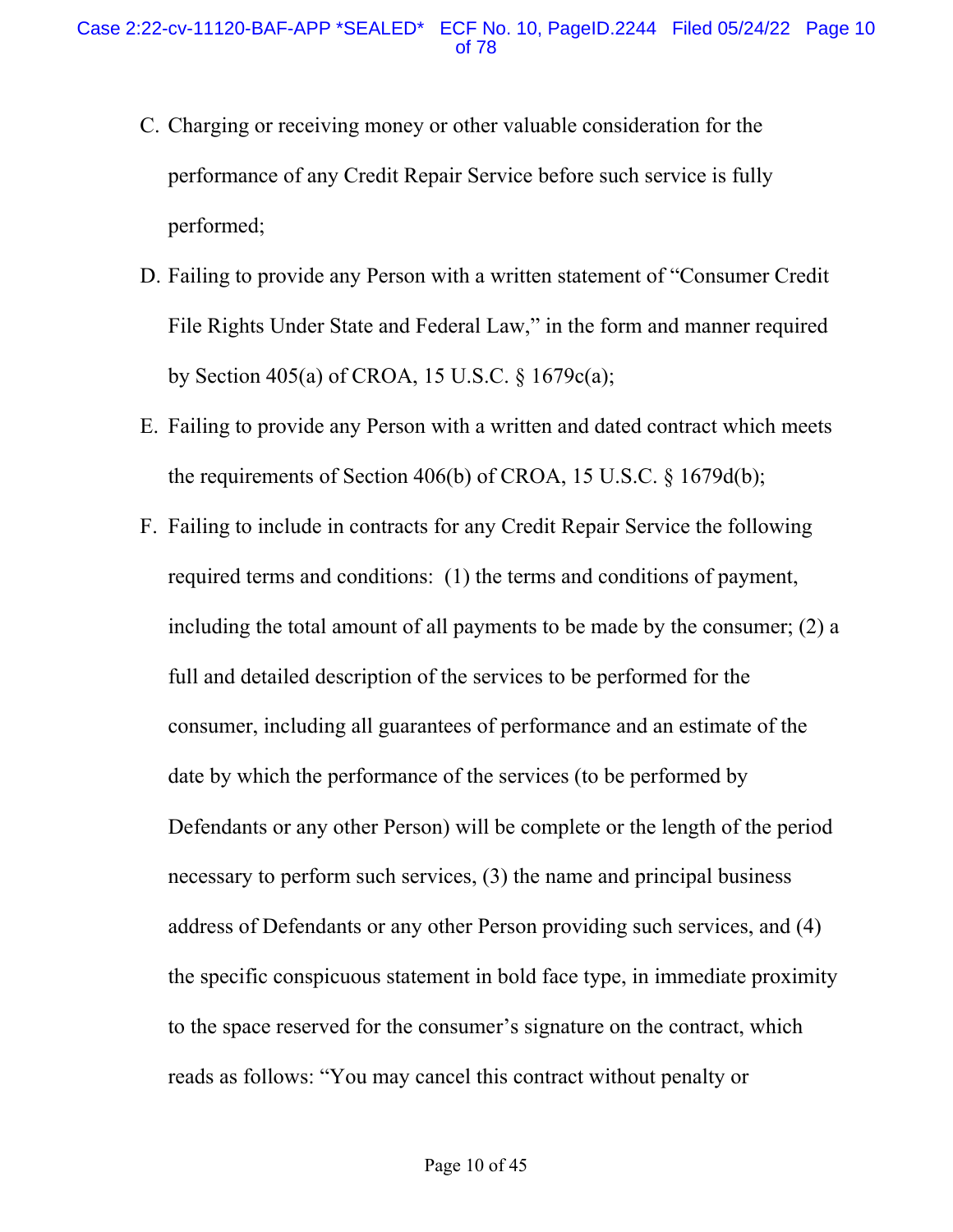obligation at any time before midnight of the  $3<sup>rd</sup>$  business day after the date on which you signed the contract. See the attached notice of cancellation form for an explanation of this right."

- G. Failing to provide any Person with a separate form with the heading "Notice of Cancellation," in the form and manner required by Section 407(b) of CROA, 15 U.S.C. § 1679e(b); and
- H. Failing to provide any Person with a copy of a completed contract and all disclosures required under CROA and a copy of any other document such Person is required to sign.

# **PROHIBITED MARKETING PROGRAM ACTIVITIES**

**II. IT IS FURTHER ORDERED** that, until further order of this Court,

Defendants, Defendants' officers, agents, employees, and attorneys, and all other persons in active concert or participation with them, who receive actual notice of this Order by personal service or otherwise, whether acting directly or indirectly, in connection with the advertising, marketing, promoting, or offering for sale of any Marketing Program, are temporarily restrained and enjoined from:

A. Engaging in, participating in, assisting others, or providing others with the means and instrumentalities to engage or participate in, any Marketing Program that: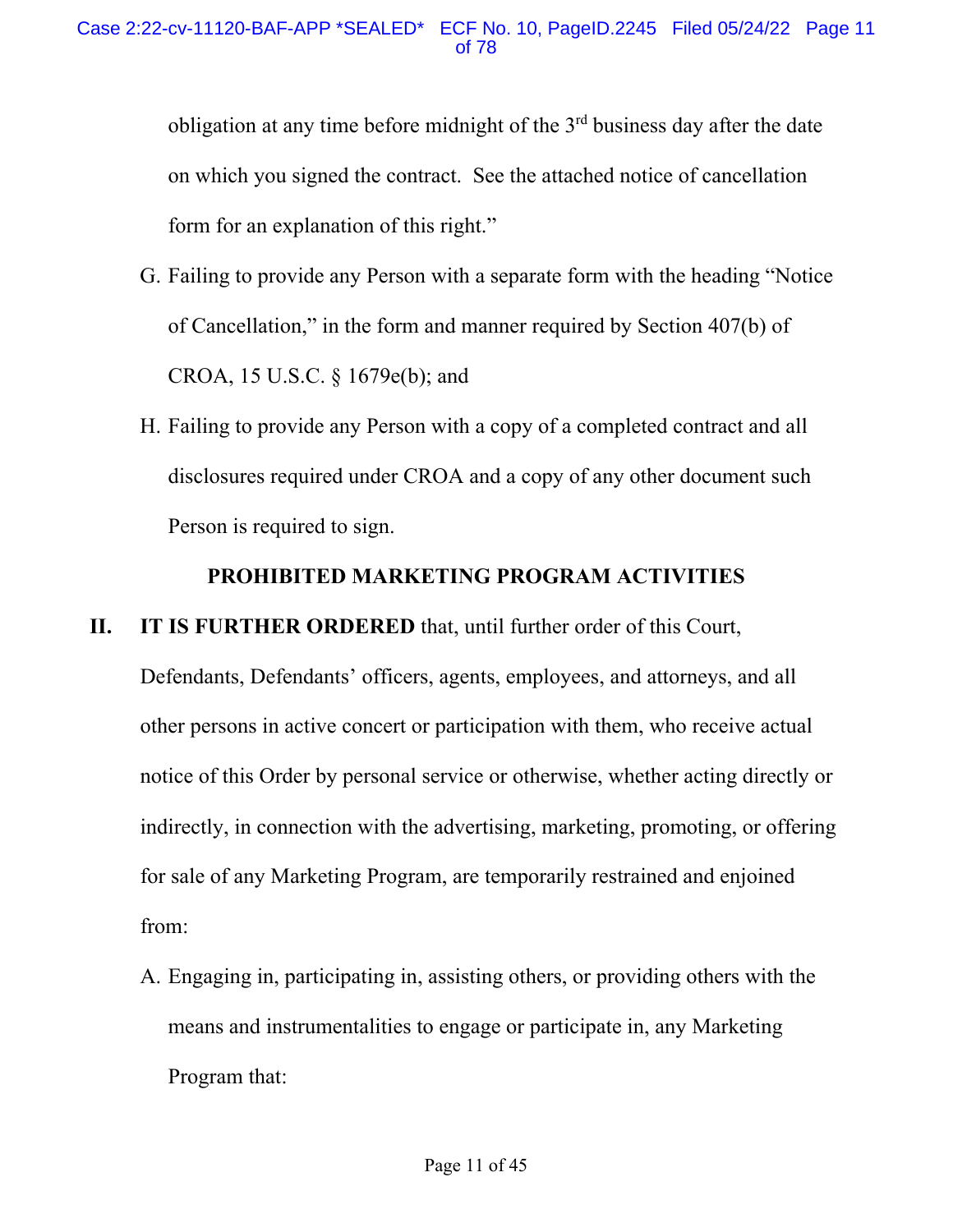- 1. Pays compensation for recruiting new members;
- 2. Encourages, incentivizes, or requires members to purchase goods or services to obtain or maintain eligibility for bonuses, rewards, or commissions;
- 3. Induces others to encourage or incentivize members to purchase goods or services to obtain or maintain eligibility for bonuses, rewards, or commissions;
- 4. Pays any compensation related to the purchase or sale of goods or services unless such compensation is for sales to or purchases by persons who are not members of the Marketing Program and who are not being recruited to become members of the Marketing Program;
- 5. Fails to monitor and take all reasonable steps necessary to ensure than any compensation paid is for sales to or purchases by persons who are not members of the Marketing Program and who are not being recruited to become members of the Marketing Program;
- 6. Constitutes a pyramid scheme or chain marketing scheme;
- B. Misrepresenting or assisting others in misrepresenting, directly or indirectly, expressly or by implication:
	- 1. that consumers who participate in any Marketing Program will receive or are likely to receive substantial income; or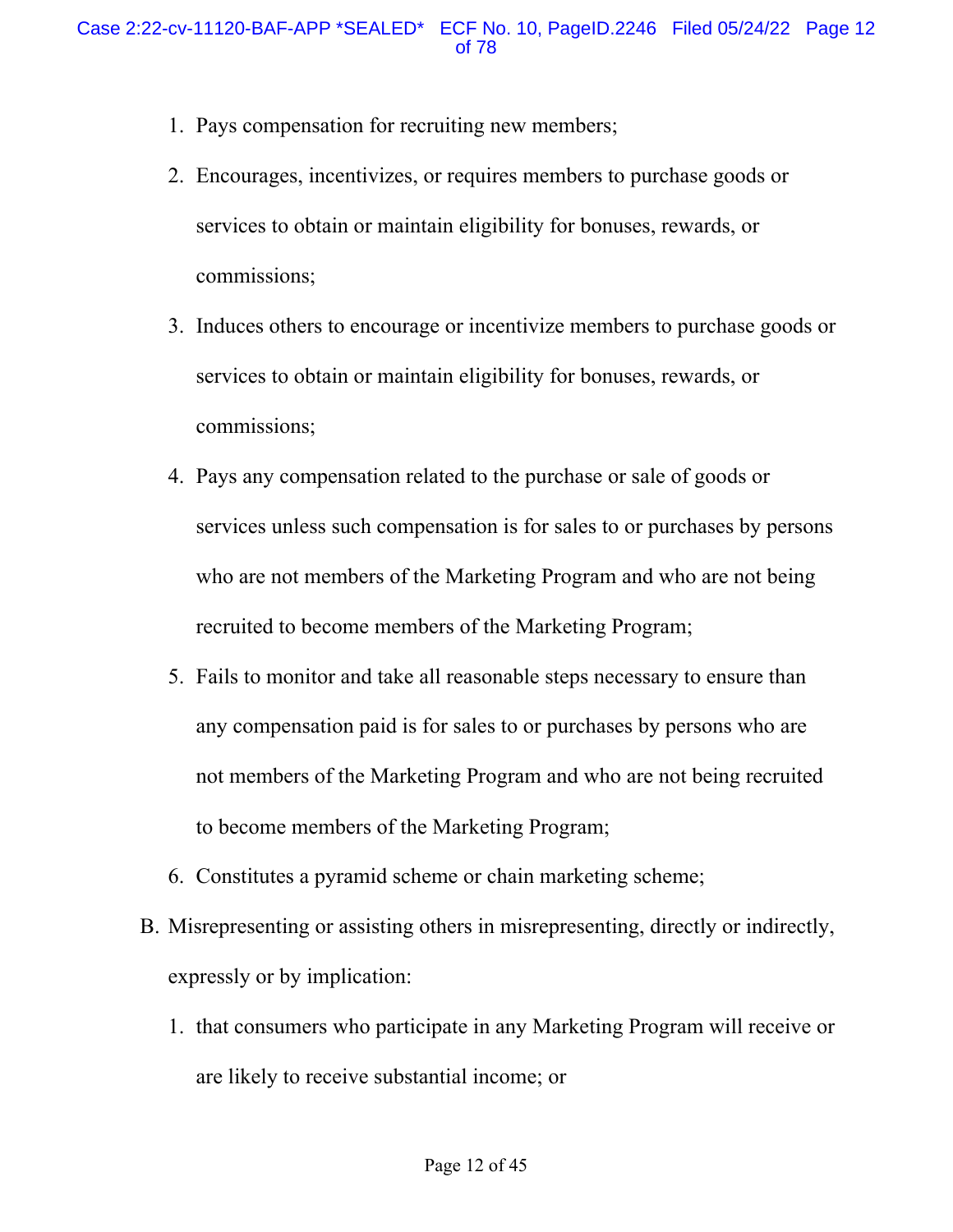2. Any other fact material to consumers concerning any Marketing Program, such as the total costs; any material restrictions, limitations, or conditions; or any material aspect of its performance, efficacy, nature, or central characteristics.

#### **PROHIBITION ON RELEASE OF CUSTOMER INFORMATION**

**III. IT IS FURTHER ORDERED** that, until further order of this Court,

Defendants, Defendants' officers, agents, employees, and attorneys, and all other persons in active concert or participation with any of them, who receive actual notice of this Order, whether acting directly or indirectly, are hereby temporarily restrained and enjoined from:

- A. Selling, renting, leasing, transferring, or otherwise disclosing, the name, address, birth date, telephone number, email address, credit card number, bank account number, Social Security number, or other financial or identifying information of any person that any Defendant obtained in connection with any activity that pertains to the subject matter of this Order; and
- B. Benefitting from or using the name, address, birth date, telephone number, email address, credit card number, bank account number, Social Security number, or other financial or identifying information of any person that any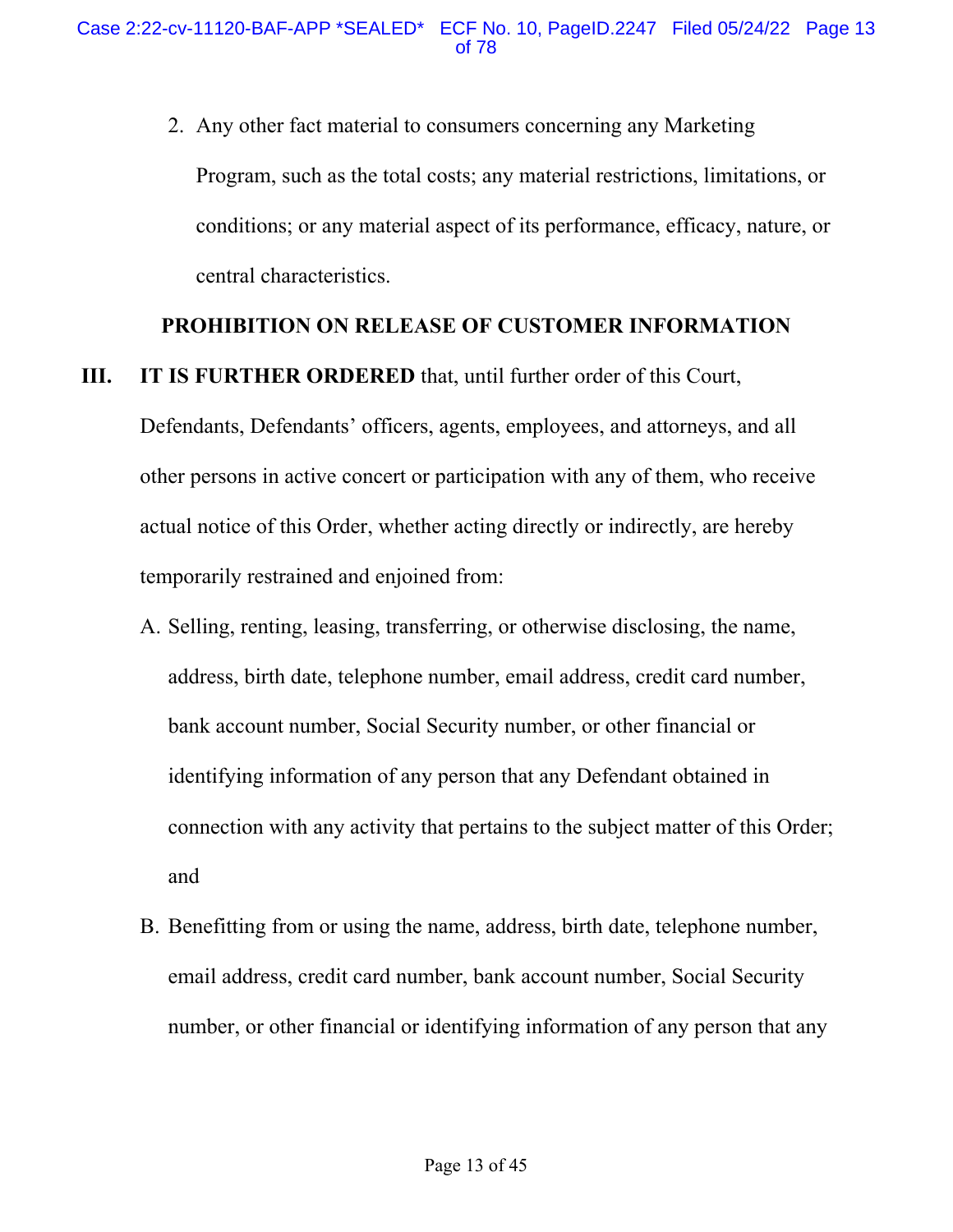Defendant obtained in connection with any activity that pertains to the subject matter of this Order.

C. Provided, however, that Defendants may disclose such identifying information to a law enforcement agency, to their attorneys as required for their defense, as required by any law, regulation, or court order, or in any filings, pleadings or discovery in this action in the manner required by the Federal Rules of Civil Procedure and by any protective order in the case.

#### **ASSET FREEZE**

## **IV. IT IS FURTHER ORDERED** that, until further order of this Court,

Defendants and their officers, agents, employees, and attorneys, and all other persons in active concert or participation with any of them, who receive actual notice of this Order, whether acting directly or indirectly, are hereby temporarily restrained and enjoined from:

- A. Transferring, liquidating, converting, encumbering, pledging, loaning, selling, concealing, dissipating, disbursing, assigning, relinquishing, spending, withdrawing, granting a lien or security interest or other interest in, or otherwise disposing of any Assets that are:
	- 1. owned or controlled, directly or indirectly, by any Defendant;
	- 2. held, in part or in whole, for the benefit of any Defendant;
	- 3. in the actual or constructive possession of any Defendant; or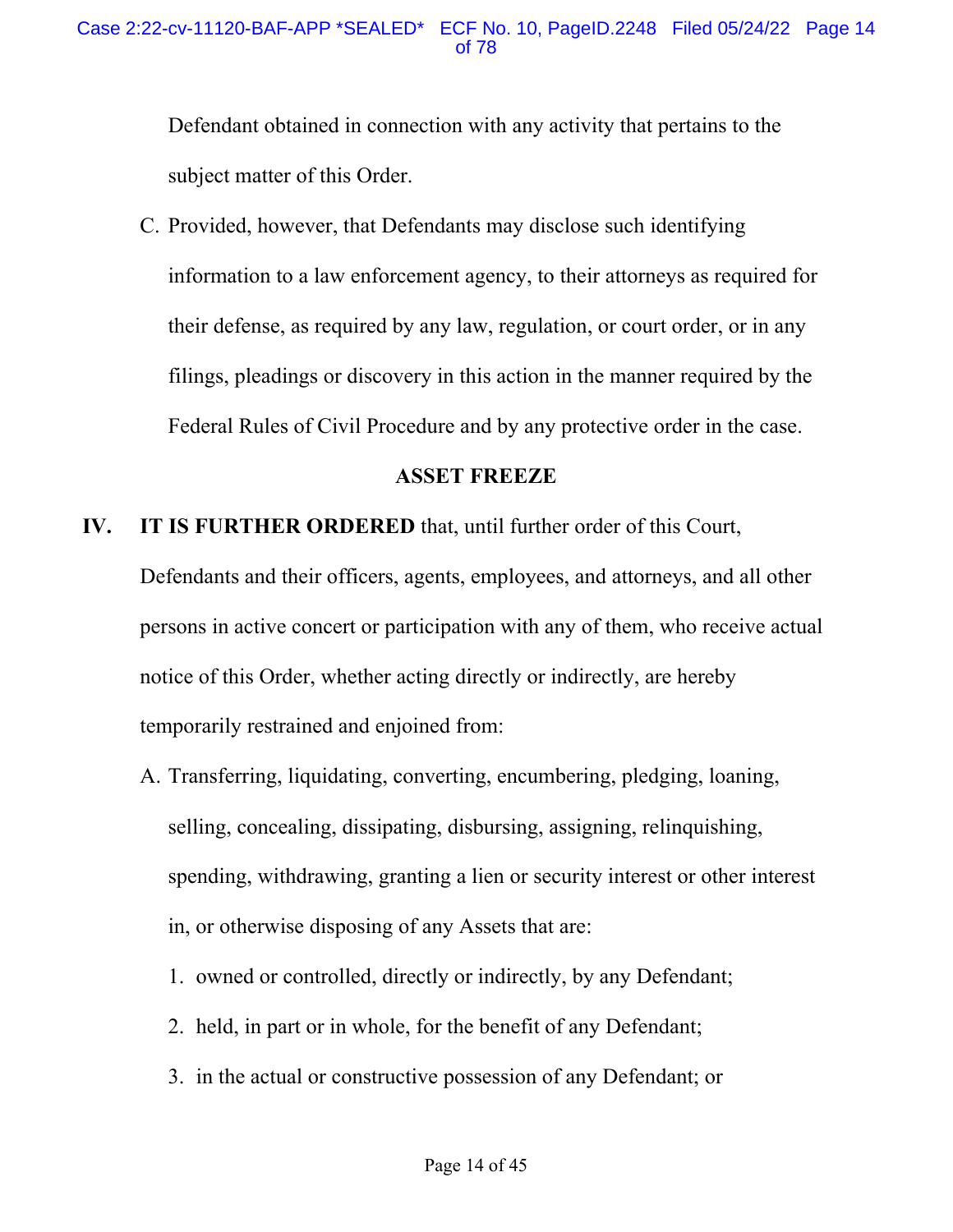- 4. owned or controlled by, in the actual or constructive possession of, or otherwise held for the benefit of, any corporation, partnership, asset protection trust, or other entity that is directly or indirectly owned, managed or controlled by any Defendant.
- B. Opening or causing to be opened any safe deposit boxes, commercial mail boxes, or storage facilities titled in the name of any Defendant or subject to access by any Defendant;
- C. Incurring charges or cash advances on any credit, debit, or ATM card issued in the name, individually or jointly, of any Corporate Defendant or any corporation, partnership, or other entity directly or indirectly owned, managed, or controlled by any Defendant or of which any Defendant is an officer, director, member, or manager. This includes any corporate bankcard or corporate credit card account for which any Defendant is, or was on the date that this Order was signed, an authorized signor; or
- D. Cashing any checks or depositing any money orders or cash received from consumers, clients, or customers of any Defendant.
- E. The Assets affected by this Section shall include: (1) all Assets of Defendants as of the time this Order is entered; and (2) Assets obtained by Defendants after this Order is entered if those Assets are derived from any activity that is the subject of the Complaint in this matter or that is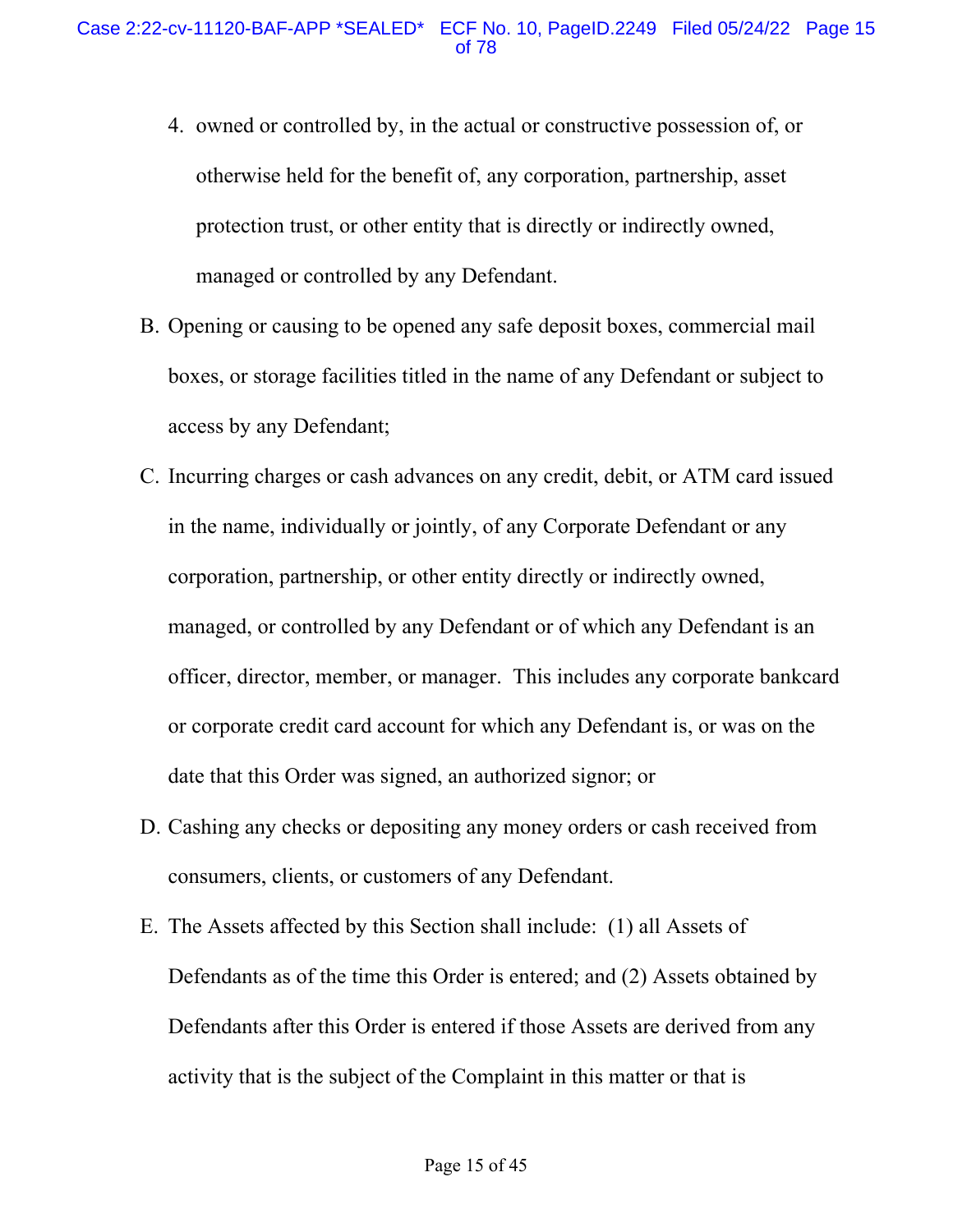prohibited by this Order. This Section does not prohibit any repatriation of foreign Assets specifically required by this order.

# **DUTIES OF ASSET HOLDERS AND OTHER THIRD PARTIES**

**V. IT IS FURTHER ORDERED** that, until further order of this Court, any financial or brokerage institution, Electronic Data Host, credit card processor, payment processor, merchant bank, acquiring bank, independent sales organization, third party processor, payment gateway, insurance company, business entity, or person who receives actual notice of this Order (by service or otherwise) that: (a) has held, controlled, or maintained custody, through an account or otherwise, of any Document on behalf of any Defendant or any Asset that has been owned or controlled, directly or indirectly, by any Defendant; held, in part or in whole, for the benefit of any Defendant; in the actual or constructive possession of any Defendant; or owned or controlled by, in the actual or constructive possession of, or otherwise held for the benefit of, any corporation, partnership, asset protection trust, or other entity that is directly or indirectly owned, managed or controlled by any Defendant; (b) has held, controlled, or maintained custody, through an account or otherwise, of any Document or Asset associated with credits, debits, or charges made on behalf of any Defendant, including reserve funds held by payment processors, credit card processors, merchant banks, acquiring banks, independent sales organizations,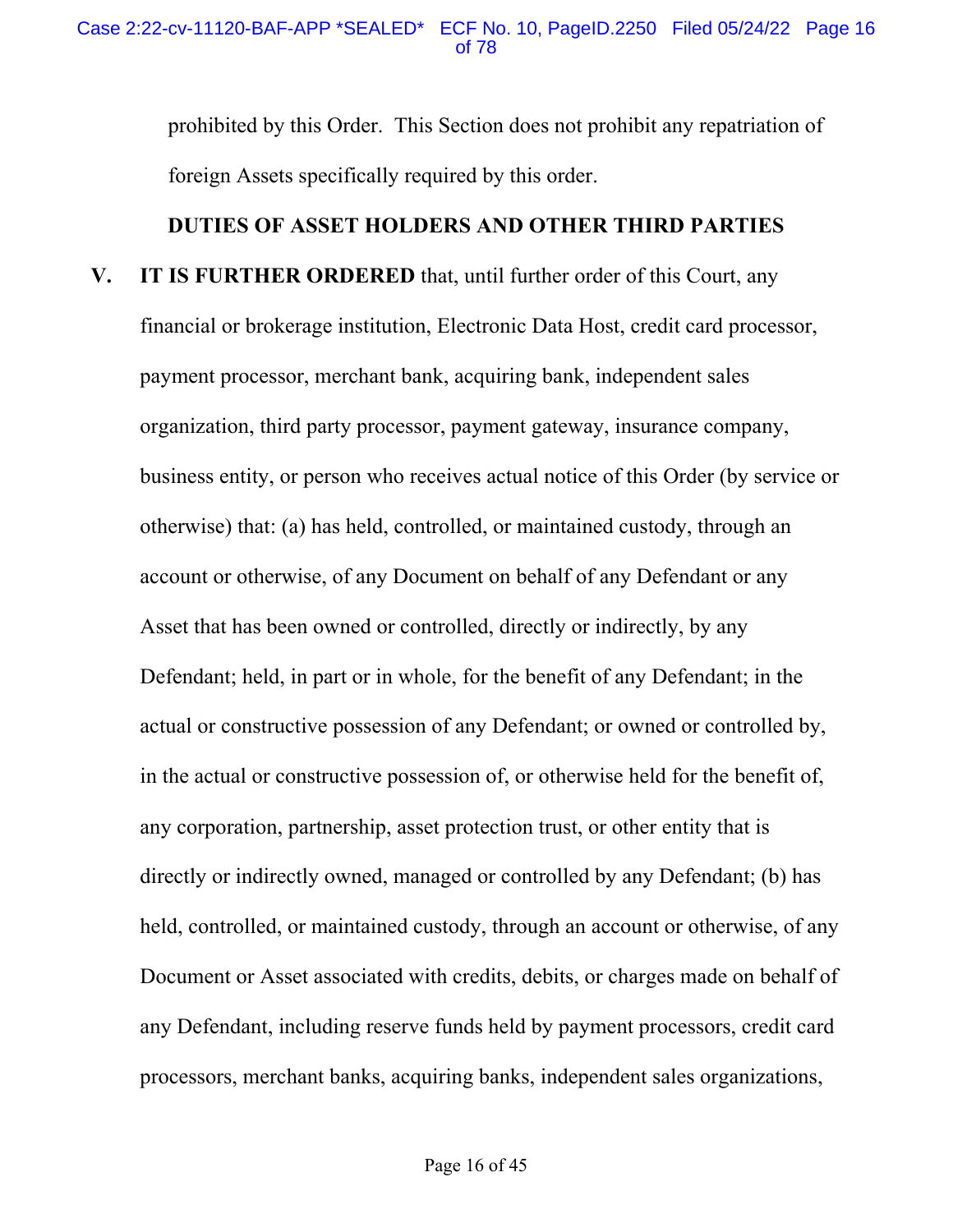third party processors, payment gateways, insurance companies, or other entities; or (c) has extended credit to any Defendant, including through a credit card account, shall:

- A. Hold, preserve, and retain within its control and prohibit the withdrawal, removal, alteration, assignment, transfer, pledge, encumbrance, disbursement, dissipation, relinquishment, conversion, sale, or other disposal of any such Document or Asset, as well as all Documents or other property related to such Assets, except by further order of this Court or as directed in writing by the Receiver regarding Assets or Documents owned by, held in the name of, for the benefit of, or otherwise controlled by any Receivership Entity; *provided, however*, that this provision does not prohibit an Individual Defendant from incurring charges on a personal credit card established prior to entry of this Order, up to the pre-existing credit limit;
- B. Deny any person except the Receiver access to any safe deposit box, commercial mail box, or storage facility that is titled in the name of any Defendant, either individually or jointly, or otherwise subject to access by any Defendant;
- C. Provide FTC counsel and the Receiver, within three (3) days of receiving a copy of this Order, a sworn statement setting forth, for each Asset or account covered by this Section: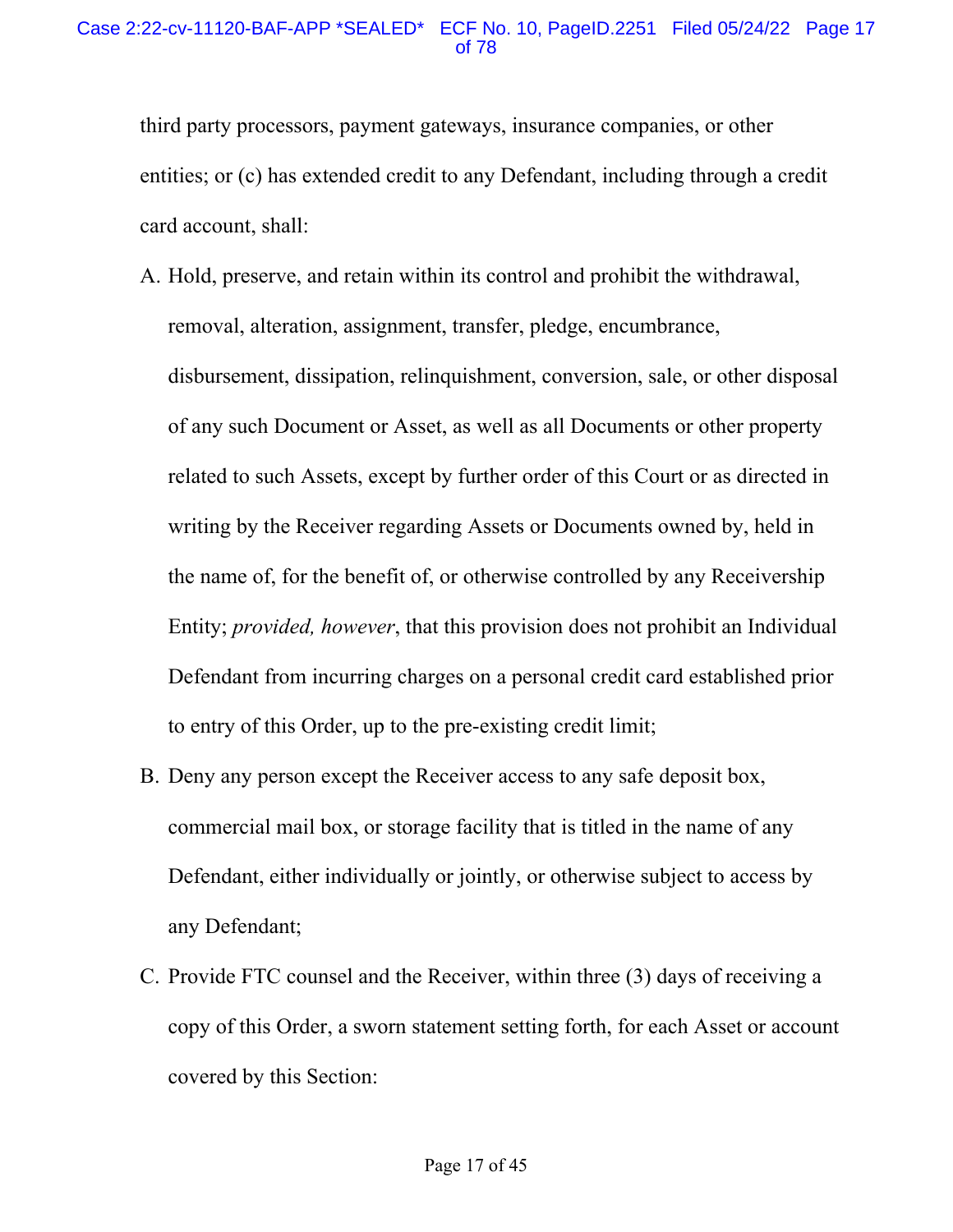- 1. The identification number of each such account or Asset;
- 2. The balance of each such account, or a description of the nature and value of each such Asset as of the close of business on the day on which this Order is served, and, if the account or other Asset has been closed or removed, the date closed or removed, the total funds removed in order to close the account, and the name of the person or entity to whom such account or other Asset was remitted; and
- 3. The identification of any safe deposit box, commercial mail box, or storage facility that is either titled in the name, individually or jointly, of any Defendant, or is otherwise subject to access by any Defendant; and
- D. Upon the request of the Receiver, promptly provide him with copies of all records or other Documents pertaining to any account covered by this Section or Asset, including originals or copies of account applications, account statements, signature cards, checks, drafts, deposit tickets, transfers to and from the accounts, including wire transfers and wire transfer instructions, all other debit and credit instruments or slips, currency transaction reports, 1099 forms, and all logs and records pertaining to safe deposit boxes, commercial mail boxes, and storage facilities.
- E. Provided, however, that this Section does not prohibit any repatriation of foreign Assets specifically required by this order.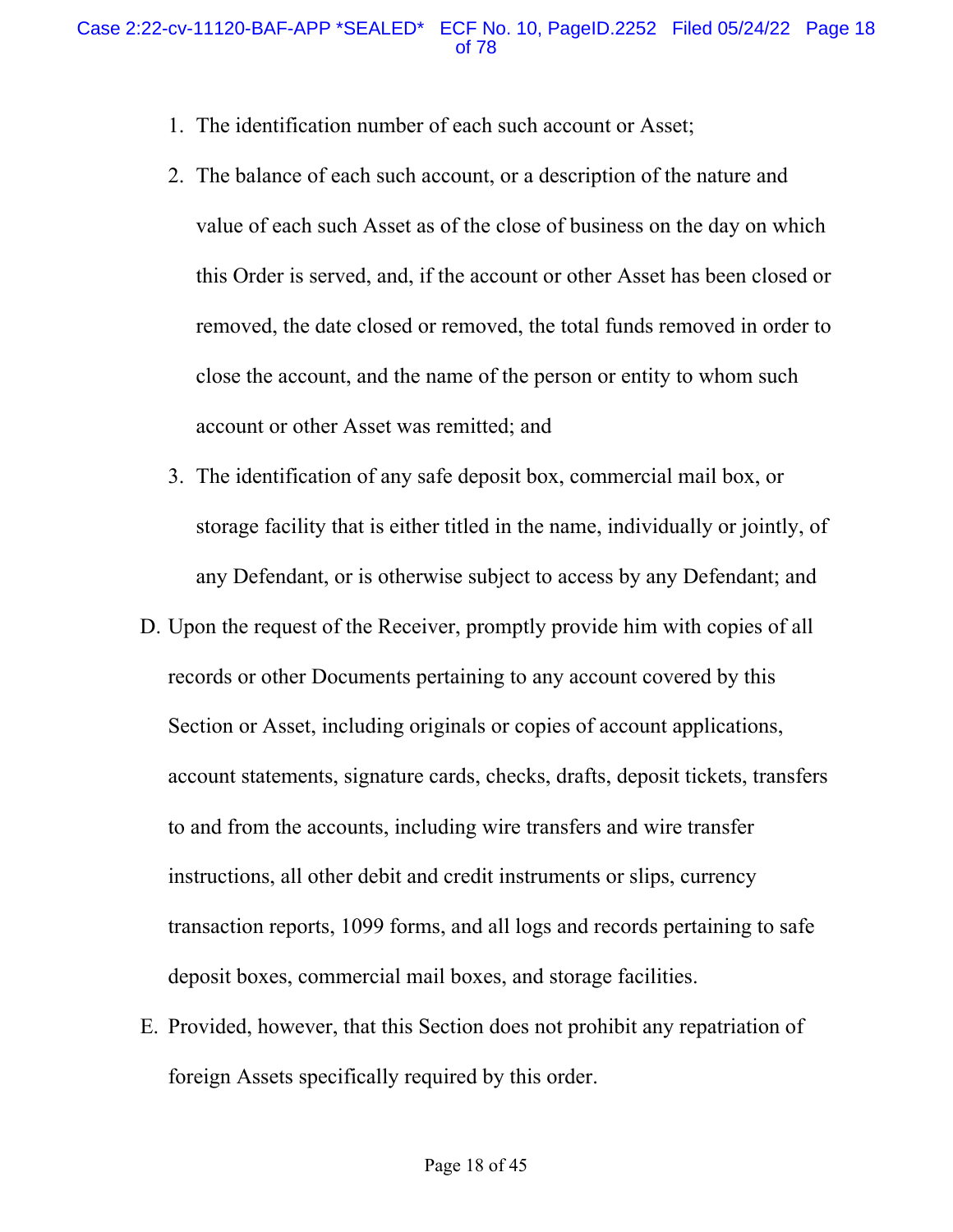## **FINANCIAL DISCLOSURES AND ACCOUNTING**

- **VI. IT IS FURTHER ORDERED** that each Defendant, within five (5) days of service of this Order upon them, shall prepare and deliver to FTC counsel and the Receiver:
	- A. Completed financial statements on the forms attached to this Order as **Attachment A** (Financial Statement of Individual Defendant) for Individual Defendant, and **Attachment B** (Financial Statement of Corporate Defendant) for Corporate Defendant;
	- B. Completed **Attachment C** (IRS Form 4506, Request for Copy of a Tax Return) for each Defendant; and

# **FOREIGN ASSET REPATRIATION**

# **VII. IT IS FURTHER ORDERED** that within five (5) days following the service of this Order, each Defendant shall:

A. Provide the Receiver with a full accounting, verified under oath and accurate as of the date of this Order, of all Assets, Documents, and accounts outside of the United States which are: (1) titled in the name, individually or jointly, of any Defendant; (2) held by any person or entity for the benefit of any Defendant or for the benefit of, any corporation, partnership, asset protection trust, or other entity that is directly or indirectly owned, managed or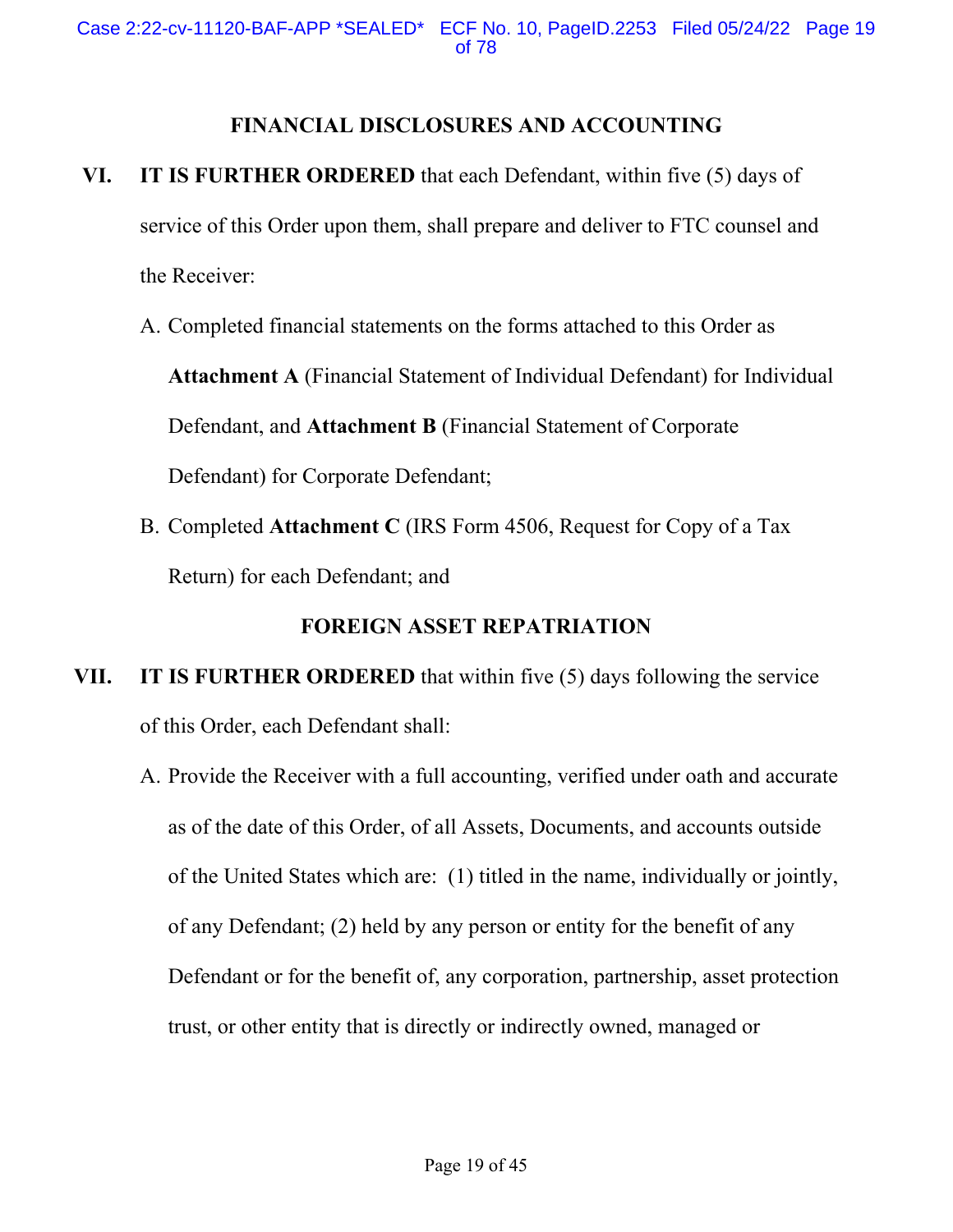controlled by any Defendant; or (3) under the direct or indirect control, whether jointly or singly, of any Defendant;

- B. Take all steps necessary to provide FTC counsel access to all Documents and records that may be held by third parties located outside of the territorial United States of America, including signing the Consent to Release of Financial Records appended to this Order as **Attachment D**.
- C. Transfer to the territory of the United States and all Documents and Assets located in foreign countries which are: (1) titled in the name, individually or jointly, of any Defendant; (2) held by any person or entity for the benefit of any Defendant or for the benefit of, any corporation, partnership, asset protection trust, or other entity that is directly or indirectly owned, managed or controlled by any Defendant; or (3) under the direct or indirect control, whether jointly or singly, of any Defendant; and
- D. The same business day as any repatriation, (1) notify FTC counsel of the name and location of the financial institution or other entity that is the recipient of such Documents or Assets; and (2) serve this Order on any such financial institution or other entity.

#### **NON-INTERFERENCE WITH REPATRIATION**

# **VIII. IT IS FURTHER ORDERED** that, until further order of this Court, Defendants, Defendants' officers, agents, employees, and attorneys, and all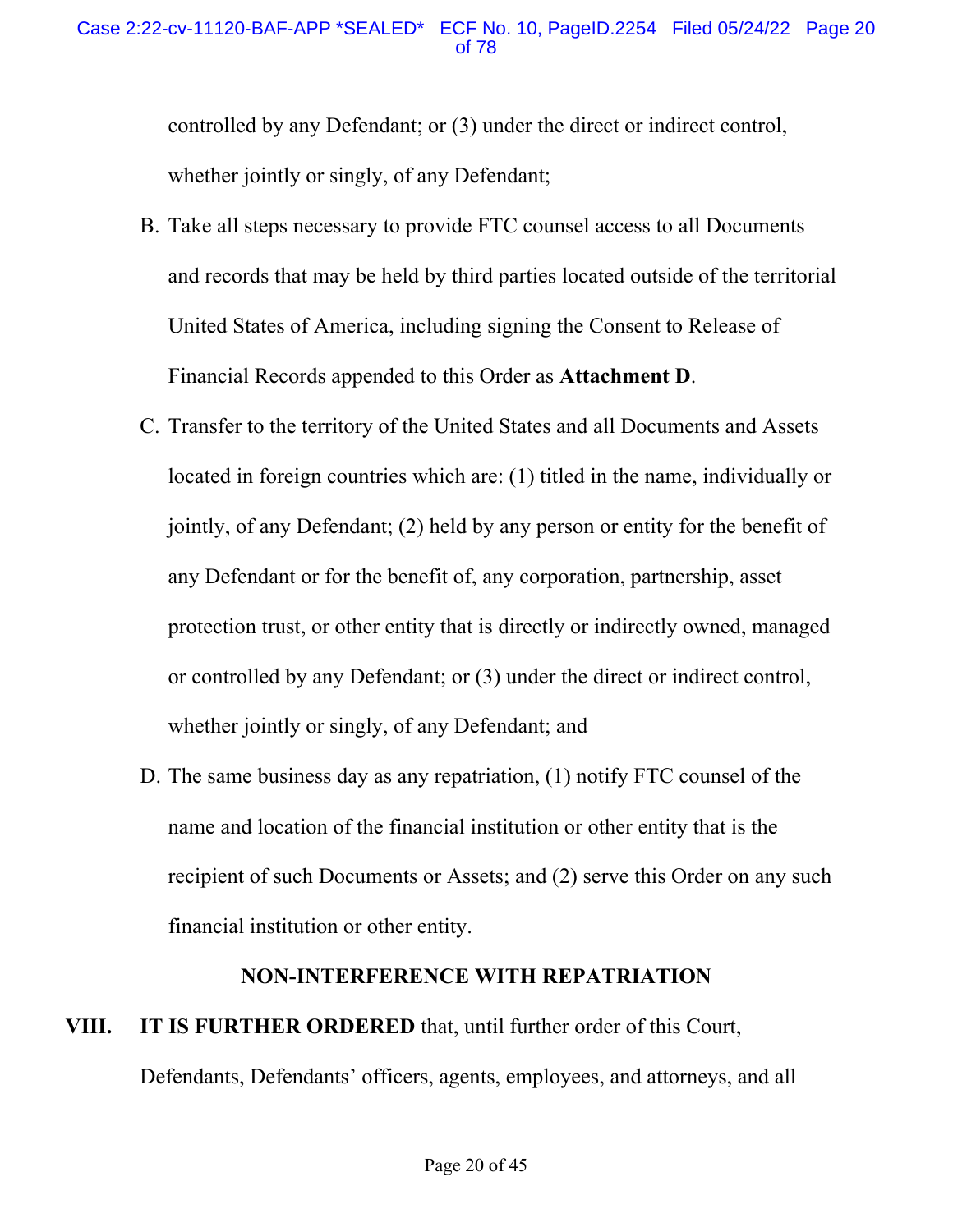other persons in active concert or participation with any of them, who receive actual notice of this Order, whether acting directly or indirectly, are hereby temporarily restrained and enjoined from taking any action, directly or indirectly, which may result in the encumbrance or dissipation of foreign Assets, or in the hindrance of the repatriation required by this Order, including, but not limited to:

- A. Sending any communication or engaging in any other act, directly or indirectly, that results in a determination by a foreign trustee or other entity that a "duress" event has occurred under the terms of a foreign trust agreement until such time that all Defendants' Assets have been fully repatriated pursuant to this Order; or
- B. Notifying any trustee, protector or other agent of any foreign trust or other related entities of either the existence of this Order, or of the fact that repatriation is required pursuant to a court order, until such time that all Defendants' Assets have been fully repatriated pursuant to this Order.

#### **CONSUMER CREDIT REPORTS**

# **IX. IT IS FURTHER ORDERED** that the FTC may obtain credit reports concerning any Defendants pursuant to Section 604(a)(1) of the Fair Credit Reporting Act, 15 U.S.C. 1681b(a)(1), and that, upon written request, any credit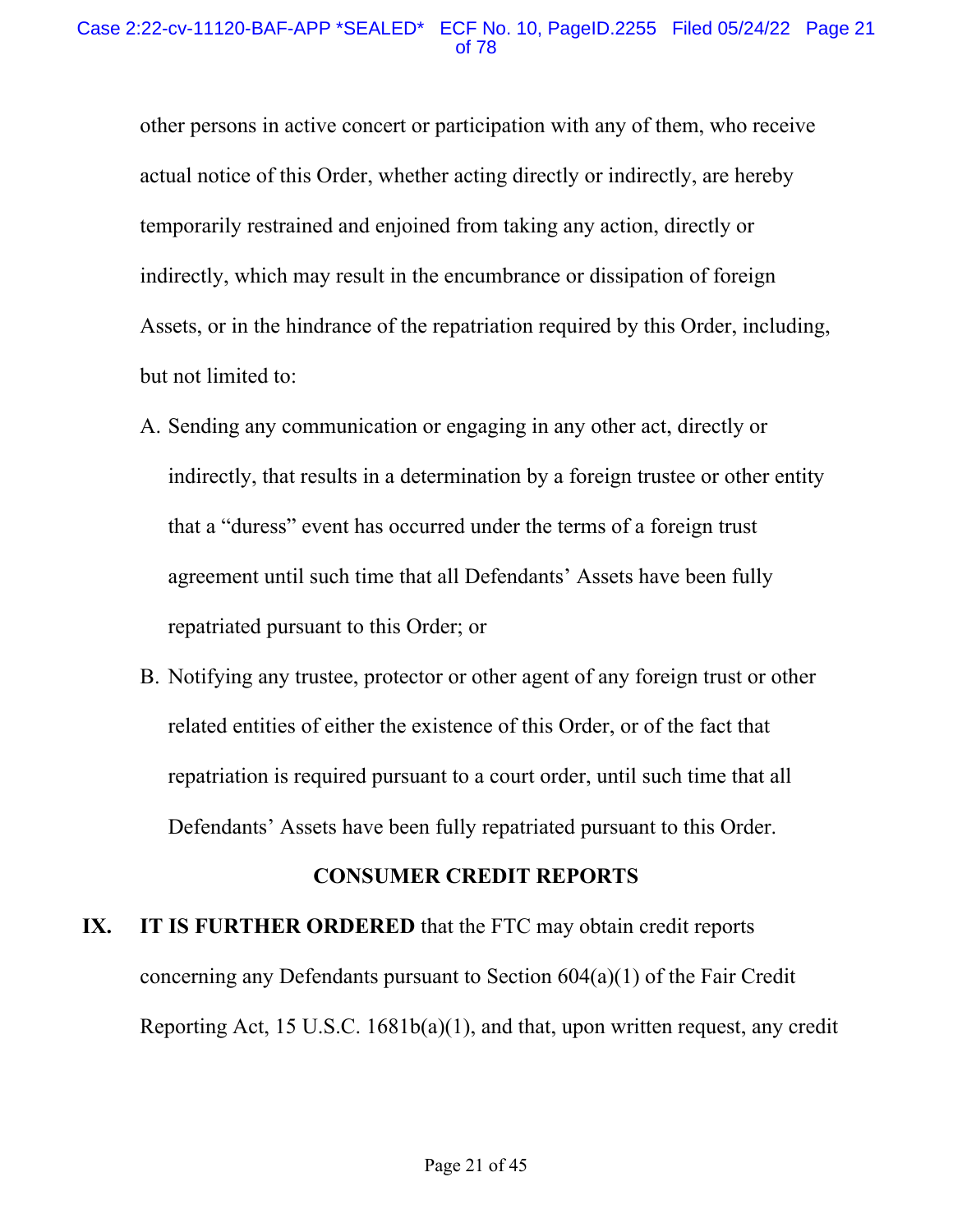reporting agency from which such reports are requested shall provide them to the FTC.

# **PRESERVATION OF RECORDS**

### **X. IT IS FURTHER ORDERED** that, until further order of this Court,

Defendants, Defendants' officers, agents, employees, and attorneys, and all other persons in active concert or participation with any of them, who receive actual notice of this Order, whether acting directly or indirectly, are hereby temporarily restrained and enjoined from:

- A. Destroying, erasing, falsifying, writing over, mutilating, concealing, altering, transferring, or otherwise disposing of, in any manner, directly or indirectly, Documents that relate to: (1) the business, business practices, Assets, or business or personal finances of any Defendant; (2) the business practices or finances of entities directly or indirectly under the control of any Defendant; or (3) the business practices or finances of entities directly or indirectly under common control with any other Defendant; and
- B. Failing to create and maintain Documents that, in reasonable detail, accurately, fairly, and completely reflect Defendants' incomes, disbursements, transactions, and use of Defendants' Assets.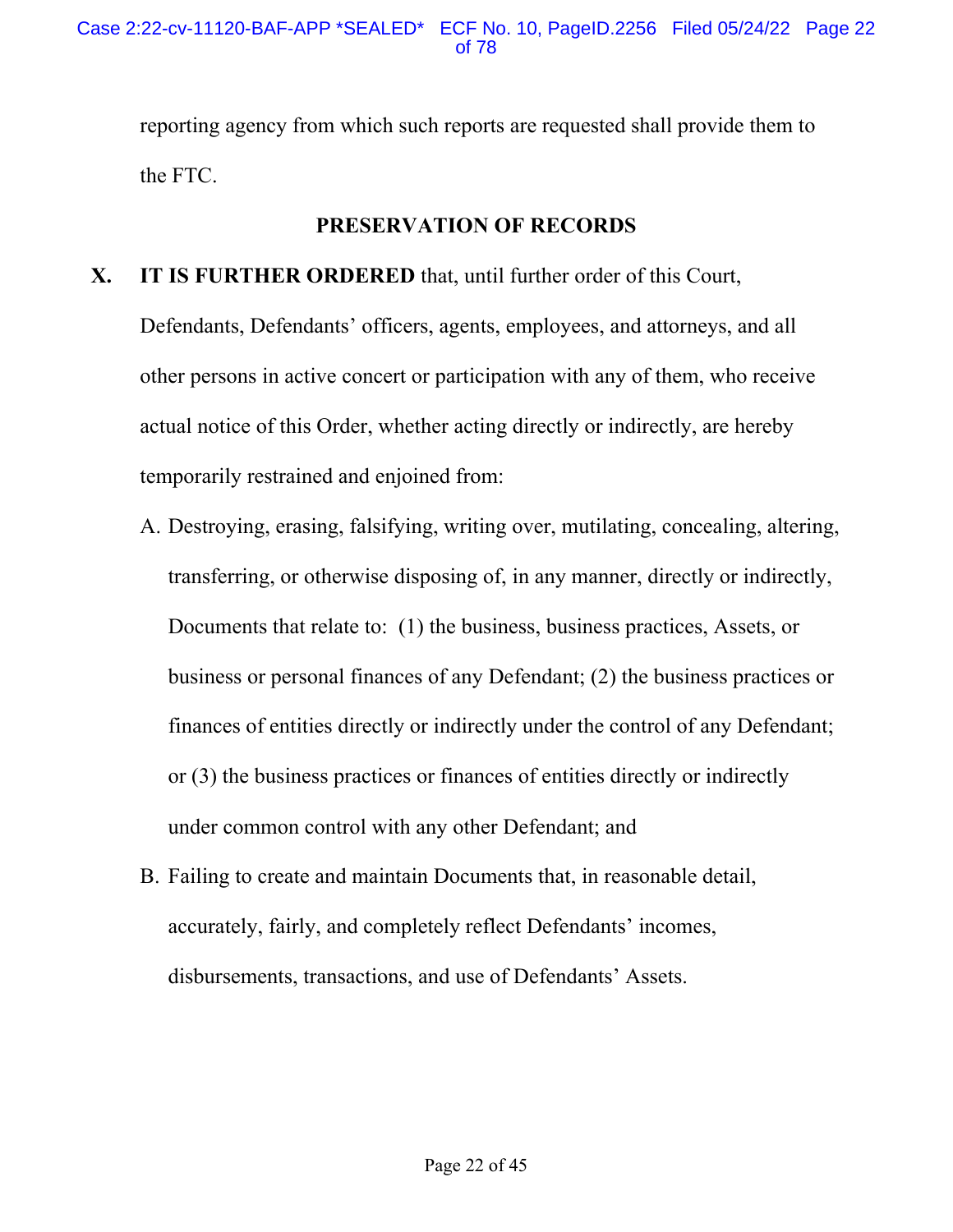#### **REPORT OF NEW BUSINESS ACTIVITY**

### **XI. IT IS FURTHER ORDERED** that, until further order of this Court,

Defendants, Defendants' officers, agents, employees, and attorneys, and all other persons in active concert or participation with any of them, who receive actual notice of this Order, whether acting directly or indirectly, are hereby temporarily restrained and enjoined from creating, operating, or exercising any control over any business entity, whether newly formed or previously inactive, including any partnership, limited partnership, joint venture, sole proprietorship, or corporation, without first providing FTC counsel with a written statement disclosing: (1) the name of the business entity; (2) the address and telephone number of the business entity; (3) the names of the business entity's officers, directors, principals, managers, and employees; and (4) a detailed description of the business entity's intended activities.

# **APPOINTMENT OF TEMPORARY RECEIVER**

**XII. IT IS FURTHER ORDERED** that Patrick A. Miles, Jr. is appointed as temporary receiver of the Receivership Entities with full powers of an equity receiver. The Receiver shall be solely the agent of this Court in acting as Receiver under this Order.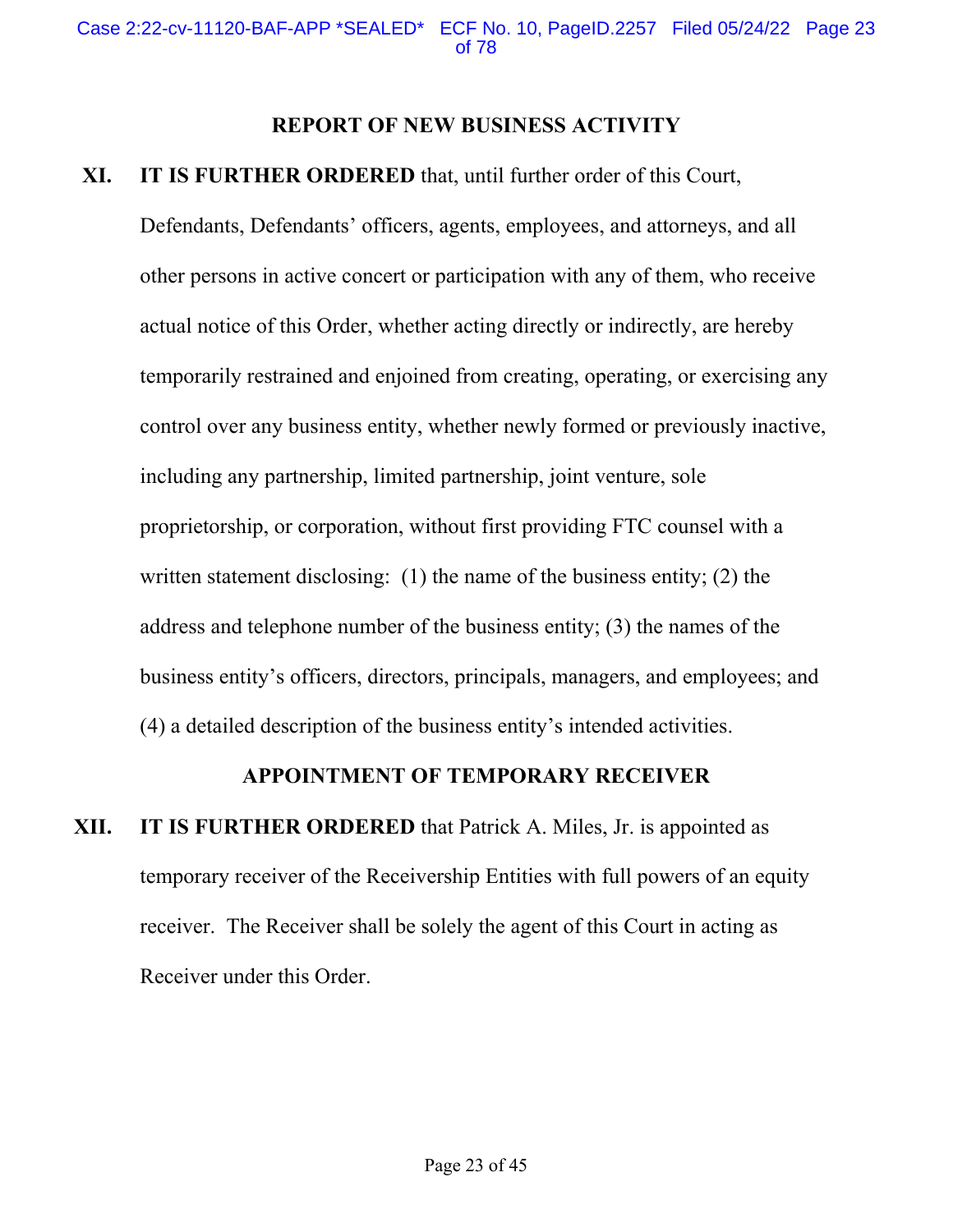#### **DUTIES AND AUTHORITIES OF RECEIVER**

- **XIII. IT IS FURTHER ORDERED** that the Receiver is directed and authorized to accomplish the following:
	- A. Assume full control of Receivership Entities by removing, as the Receiver deems necessary or advisable, any director, officer, independent contractor, employee, attorney, or agent of any Receivership Entity from control of, management of, or participation in, the affairs of the Receivership Entity;
	- B. Take exclusive custody, control, and possession of all Assets and Documents of, or in the possession, custody, or under the control of, any Receivership Entity, wherever situated;
	- C. Take exclusive custody, control, and possession of all Documents or Assets associated with credits, debits, or charges made on behalf of any Receivership Entity, wherever situated, including reserve funds held by payment processors, credit card processors, merchant banks, acquiring banks, independent sales organizations, third party processors, payment gateways, insurance companies, or other entities;
	- D. Conserve, hold, manage, and prevent the loss of all Assets of the Receivership Entities, and perform all acts necessary or advisable to preserve the value of those Assets. The Receiver shall assume control over the income and profits therefrom and all sums of money now or hereafter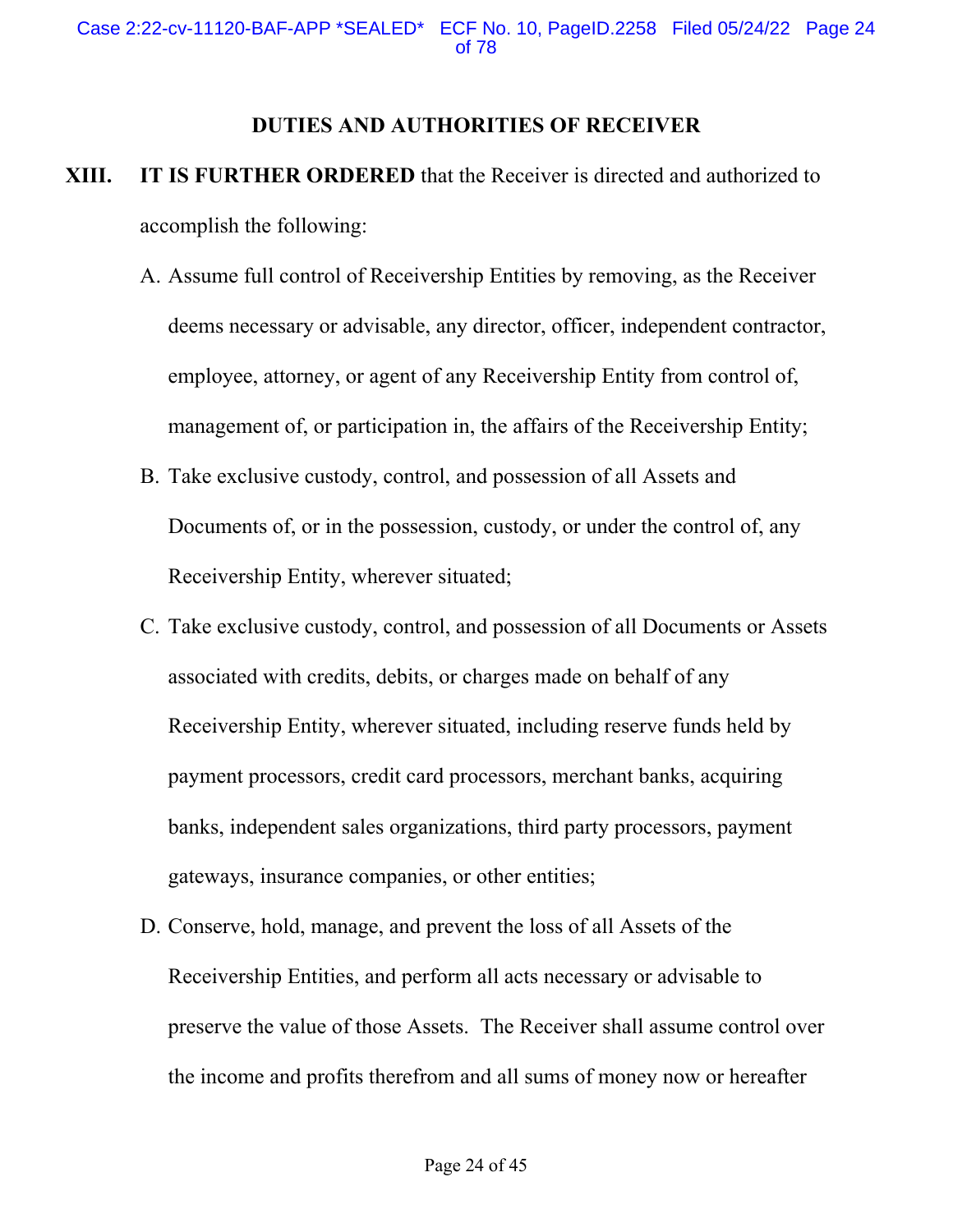due or owing to the Receivership Entities. The Receiver shall have full power to sue for, collect, and receive, all Assets of the Receivership Entities and of other persons or entities whose interests are now under the direction, possession, custody, or control of, the Receivership Entities. Provided, however, that the Receiver shall not attempt to collect any amount from a consumer if the Receiver believes the consumer's debt to the Receivership Entities has resulted from the deceptive acts or practices or other violations of law alleged in the Complaint in this matter, without prior Court approval;

E. Obtain, conserve, hold, manage, and prevent the loss of all Documents of the Receivership Entities, and perform all acts necessary or advisable to preserve such Documents. The Receiver shall: divert mail; preserve all Documents of the Receivership Entities that are accessible via electronic means (such as online access to financial accounts and access to electronic documents held onsite or by Electronic Data Hosts, by changing usernames, passwords or other log-in credentials; take possession of all electronic Documents of the Receivership Entities stored onsite or remotely; take whatever steps necessary to preserve all such Documents; and obtain the assistance of the FTC's Digital Forensic Unit, or retain an expert, for the purpose of obtaining electronic documents stored onsite or remotely.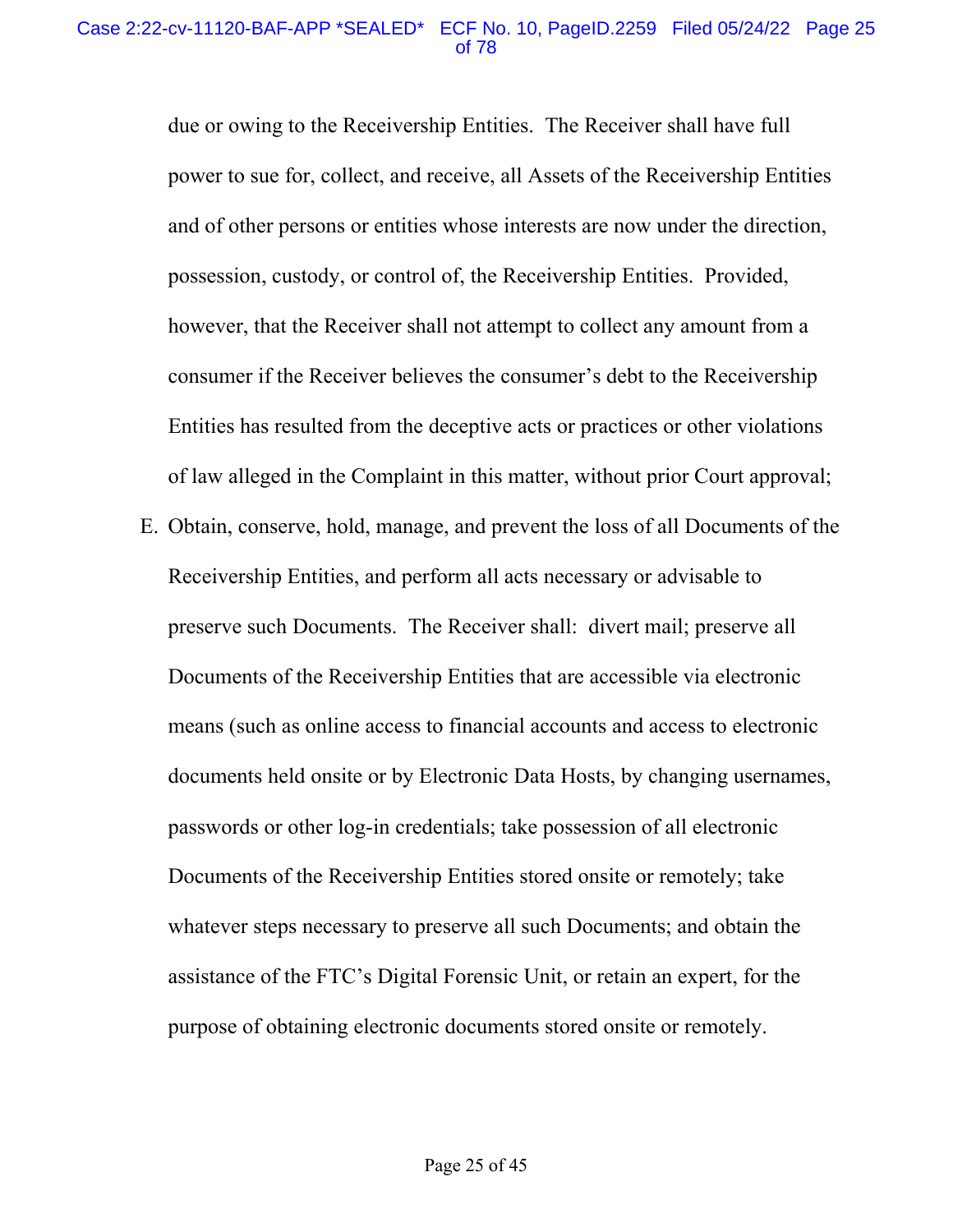- F. Choose, engage, and employ attorneys, accountants, appraisers, and other independent contractors and technical specialists, as the Receiver deems advisable or necessary in the performance of duties and responsibilities under the authority granted by this Order;
- G. Make payments and disbursements from the receivership estate that are necessary or advisable for carrying out the directions of, or exercising the authority granted by, this Order, and to incur, or authorize the making of, such agreements as may be necessary and advisable in discharging his or her duties as Receiver. The Receiver shall apply to the Court for prior approval of any payment of any debt or obligation incurred by the Receivership Entities prior to the date of entry of this Order, except payments that the Receiver deems necessary or advisable to secure Assets of the Receivership Entities, such as rental payments;
- H. Take all steps necessary to secure and take exclusive custody of each location from which the Receivership Entities operate their businesses. Such steps may include, but are not limited to, any of the following, as the Receiver deems necessary or advisable: (1) securing the location by changing the locks and alarm codes and disconnecting any internet access or other means of access to the computers, servers, internal networks, or other records maintained at that location; and (2) requiring any persons present at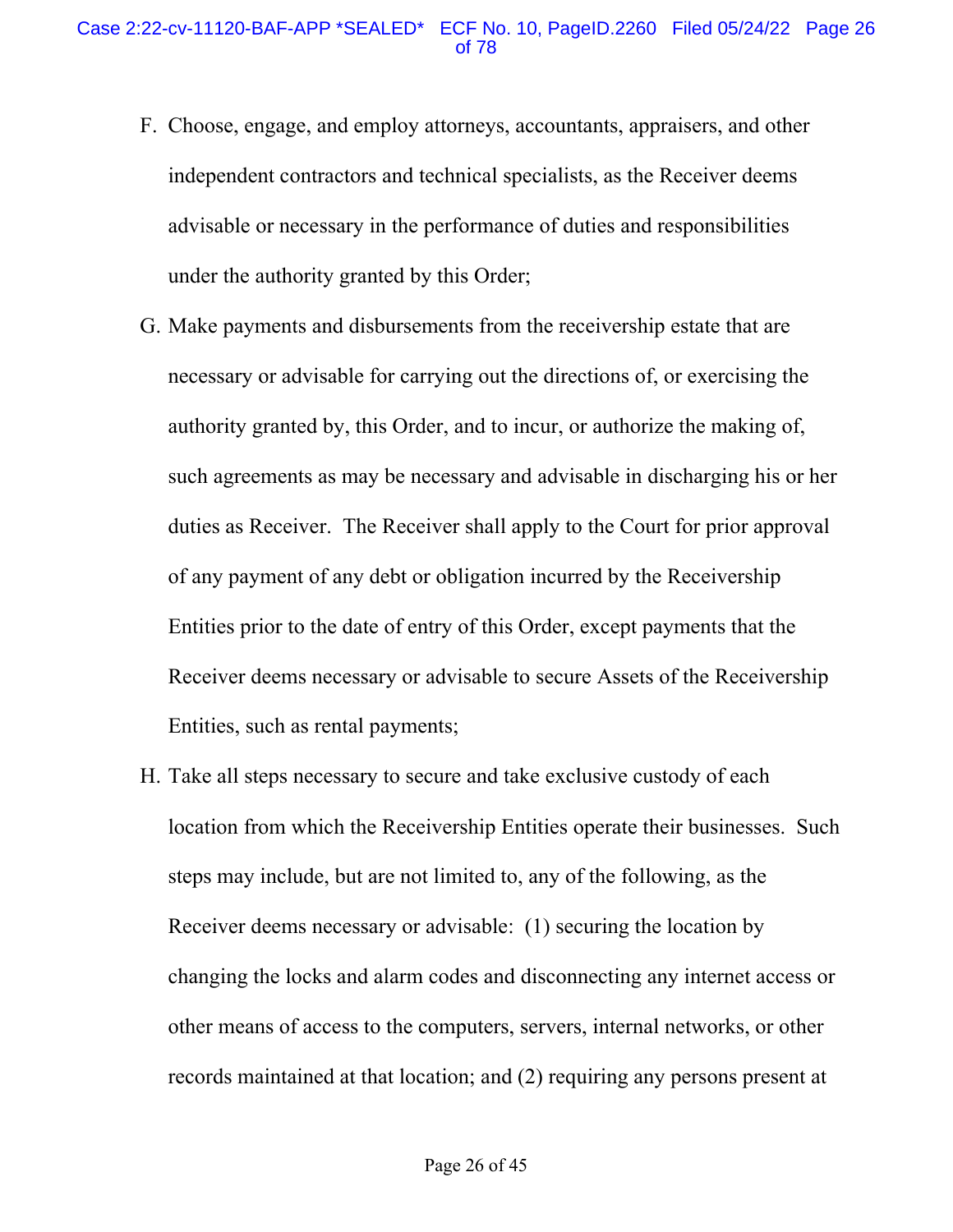the location to leave the premises, to provide the Receiver with proof of identification, and/or to demonstrate to the satisfaction of the Receiver that such persons are not removing from the premises Documents or Assets of the Receivership Entities. Law enforcement personnel, including, but not limited to, police or sheriffs, may assist the Receiver in implementing these provisions in order to keep the peace and maintain security. If requested by the Receiver, the United States Marshal will provide appropriate and necessary assistance to the Receiver to implement this Order and is authorized to use any necessary and reasonable force to do so;

- I. Take all steps necessary to prevent the modification, destruction, or erasure of any web page or website registered to and operated, in whole or in part, by any Defendants, and to provide access to all such web page or websites to the FTC's representatives, agents, and assistants, as well as Defendants and their representatives;
- J. Enter into and cancel contracts and purchase insurance as advisable or necessary;
- K. Prevent the inequitable distribution of Assets and determine, adjust, and protect the interests of consumers who have transacted business with the Receivership Entities;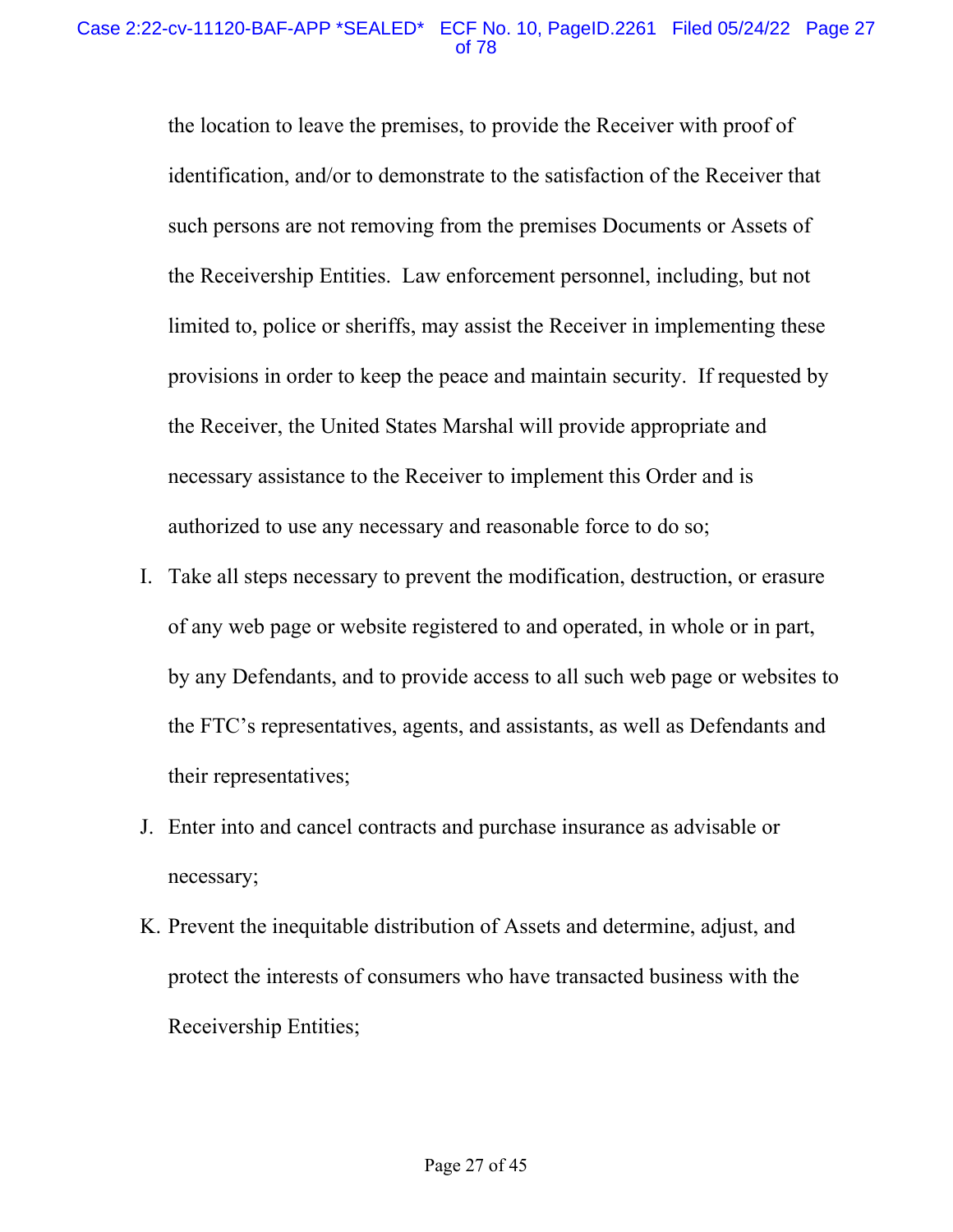- L. Make an accounting, as soon as practicable, of the Assets and financial condition of the receivership and file the accounting with the Court and deliver copies thereof to all parties;
- M. Institute, compromise, adjust, appear in, intervene in, defend, dispose of, or otherwise become party to any legal action in state, federal or foreign courts or arbitration proceedings as the Receiver deems necessary and advisable to preserve or recover the Assets of the Receivership Entities, or to carry out the Receiver's mandate under this Order, including but not limited to, actions challenging fraudulent or voidable transfers;
- N. Issue subpoenas to obtain Documents and records pertaining to the Receivership, and conduct discovery in this action on behalf of the receivership estate, in addition to obtaining other discovery as set forth in this Order;
- O. Open one or more bank accounts at designated depositories for funds of the Receivership Entities. The Receiver shall deposit all funds of the Receivership Entities in such designated accounts and shall make all payments and disbursements from the receivership estate from such accounts. The Receiver shall serve copies of monthly account statements on all parties;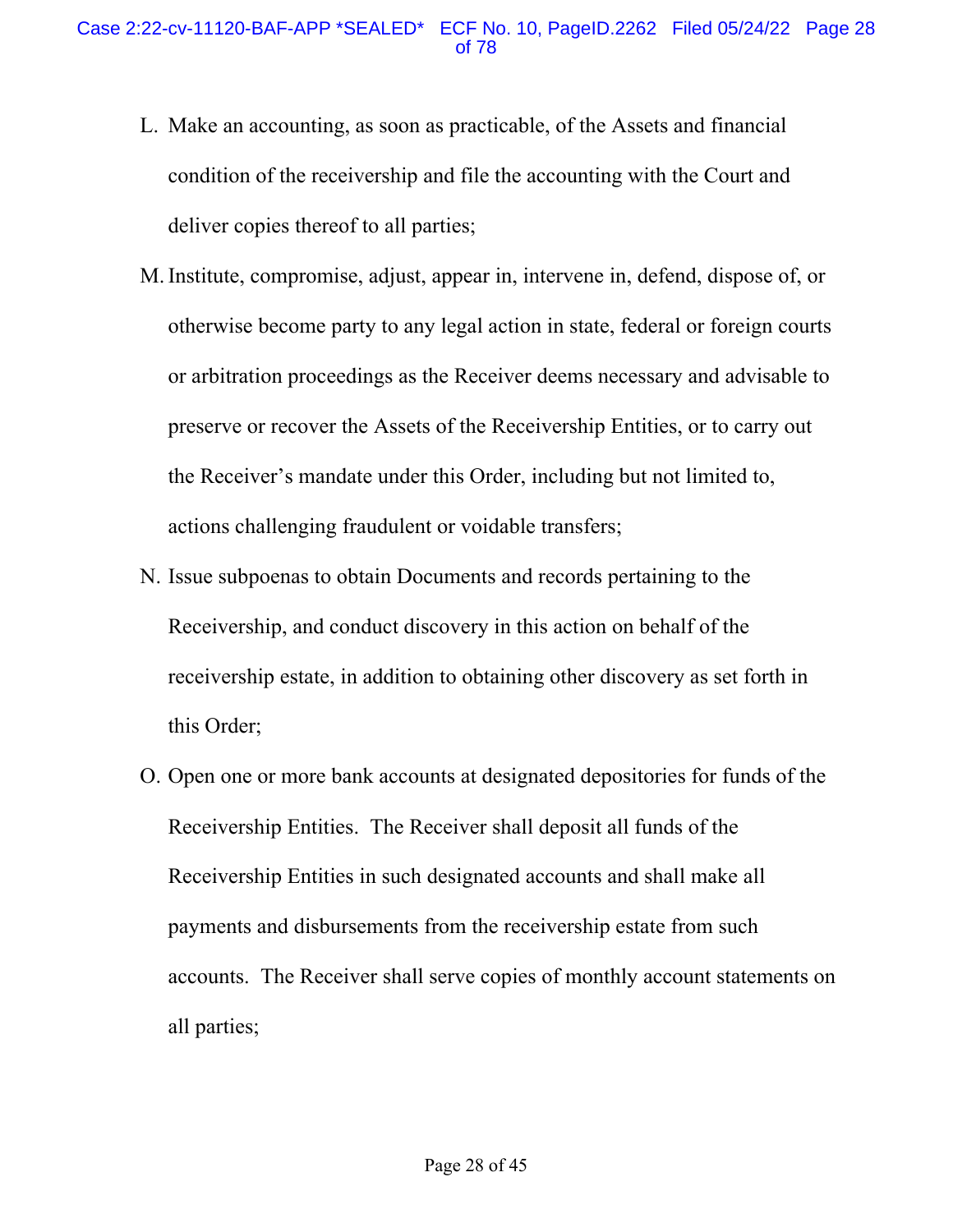- P. Maintain accurate records of all receipts and expenditures incurred as Receiver;
- Q. Allow the FTC's representatives, agents, and assistants, as well as Defendants' representatives and Defendants themselves, reasonable access to the premises of the Receivership Entities, or any other premises where the Receivership Entities conduct business. The purpose of this access shall be to inspect and copy any and all books, records, Documents, accounts, and other property owned by, or in the possession of, the Receivership Entities or their agents. The Receiver shall have the discretion to determine the time, manner, and reasonable conditions of such access;
- R. Allow the FTC's representatives, agents, and assistants, as well as Defendants and their representatives reasonable access to all Documents in the possession, custody, or control of the Receivership Entities;
- S. Cooperate with reasonable requests for information or assistance from any state or federal civil or criminal law enforcement agency;
- T. Suspend business operations of the Receivership Entities if in the judgment of the Receiver such operations cannot be continued legally and profitably;
- U. If the Receiver identifies a nonparty entity as a Receivership Entity, promptly notify the entity as well as the parties, and inform the entity that it can challenge the Receiver's determination by filing a motion with the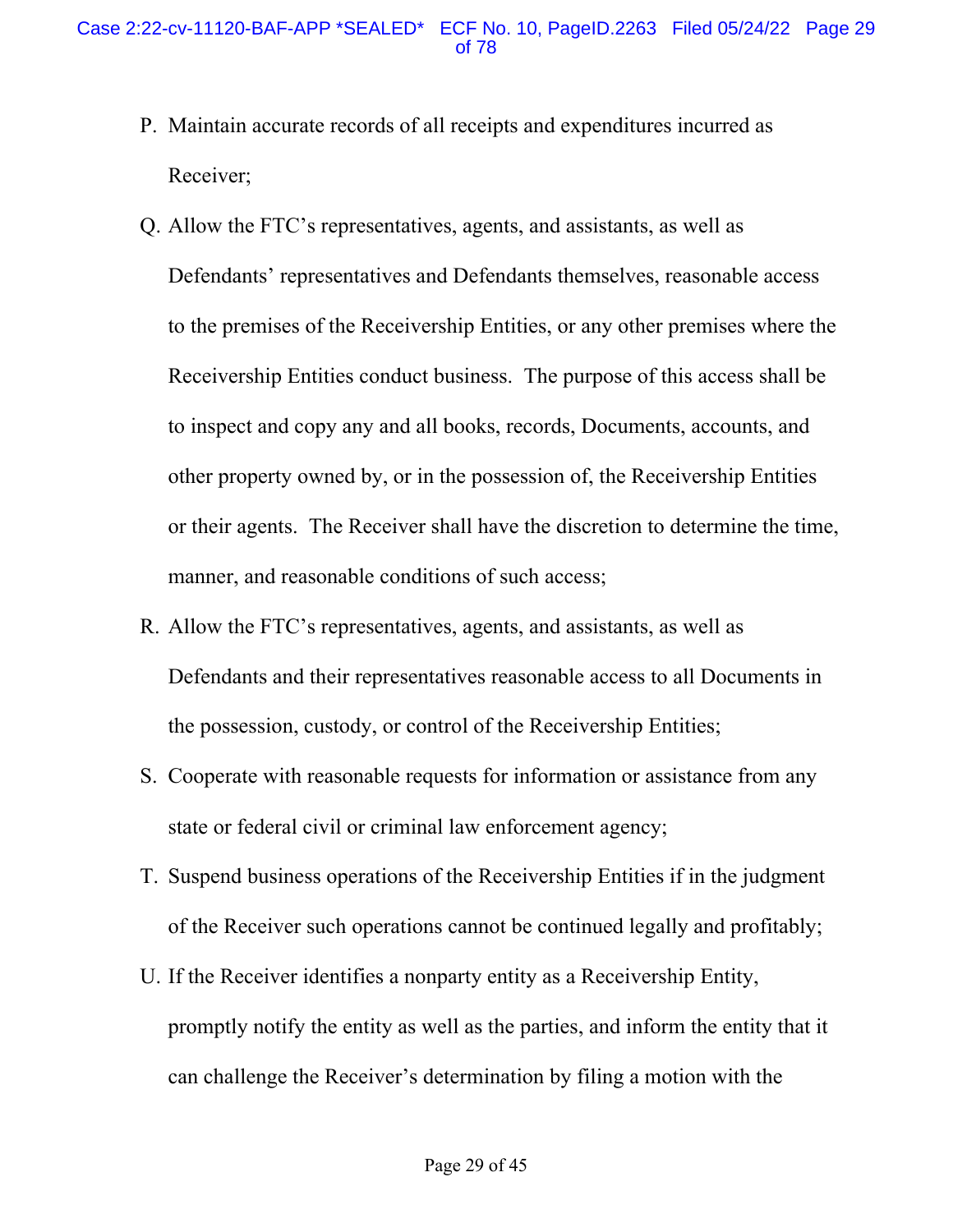Court. Provided, however, that the Receiver may delay providing such notice until the Receiver has established control of the nonparty entity and its assets and records, if the Receiver determines that notice to the entity or the parties before the Receiver establishes control over the entity may result in the destruction of records, dissipation of assets, or any other obstruction of the Receiver's control of the entity; and

- V. If in the Receiver's judgment the business operations cannot be continued legally and profitably, take all steps necessary to ensure that any of the Receivership Entities' web pages or websites relating to the activities alleged in the Complaint cannot be accessed by the public, or are modified for consumer education and/or informational purposes, and take all steps necessary to ensure that any telephone numbers associated with the Receivership Entities cannot be accessed by the public, or are answered solely to provide consumer education or information regarding the status of operations.
- W.*Provided, however*, that the Receiver may delay undertaking any of the duties set forth in this Section XV to the extent that the Receiver determines that a Public Health or Safety Event prevents the Receiver from undertaking such duties safely; and *provided, further*, that any such delay shall not be deemed a failure of the Receiver to exercise his or her obligations.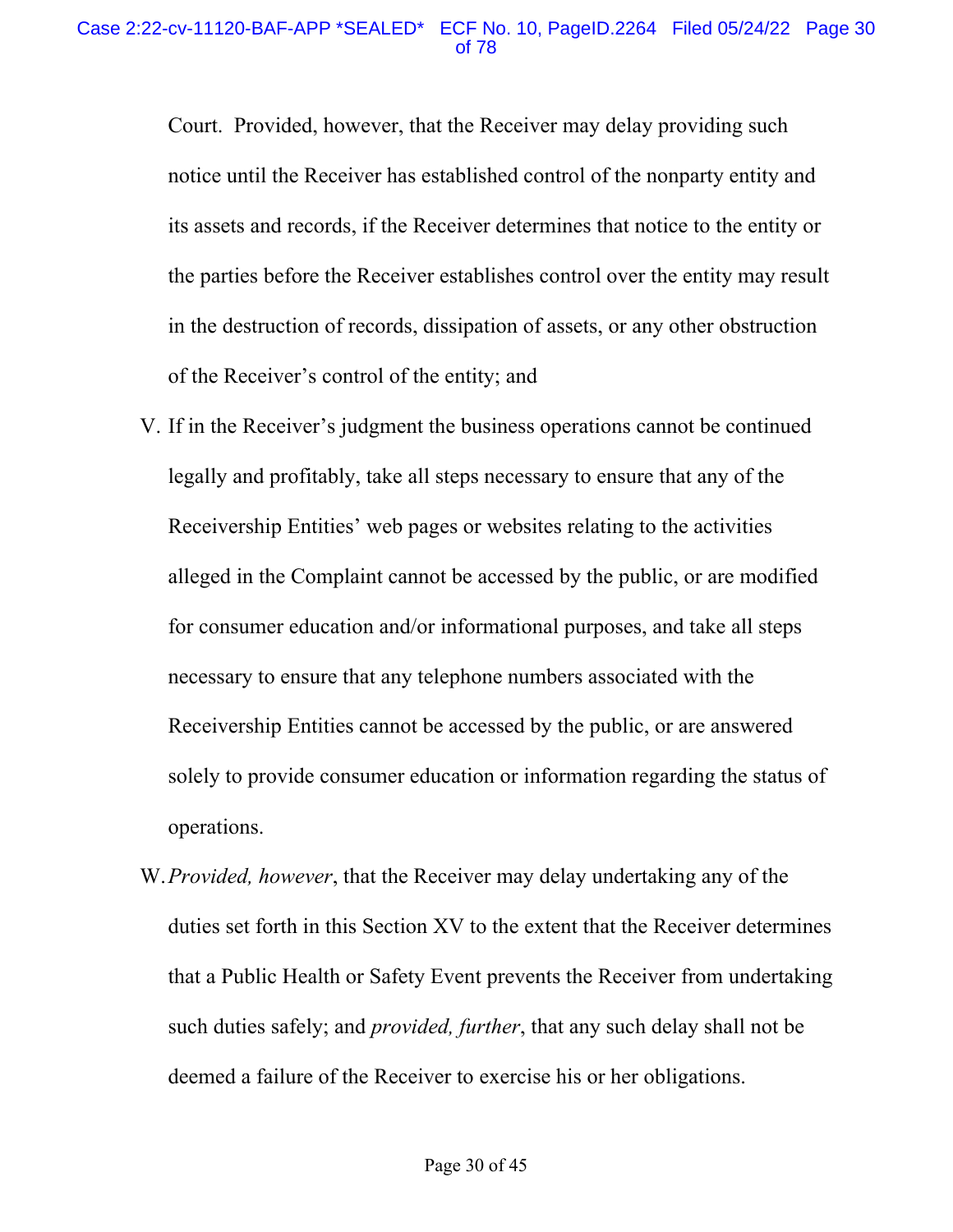#### **TRANSFER OF RECEIVERSHIP PROPERTY TO RECEIVER**

- **XIV. IT IS FURTHER ORDERED** that Defendants and any other person, with possession, custody or control of property of, or records relating to, the Receivership Entities shall, upon notice of this Order by personal service or otherwise, fully cooperate with and assist the Receiver in taking and maintaining possession, custody, or control of the Assets and Documents of the Receivership Entities and immediately transfer or deliver to the Receiver possession, custody, and control of, the following:
	- A. All Assets held by or for the benefit of the Receivership Entities;
	- B. All Documents or Assets associated with credits, debits, or charges made on behalf of any Receivership Entity, wherever situated, including reserve funds held by payment processors, credit card processors, merchant banks, acquiring banks, independent sales organizations, third party processors, payment gateways, insurance companies, or other entities;
	- C. All Documents of or pertaining to the Receivership Entities;
	- D. All computers, electronic devices, mobile devices and machines used to conduct the business of the Receivership Entities;
	- E. All Assets and Documents belonging to other persons or entities whose interests are under the direction, possession, custody, or control of the Receivership Entities; and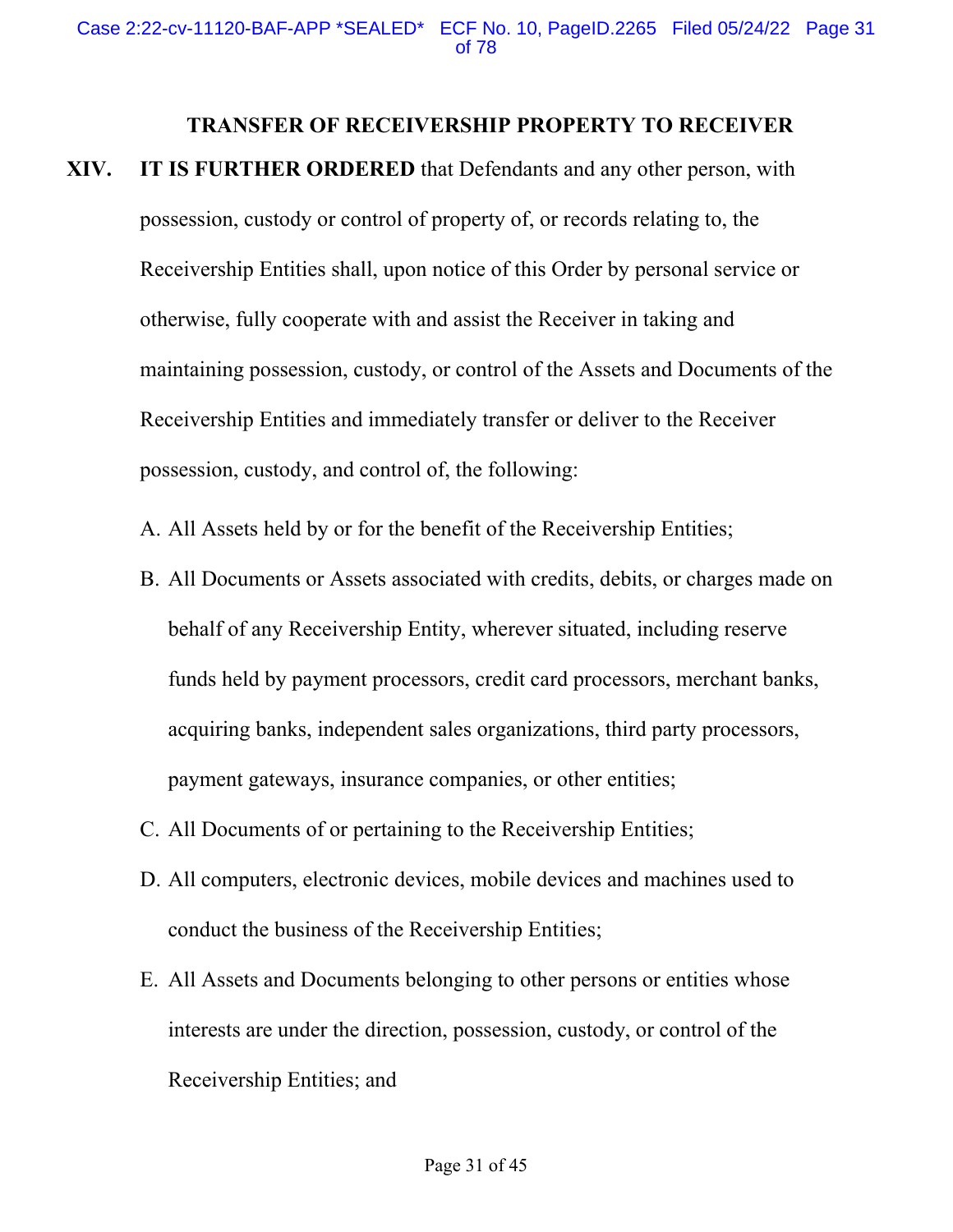- F. All keys, codes, user names and passwords necessary to gain or to secure access to any Assets or Documents of or pertaining to the Receivership Entities, including access to their business premises, means of communication, accounts, computer systems (onsite and remote), Electronic Data Hosts, or other property.
- G. In the event that any person or entity fails to deliver or transfer any Asset or Document, or otherwise fails to comply with any provision of this Section, the Receiver may file an Affidavit of Non-Compliance regarding the failure and a motion seeking compliance or a contempt citation.

#### **PROVISION OF INFORMATION TO RECEIVER**

# **XV. IT IS FURTHER ORDERED** that Defendants shall immediately provide to the Receiver:

- A. A list of all Assets and accounts of the Receivership Entities that are held in any name other than the name of a Receivership Entity, or by any person or entity other than a Receivership Entity;
- B. A list of all agents, employees, officers, attorneys, servants and those persons in active concert and participation with the Receivership Entities, or who have been associated or done business with the Receivership Entities; and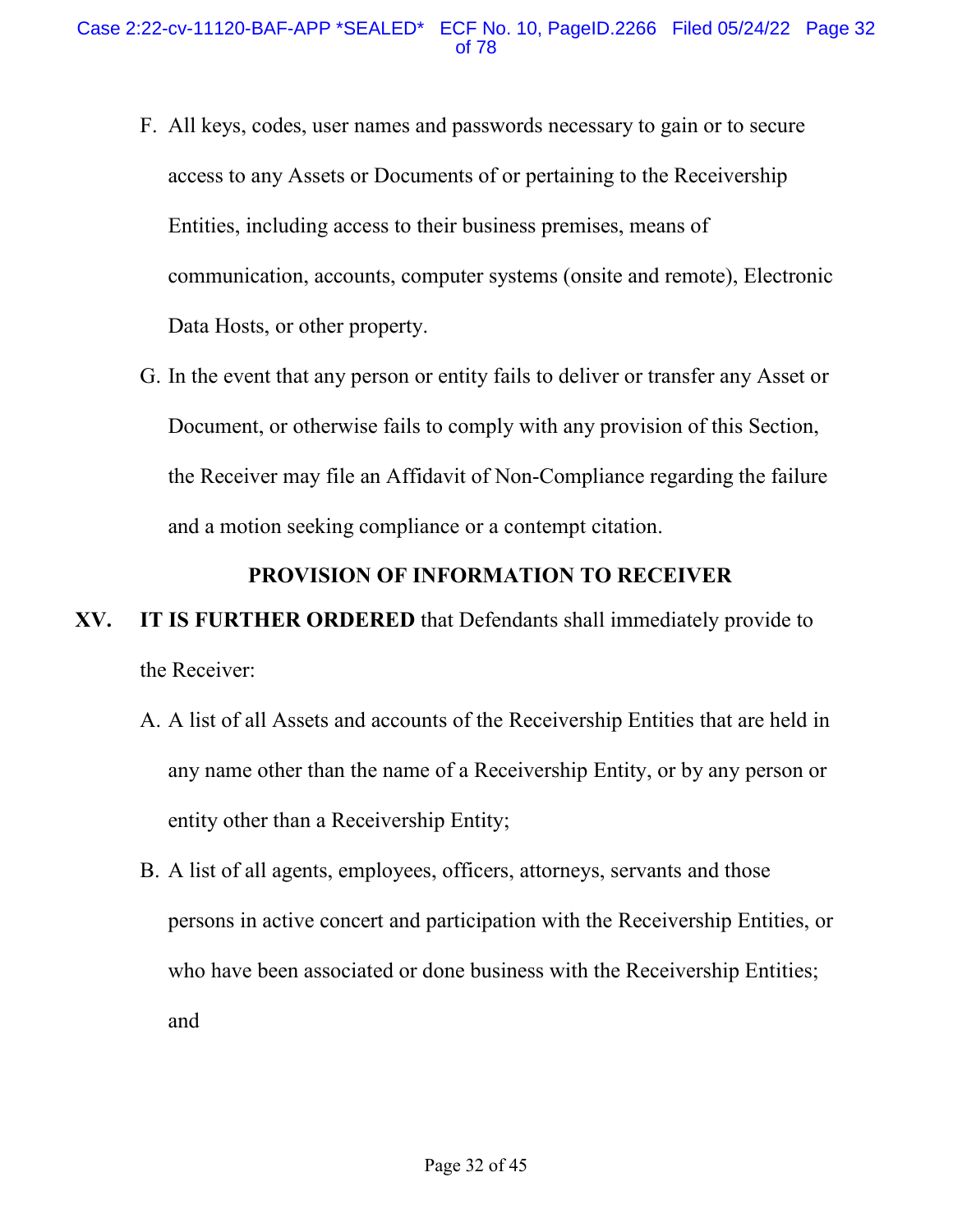C. A description of any documents covered by attorney-client privilege or attorney work product, including files where such documents are likely to be located, authors or recipients of such documents, and search terms likely to identify such electronic documents.

#### **COOPERATION WITH THE RECEIVER**

# **XVI. IT IS FURTHER ORDERED** that Defendants; Receivership Entities;

Defendants' or Receivership Entities' officers, agents, employees, and attorneys, all other persons in active concert or participation with any of them, and any other person with possession, custody, or control of property of or records relating to the Receivership entities who receive actual notice of this Order shall fully cooperate with and assist the Receiver. This cooperation and assistance shall include, but is not limited to, providing information to the Receiver that the Receiver deems necessary to exercise the authority and discharge the responsibilities of the Receiver under this Order; providing any keys, codes, user names and passwords required to access any computers, electronic devices, mobile devices, and machines (onsite or remotely) and any cloud account (including specific method to access account) or electronic file in any medium; advising all persons who owe money to any Receivership Entity that all debts should be paid directly to the Receiver; and transferring funds at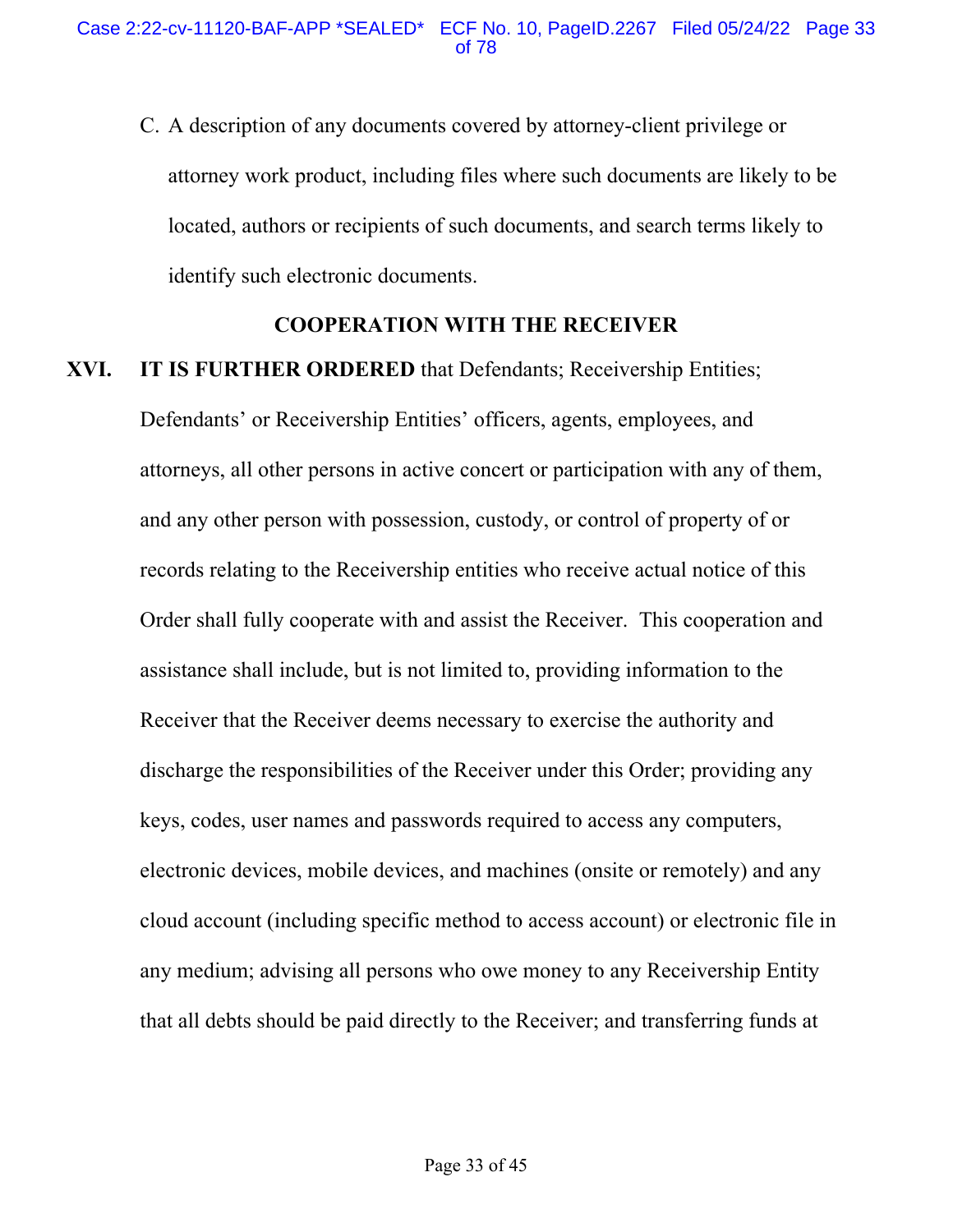the Receiver's direction and producing records related to the Assets and sales of the Receivership Entities.

# **NON-INTERFERENCE WITH THE RECEIVER**

# **XVII. IT IS FURTHER ORDERED** that, until further order of this Court,

Defendants; Receivership Entities; Defendants' or Receivership Entities' officers, agents, employees, attorneys, and all other persons in active concert or participation with any of them, who receive actual notice of this Order, and any other person served with a copy of this Order, are hereby restrained and enjoined from directly or indirectly:

- A. Interfering with the Receiver's efforts to manage, or take custody, control, or possession of, the Assets or Documents subject to the receivership;
- B. Transacting any of the business of the Receivership Entities;
- C. Transferring, receiving, altering, selling, encumbering, pledging, assigning, liquidating, or otherwise disposing of any Assets owned, controlled, or in the possession or custody of, or in which an interest is held or claimed by, the Receivership Entities; or
- D. Refusing to cooperate with the Receiver or the Receiver's duly authorized agents in the exercise of their duties or authority under any order of this Court.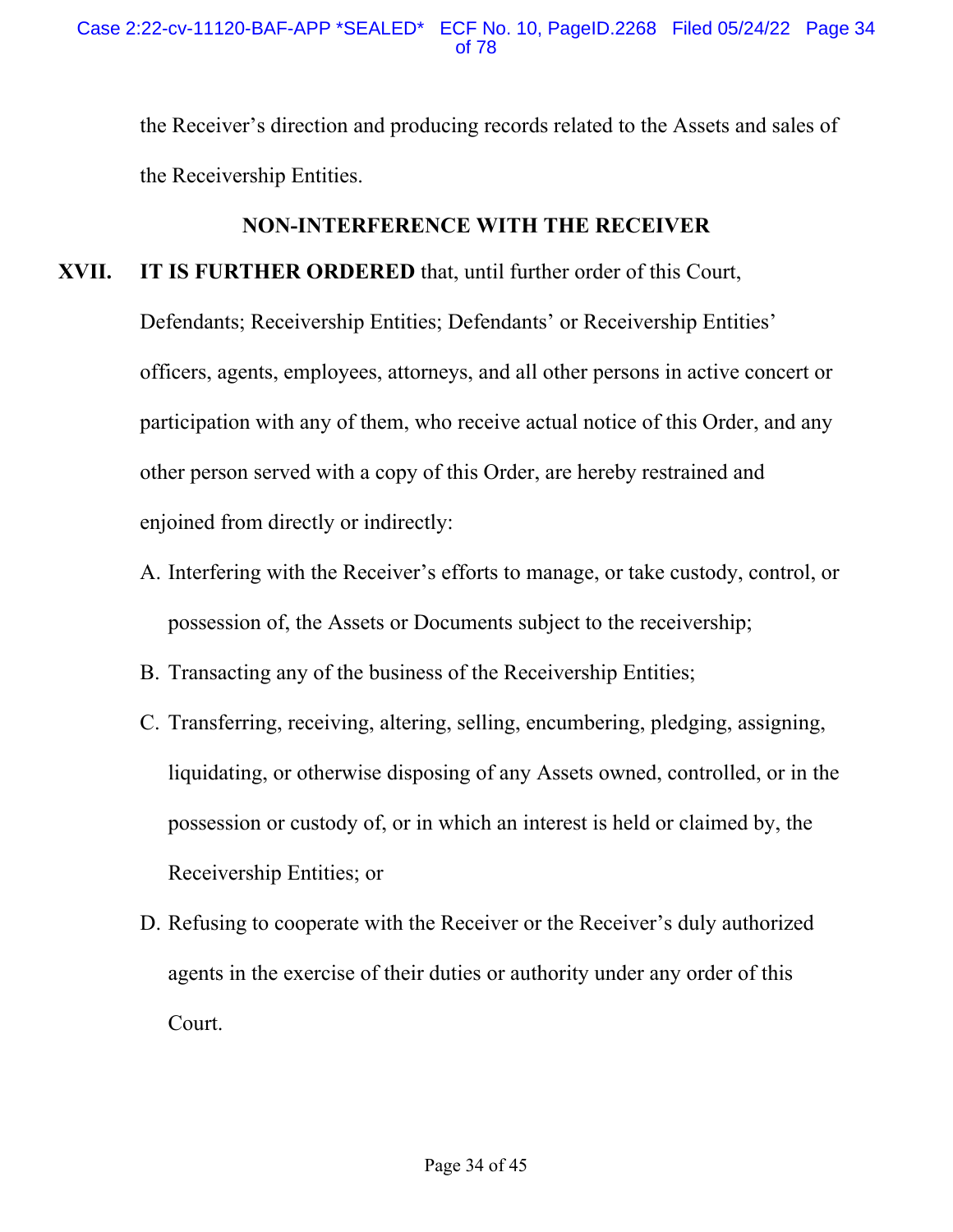#### **STAY OF ACTIONS**

# **XVIII. IT IS FURTHER ORDERED** that:

- A. Except by leave of this Court, during the pendency of the receivership ordered herein, Defendants, Defendants' officers, agents, employees, attorneys, and all other persons in active concert or participation with any of them, who receive actual notice of this Order, and their corporations, subsidiaries, divisions, or affiliates, and all investors, creditors, stockholders, lessors, customers and other persons seeking to establish or enforce any claim, right, or interest against or on behalf of Defendants, and all others acting for or on behalf of such persons, are hereby enjoined from taking action that would interfere with the exclusive jurisdiction of this Court over the Assets or Documents of the Receivership Entities, including, but not limited to:
	- 1. Filing or assisting in the filing of a petition for relief under the Bankruptcy Code, 11 U.S.C. § 101 *et seq.*, or of any similar insolvency proceeding on behalf of the Receivership Entities;
	- 2. Commencing, prosecuting, or continuing a judicial, administrative, or other action or proceeding against the Receivership Entities, including the issuance or employment of process against the Receivership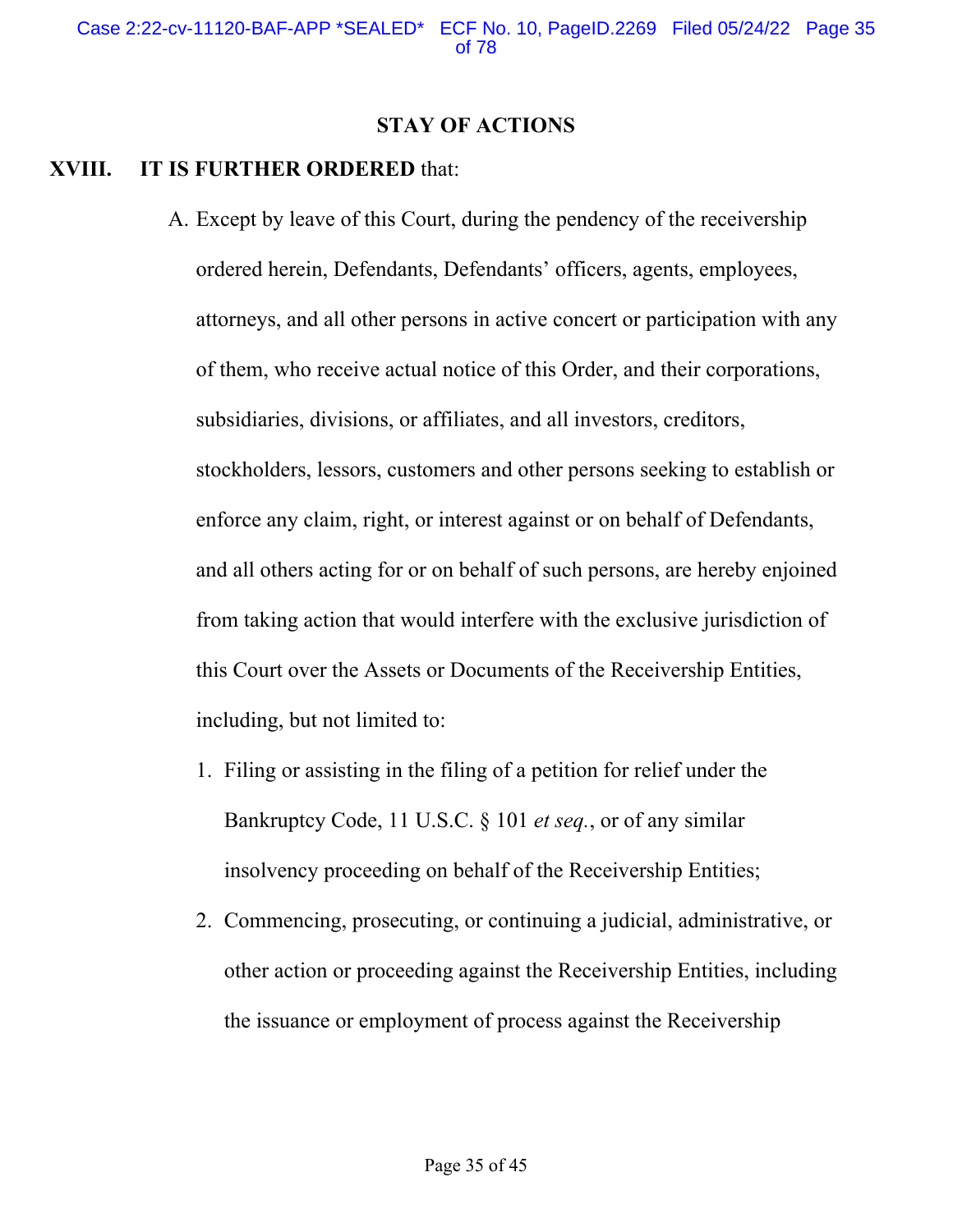Entities, except that such actions may be commenced if necessary to toll any applicable statute of limitations; or

- 3. Filing or enforcing any lien on any asset of the Receivership Entities, taking or attempting to take possession, custody, or control of any Asset of the Receivership Entities; or attempting to foreclose, forfeit, alter, or terminate any interest in any Asset of the Receivership Entities, whether such acts are part of a judicial proceeding, are acts of self-help, or otherwise; or
- B. The Receiver and his agents acting within the scope of such agency ("Retained Personnel") are entitled to rely on all outstanding rules of law and orders of this Court and shall not be liable to anyone for their own good faith compliance with any order, rule, law, judgment, or decree. In no event shall the Receiver or any Retained Personnel be liable to anyone for their acts or omissions or their good faith compliance with their duties and responsibilities, except as a result of a finding by this Court that they acted or failed to act as a result of malfeasance, bad faith, gross negligence or in reckless disregard of their duties. Any party, person, or entity (except the FTC) seeking recovery from the Receiver or any Retained Personnel for conduct in the course of the administration of the estate must first obtain leave from this Court. This Court shall retain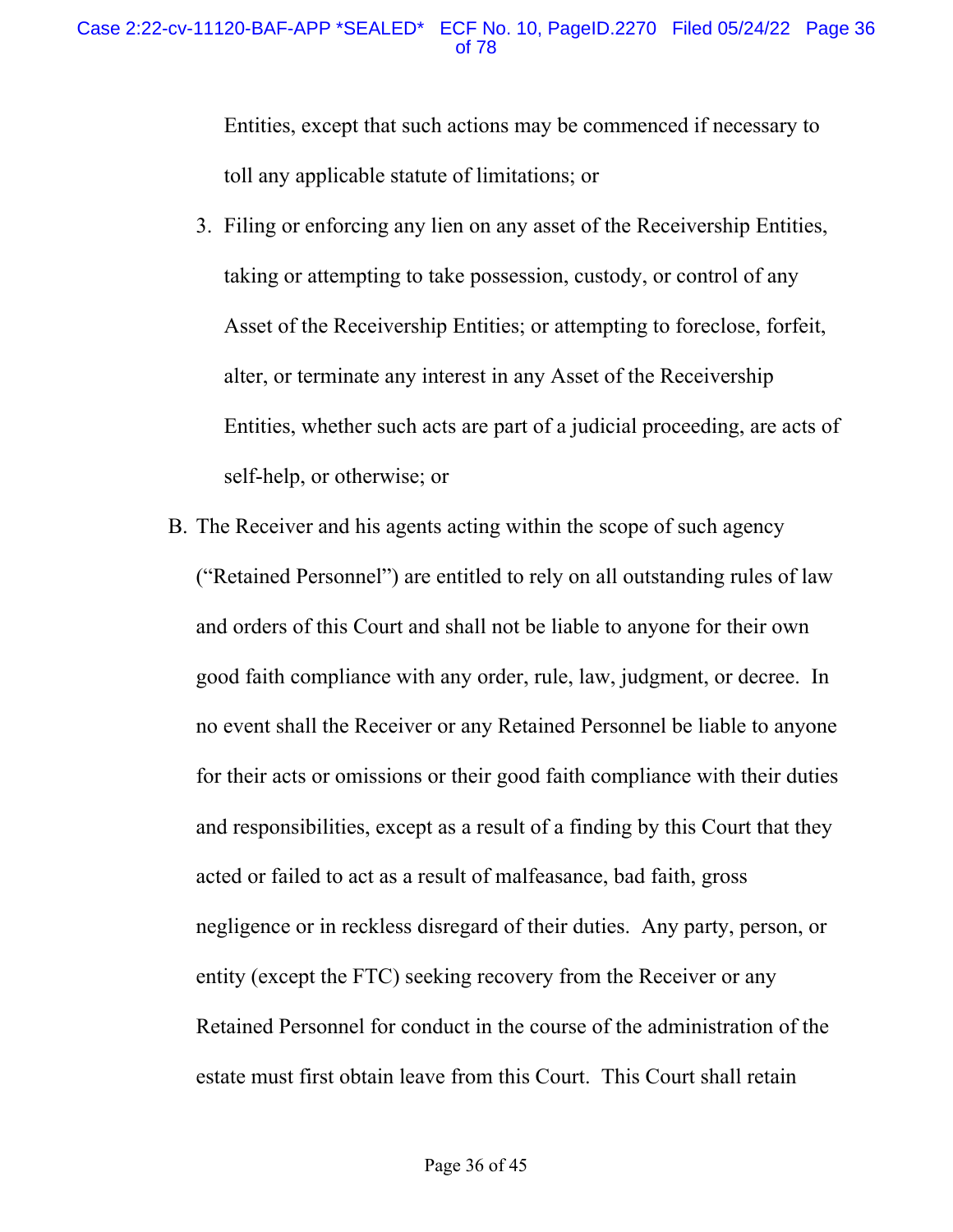jurisdiction over any action filed against the Receiver or any Retained Personnel based upon acts or omissions committed in their representative capacities.

C. Provided, however, that this Order does not stay: (1) the commencement or continuation of a criminal action or proceeding; (2) the commencement or continuation of an action or proceeding by a governmental unit to enforce such governmental unit's police or regulatory power; or (3) the enforcement of a judgment, other than a money judgment, obtained in an action or proceeding by a governmental unit to enforce such governmental unit's police or regulatory power.

### **COMPENSATION OF RECEIVER**

## **XIX. IT IS FURTHER ORDERED** that the Receiver and all personnel hired by the Receiver as herein authorized, including counsel to the Receiver and accountants, are entitled to reasonable compensation for the performance of duties pursuant to this Order and for the cost of actual out-of-pocket expenses incurred by them, from the Assets now held by, in the possession or control of, or which may be received by, the Receivership Entities. The Receiver shall file with the Court and serve on the parties periodic requests for the payment of such reasonable compensation, with the first such request filed no more than sixty (60) days after the date of entry of this Order. The Receiver shall not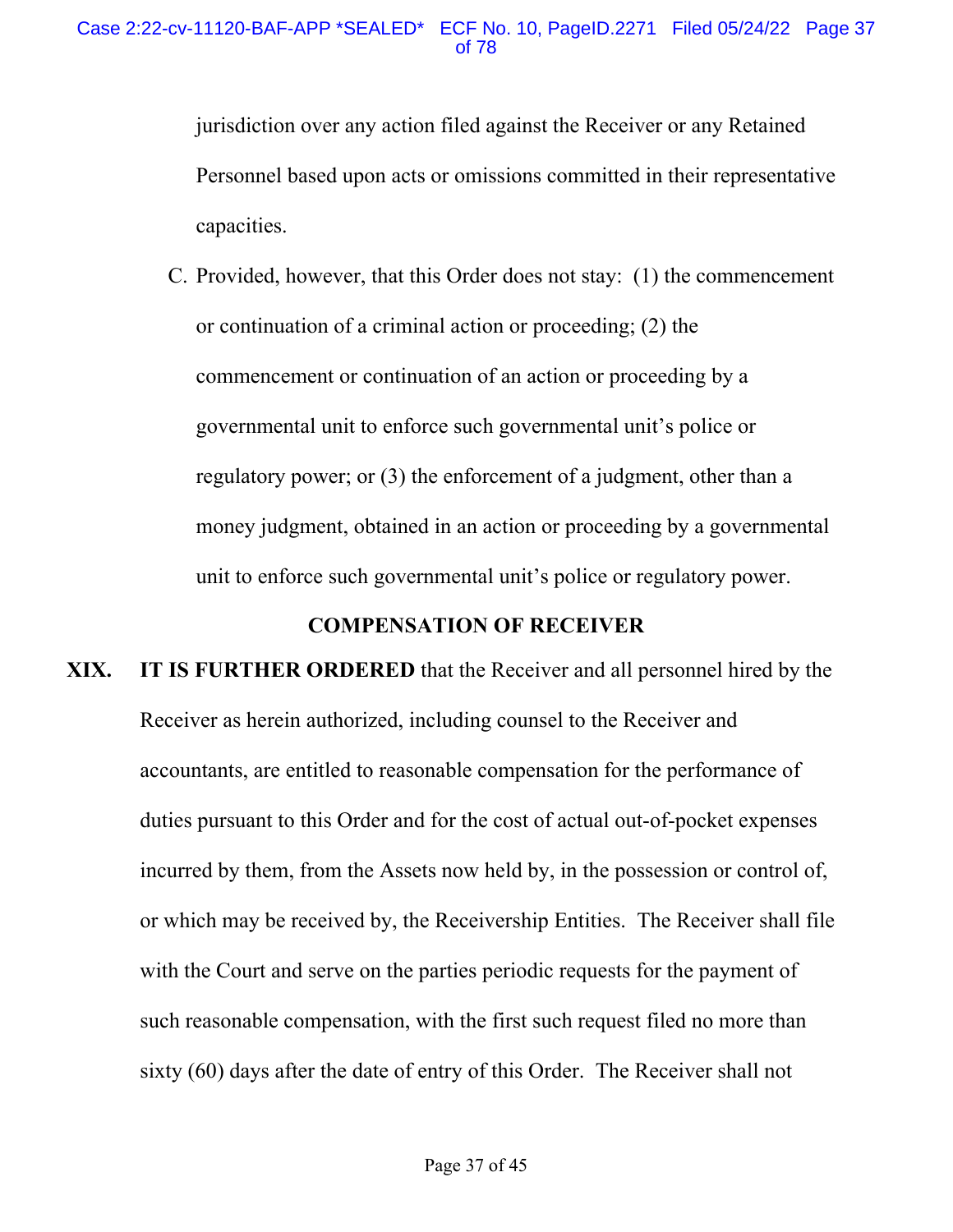increase the hourly rates used as the bases for such fee applications without prior approval of the Court.

### **RECEIVER'S BOND**

**XX. IT IS FURTHER ORDERED** that the Receiver shall file with the Clerk of this Court a bond in the sum of \$10,000 with sureties to be approved by the Court, conditioned that the Receiver will well and truly perform the duties of the office and abide by and perform all acts the Court directs. 28 U.S.C. § 754.

#### **RECEIVER'S REPORTS**

**XXI. IT IS FURTHER ORDERED** that the Receiver shall report to this Court on or before any date set for a hearing on whether a Preliminary Injunction should issue, regarding (1) the steps taken by the Receiver to implement the terms of this Order; (2) the value of all liquidated and unliquidated assets of the Receivership Entities; (3) the sum of all liabilities of the Receivership Entities; (4) the steps the Receiver intends to take in the future to (a) prevent any diminution in the value of assets of the Receivership Entities, (b) pursue receivership assets from third parties, and (c) adjust the liabilities of the Receivership Entities, if appropriate; (5) whether the business of the Receivership Entities can be operated lawfully and profitably; and (6) any other matters that the Receiver believes should be brought to the Court's attention. *Provided, however,* that if any of the required information would hinder the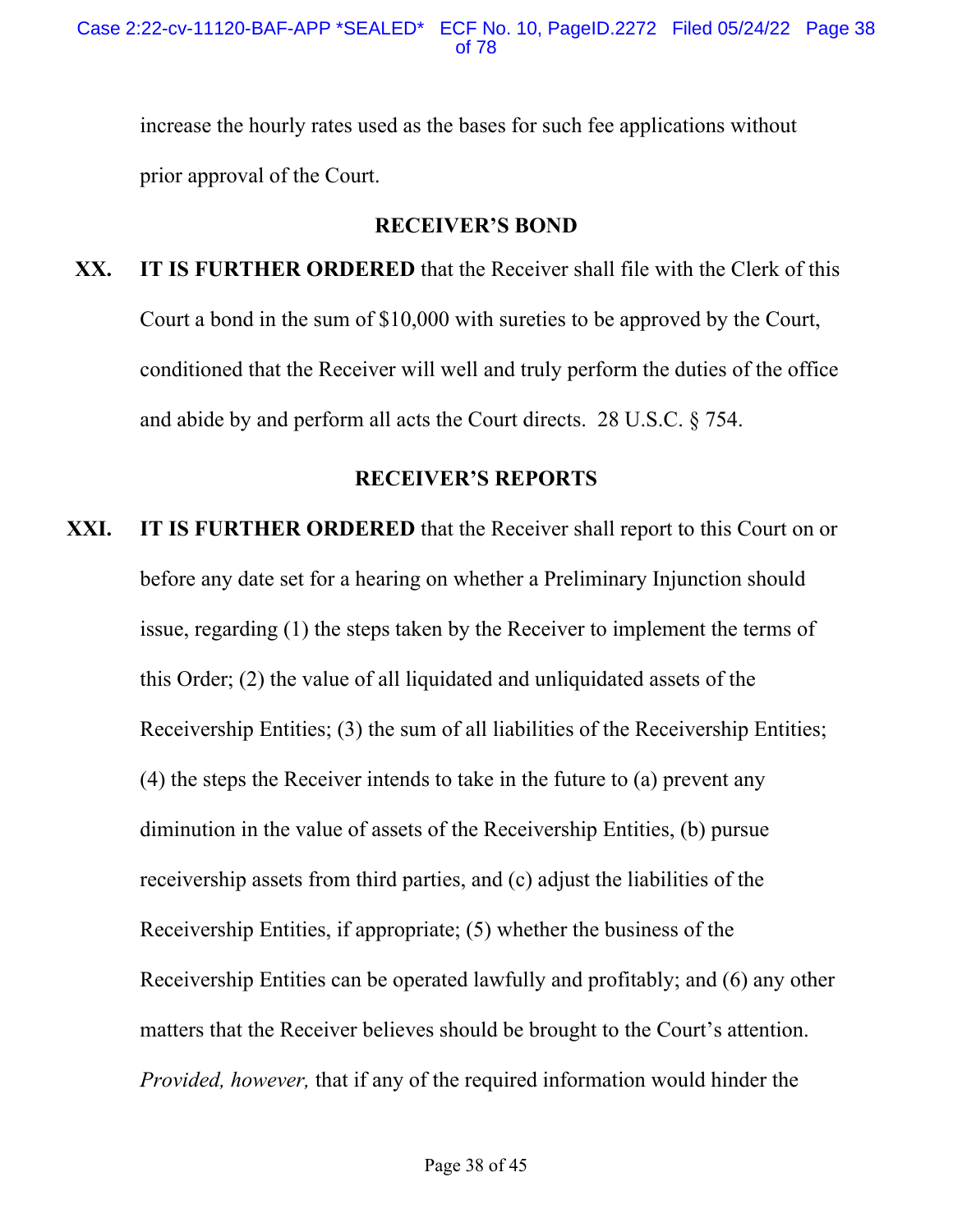Receiver's ability to pursue receivership assets, the portions of the Receiver's report containing such information may be filed under seal and not served on the parties.

## **IMMEDIATE ACCESS TO BUSINESS PREMISES AND RECORDS XXII. IT IS FURTHER ORDERED** that:

- A. In order to allow the FTC and the Receiver to preserve Assets and evidence relevant to this action and to expedite discovery and unless the FTC or Receiver determines that a Public Health or Safety Event makes it unsafe for the FTC or the Receiver to do so, the FTC and the Receiver, and their representatives, agents, contractors, and assistants, shall have immediate access to the business premises and storage facilities, owned, controlled, or used by the Receivership Entities. Such locations include, but are not limited to, 37735 Enterprise Court, Farmington Hills, Michigan, and any offsite location or commercial mailbox used by the Receivership Entities. The Receiver may exclude Defendants, Receivership Entities, and their employees from the business premises during the immediate access.
- B. In the event of a Public Health or Safety Event, the Receiver may, if the Receiver determines it safe to do so, enter any of Defendants' business premises after business hours. Any landlord, management office, security office, or any other Person that controls access to any such business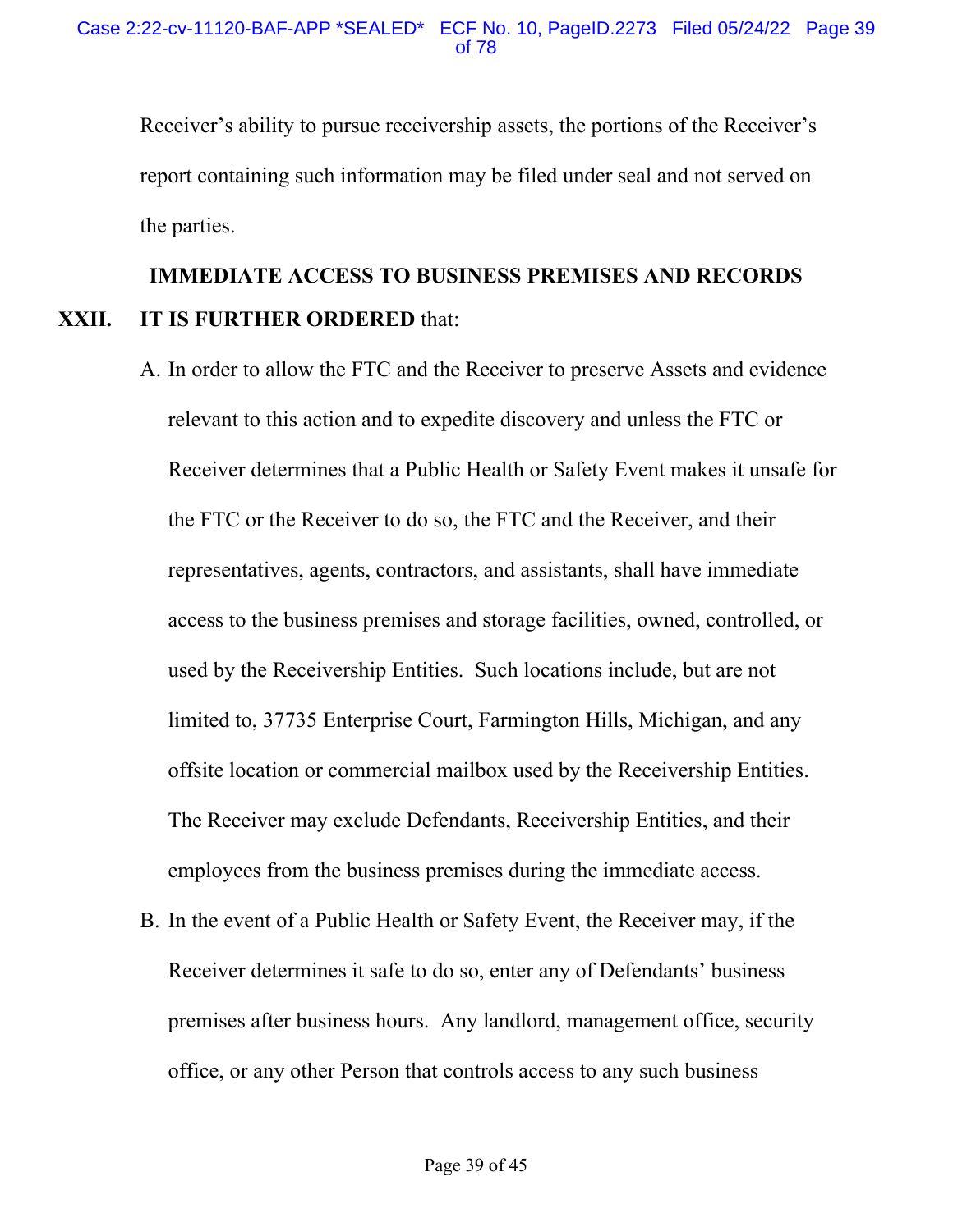premises shall, immediately upon receiving notice of this order, cooperate with the Receiver and take whatever steps necessary to allow the Receiver access to such business premises after business hours; and such Persons are prohibited from notifying Defendants of the existence of this Order or the Receiver's entry into the business premises until the Receiver has notified such Persons in writing that the Receiver has secured such business premises.

- C. The FTC and the Receiver, and their representatives, agents, contractors, and assistants, are authorized to remove Documents from the Receivership Entities' premises in order that they may be inspected, inventoried, and copied. The FTC shall return any removed materials to the Receiver within five (5) business days of completing inventorying and copying, or such time as is agreed upon by the FTC and the Receiver;
- D. The FTC's access to the Receivership Entities' documents pursuant to this Section shall not provide grounds for any Defendant to object to any subsequent request for documents served by the FTC.
- E. The FTC and the Receiver, and their representatives, agents, contractors, and assistants, are authorized to obtain the assistance of federal, state and local law enforcement officers as they deem necessary to effect service and to implement peacefully the provisions of this Order;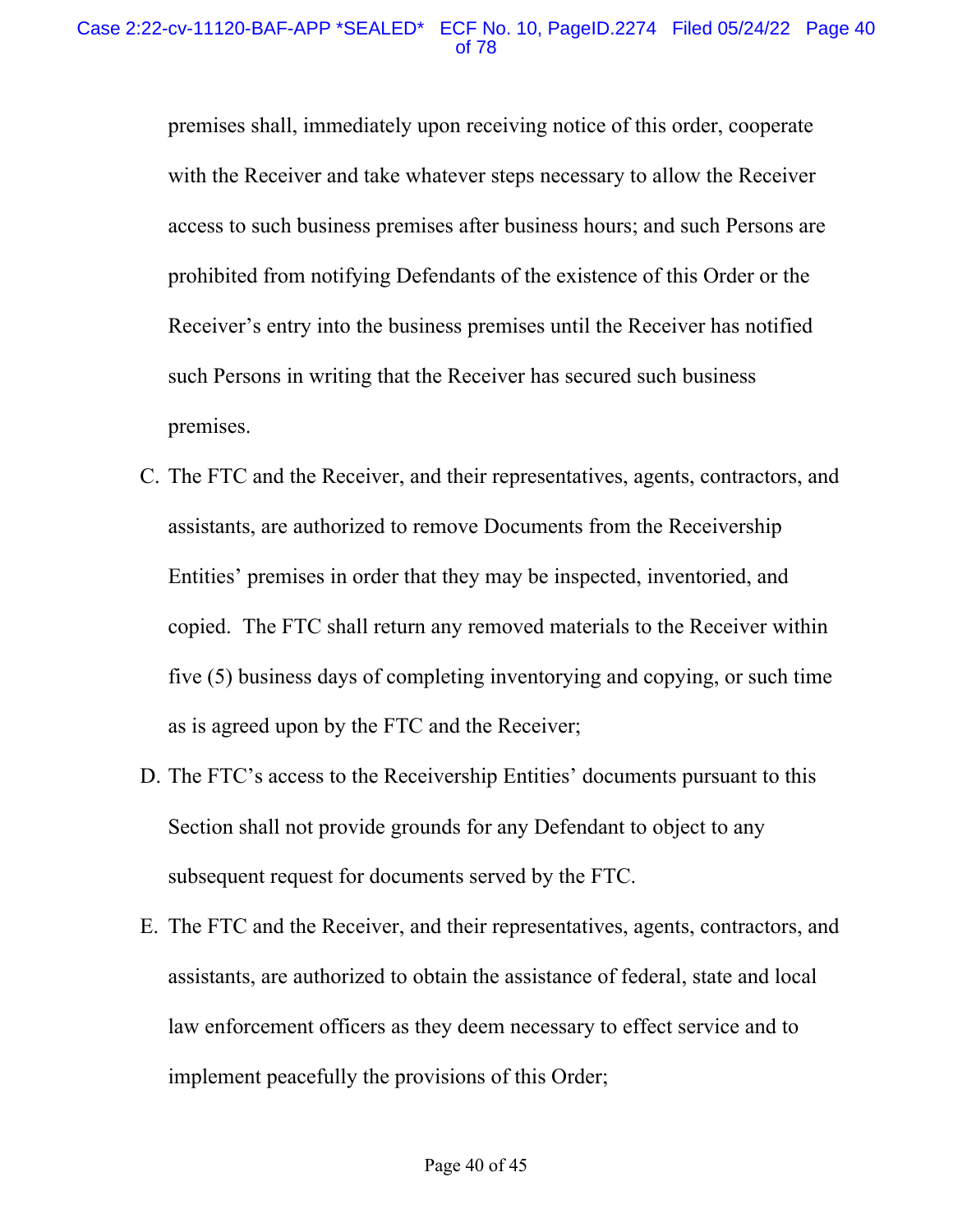- F. If any Documents, computers, or electronic storage devices containing information related to the business practices or finances of the Receivership Entities are at a location other than those listed herein, including personal residence(s) of any Defendant, then, immediately upon receiving notice of this order, Defendants and Receivership Entities shall produce to the Receiver all such Documents, computers, and electronic storage devices, along with any codes or passwords needed for access. In order to prevent the destruction of computer data, upon service of this Order, any such computers or electronic storage devices shall be powered down in the normal course of the operating system used on such devices and shall not be powered up or used until produced for copying and inspection. Defendants are precluded from introducing in any proceeding in this case any Document not so produced.
- G. If any communications or records of any Receivership Entity are stored with an Electronic Data Host, such Entity shall, immediately upon receiving notice of this order, provide the Receiver with the username, passwords, and any other login credential needed to access the communications and records, and shall not attempt to access, or cause a third-party to attempt to access, the communications or records.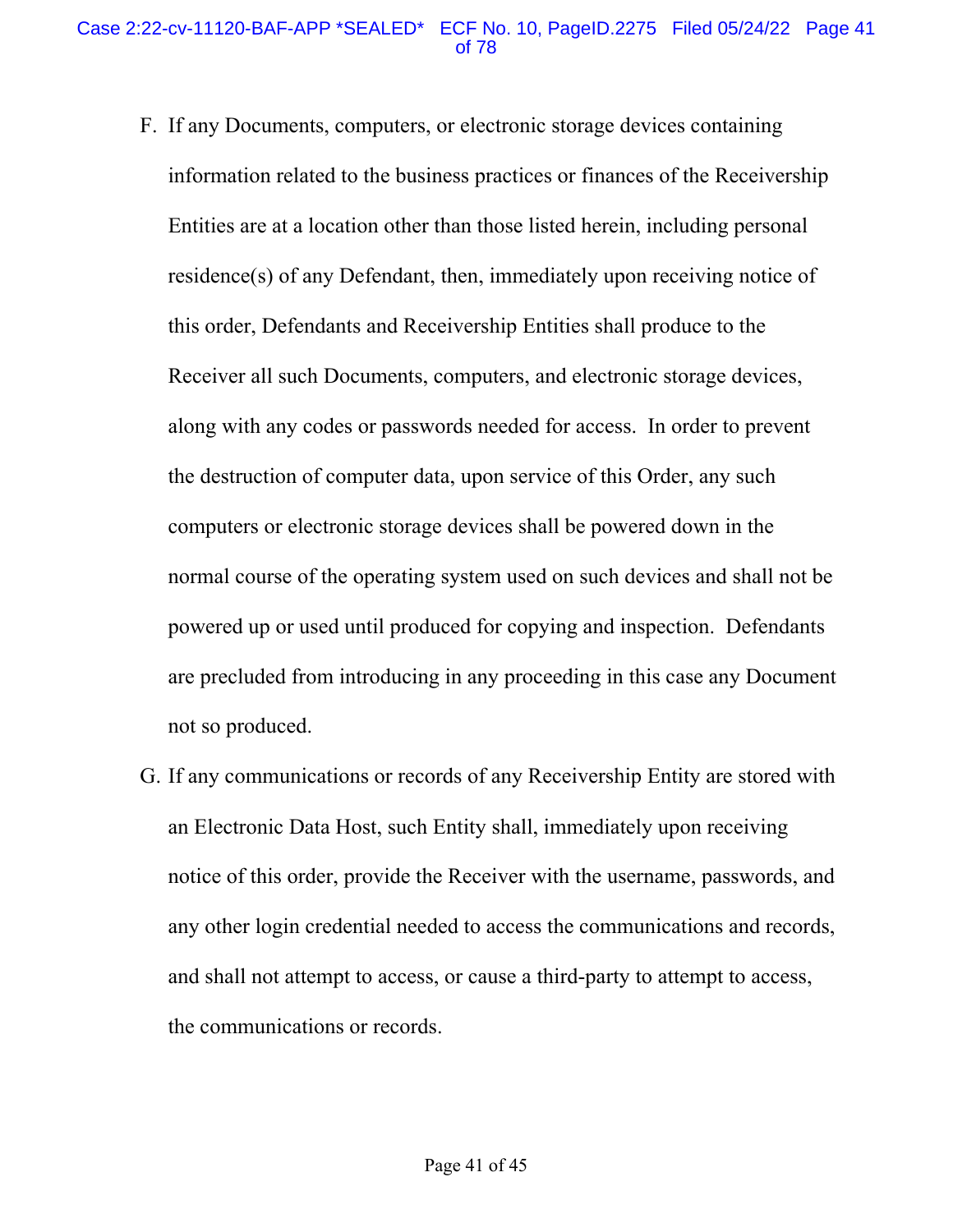#### **DISTRIBUTION OF ORDER BY DEFENDANTS**

**XXIII.** IT IS FURTHER ORDERED that Defendants shall immediately provide a copy of this Order to each affiliate, telemarketer, marketer, sales entity, successor, assign, member, officer, director, employee, agent, independent contractor, client, attorney, spouse, subsidiary, division, and representative of any Defendant, and shall, within ten (10) days from the date of entry of this Order, and provide FTC counsel and the Receiver with a sworn statement that this provision of the Order has been satisfied, which statement shall include the names, physical addresses, phone number, and email addresses of each such person or entity who received a copy of the Order. Furthermore, Defendants shall not take any action that would encourage officers, agents, members, directors, employees, salespersons, independent contractors, attorneys, subsidiaries, affiliates, successors, assigns or other persons or entities in active concert or participation with them to disregard this Order or believe that they are not bound by its provisions.

#### **EXPEDITED DISCOVERY**

**XXIV. IT IS FURTHER ORDERED** that, notwithstanding the provisions of the Fed. R. Civ. P. 26(d) and (f) and  $30(a)(2)(A)(iii)$ , and pursuant to Fed. R. Civ. P. 30(a), 34, and 45, the FTC and the Receiver are granted leave, at any time after service of this Order, to conduct limited expedited discovery for the purpose of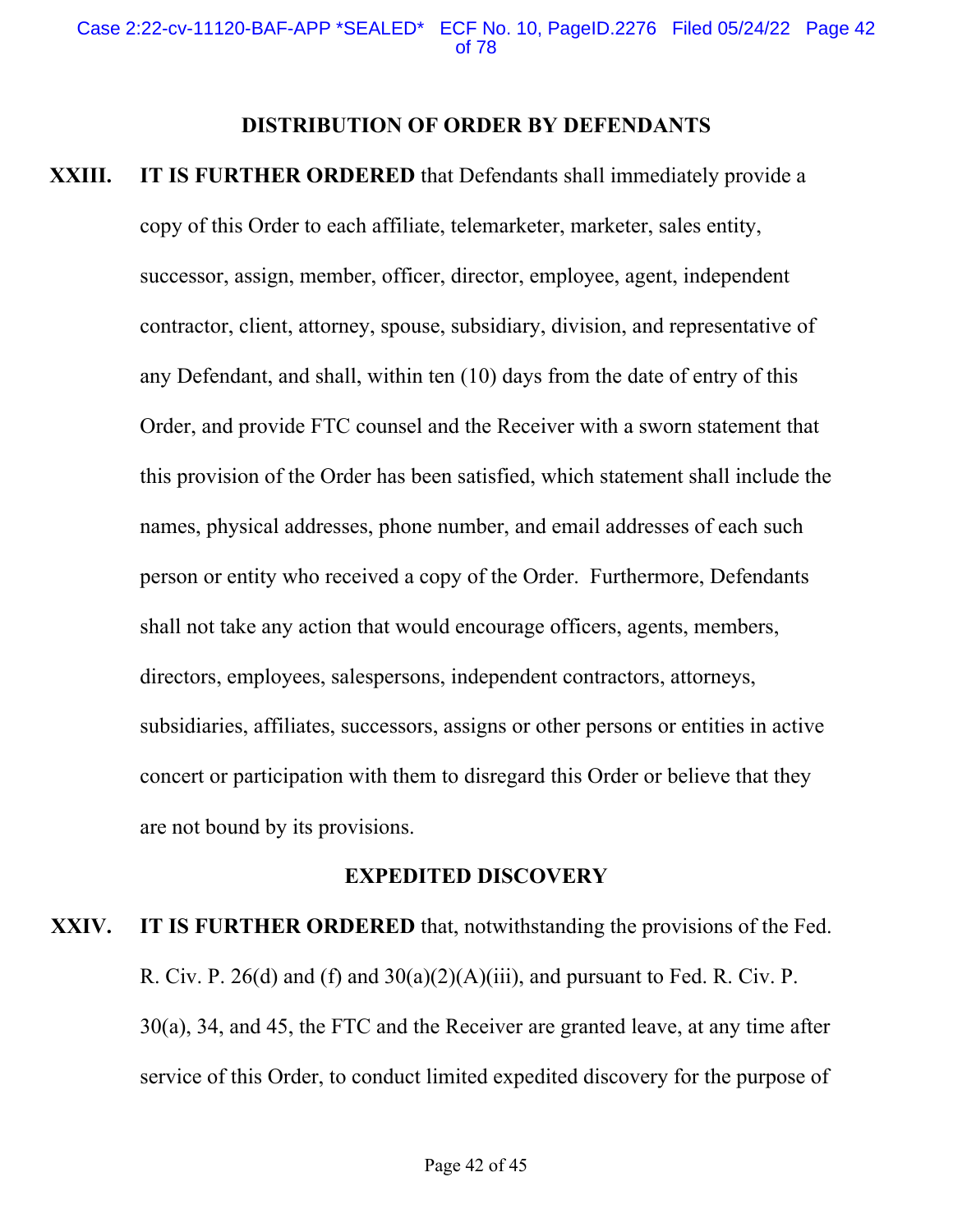discovering: (1) the nature, location, status, and extent of Defendants' Assets; (2) the nature, location, and extent of Defendants' business transactions and operations; (3) Documents reflecting Defendants' business transactions and operations; or (4) compliance with this Order.

## **SERVICE OF THIS ORDER**

**XXV. IT IS FURTHER ORDERED** that copies of this Order as well as the Motion for Temporary Restraining Order and all other pleadings, Documents, and exhibits filed contemporaneously with that Motion (other than the complaint and summons), may be served by any means, including facsimile transmission, electronic mail or other electronic messaging, personal or overnight delivery, U.S. Mail or FedEx, by agents and employees of the FTC, by any law enforcement agency, or by private process server, upon any Defendant or any person (including any financial institution) that may have possession, custody or control of any Asset or Document of any Defendant, or that may be subject to any provision of this Order pursuant to Rule 65(d)(2) of the Federal Rules of Civil Procedure. For purposes of this Section, service upon any branch, subsidiary, affiliate or office of any entity shall effect service upon the entire entity.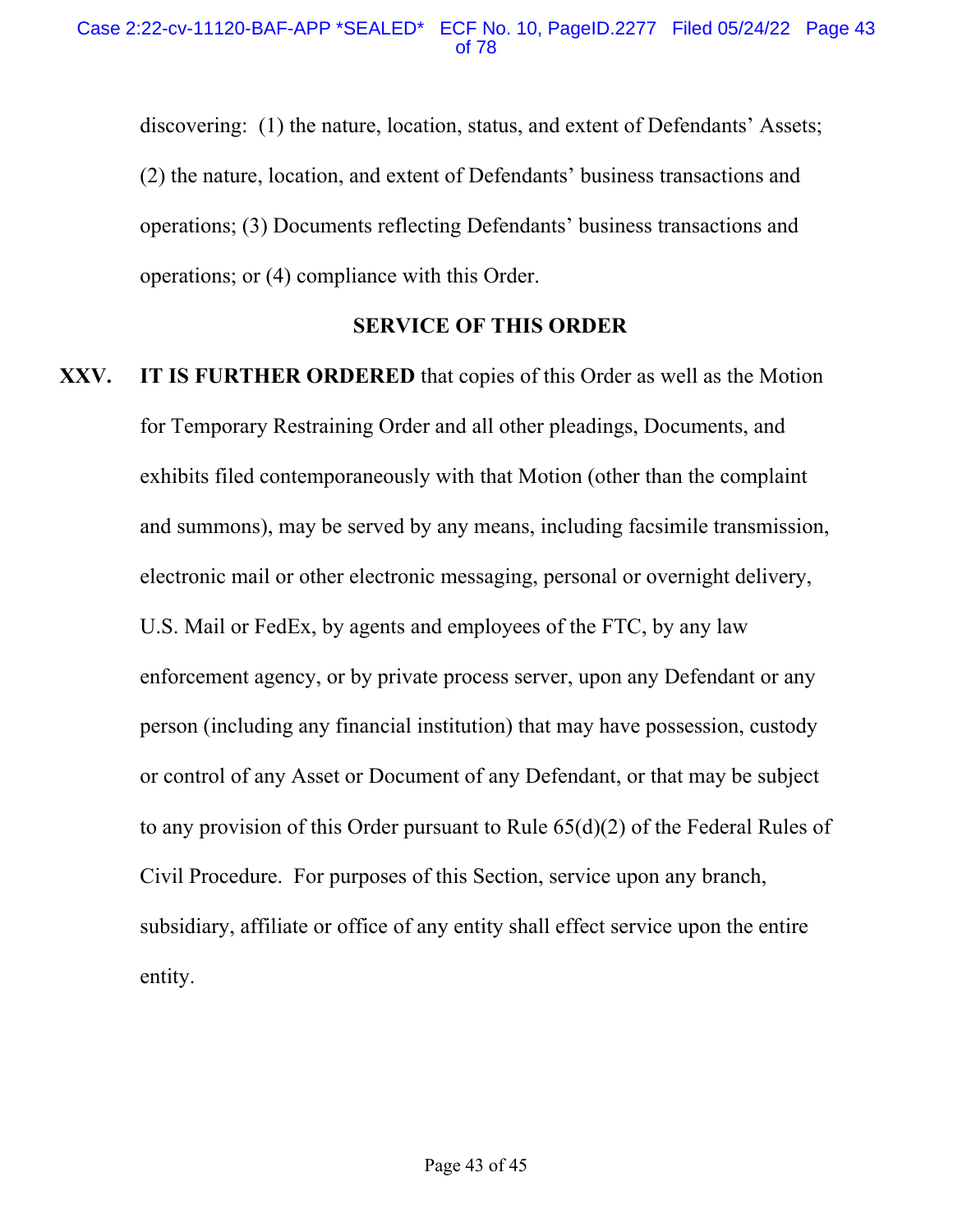#### **CORRESPONDENCE AND SERVICE ON THE FTC**

**XXVI. IT IS FURTHER ORDERED** that, for the purpose of this Order, all correspondence and service of pleadings on the FTC shall be addressed to: Gregory A. Ashe, K. Michelle Grajales, and Julia E. Heald, Federal Trade Commission, 600 Pennsylvania Avenue NW, Room CC-10232, Washington, D.C. 20580, email: [gashe@ftc.gov,](mailto:gashe@ftc.gov) [mgrajales@ftc.gov](mailto:mgrajales@ftc.gov), and [jheald@ftc.gov](mailto:jheald@ftc.gov).

## **PRELIMINARY INJUNCTION HEARING**

#### **XXVII. IT IS FURTHER ORDERED** that:

- A. The Motion for Temporary Restraining Order is also deemed to be a motion for a preliminary injunction order, and that the FTC is not required to file or serve a separate motion for a preliminary injunction in order to see the entry of a preliminary injunction under Federal Rule of Civil Procedure 65.
- B. The Court will consider all materials filed by the FTC in connection with the Motion for Temporary Restraining Order to have been filed in connection with the FTC's motion for a preliminary injunction hearing. The FTC shall be permitted, but is not required, to file a supplemental brief and supporting exhibits in advance of any preliminary injunction hearing.
- C. Defendants wishing to be heard on this matter may appear in this Court, on the FTC's motion for preliminary injunction, before the **Honorable Judge**

## **Bernard A. Friedman, at 2:00 p.m. on Monday, June 6, 2022 in**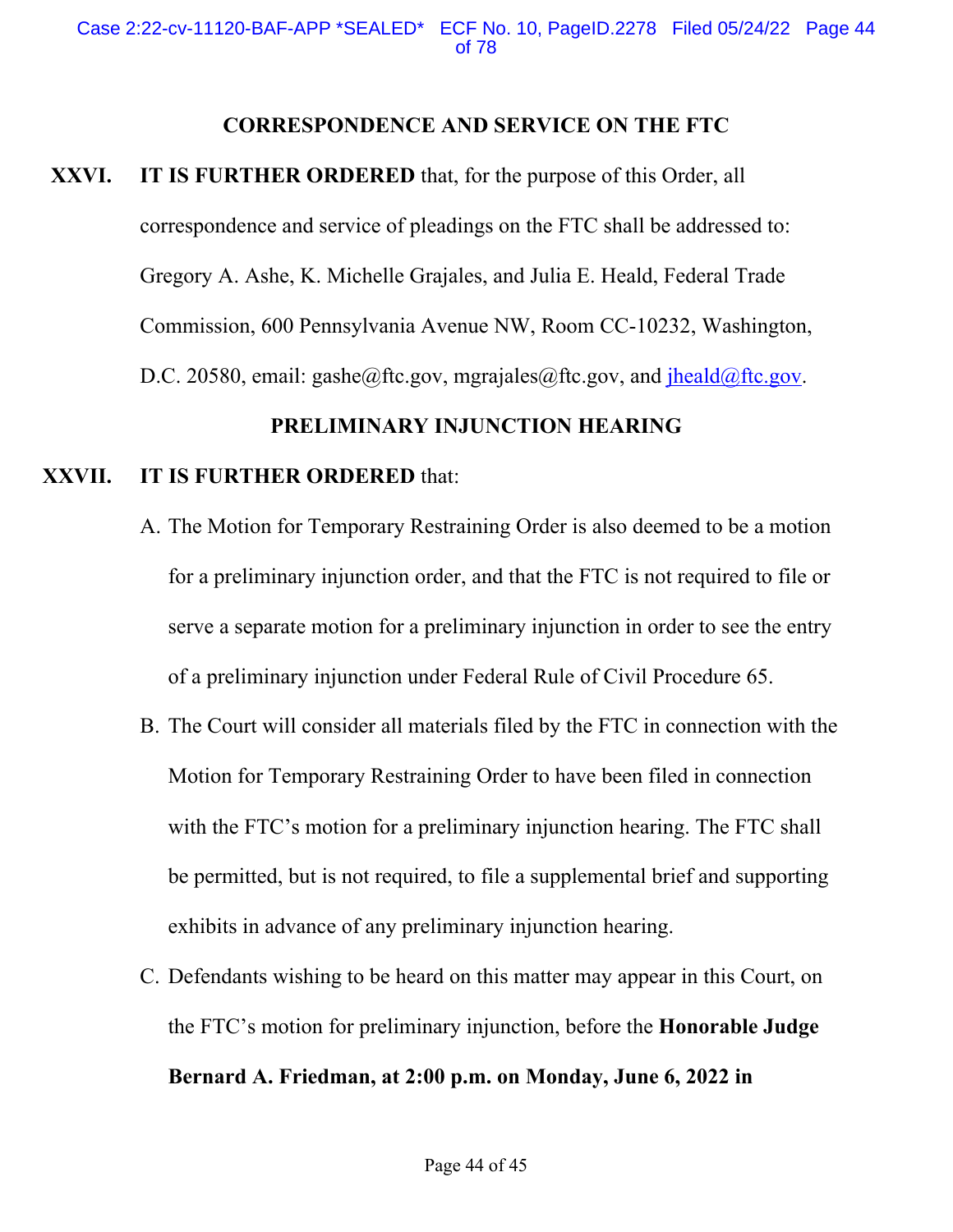## **Courtroom 110 of the United States District Court, Eastern District of**

**Michigan, 231 W Lafayette Blvd, Detroit, Michigan 48226**, to show

cause, if there be any, why this Court should not enter a preliminary injunction and order preliminary relief against them, pursuant to Rule 65 of the Federal Rules of Civil Procedure, extending the temporary relief granted in this Order pending a final adjudication on the merits.

D. This Order shall expire at 11:59 P.M. fourteen days following the entry of this order, unless otherwise ordered by this Court.

## **RETENTION OF JURISDICTION**

**XXVIII.** IT IS FURTHER ORDERED that this Court shall retain jurisdiction of this matter for all purposes.

#### **IT SO ORDERED**,

Dated: May 24, 2022 Bernard A. Friedman

s/Bernard A. Friedman Detroit, Michigan Senior United States District Judge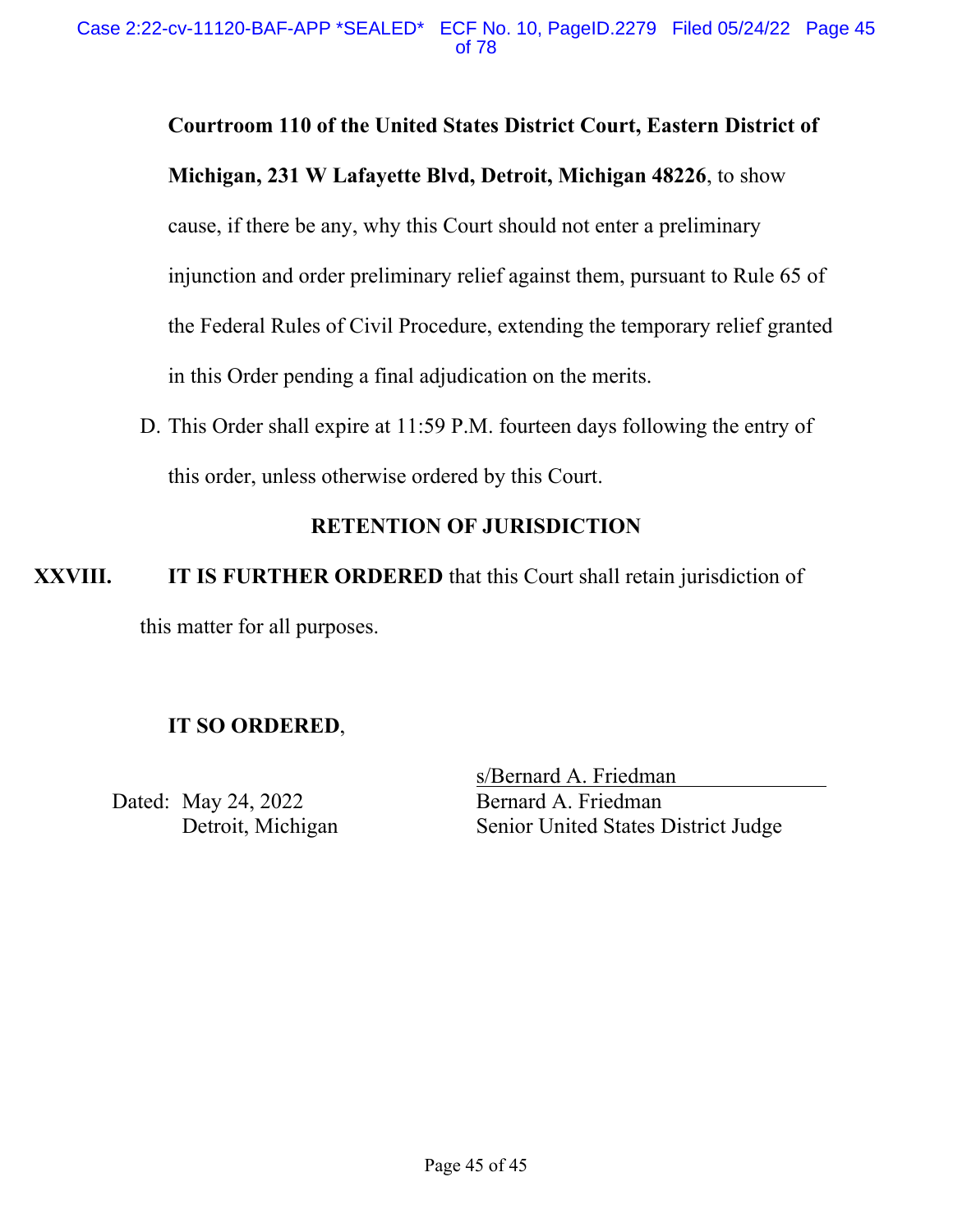Case 2:22-cv-11120-BAF-APP \*SEALED\* ECF No. 10, PageID.2280 Filed 05/24/22 Page 46 of 78

# **ATTACHMENT A**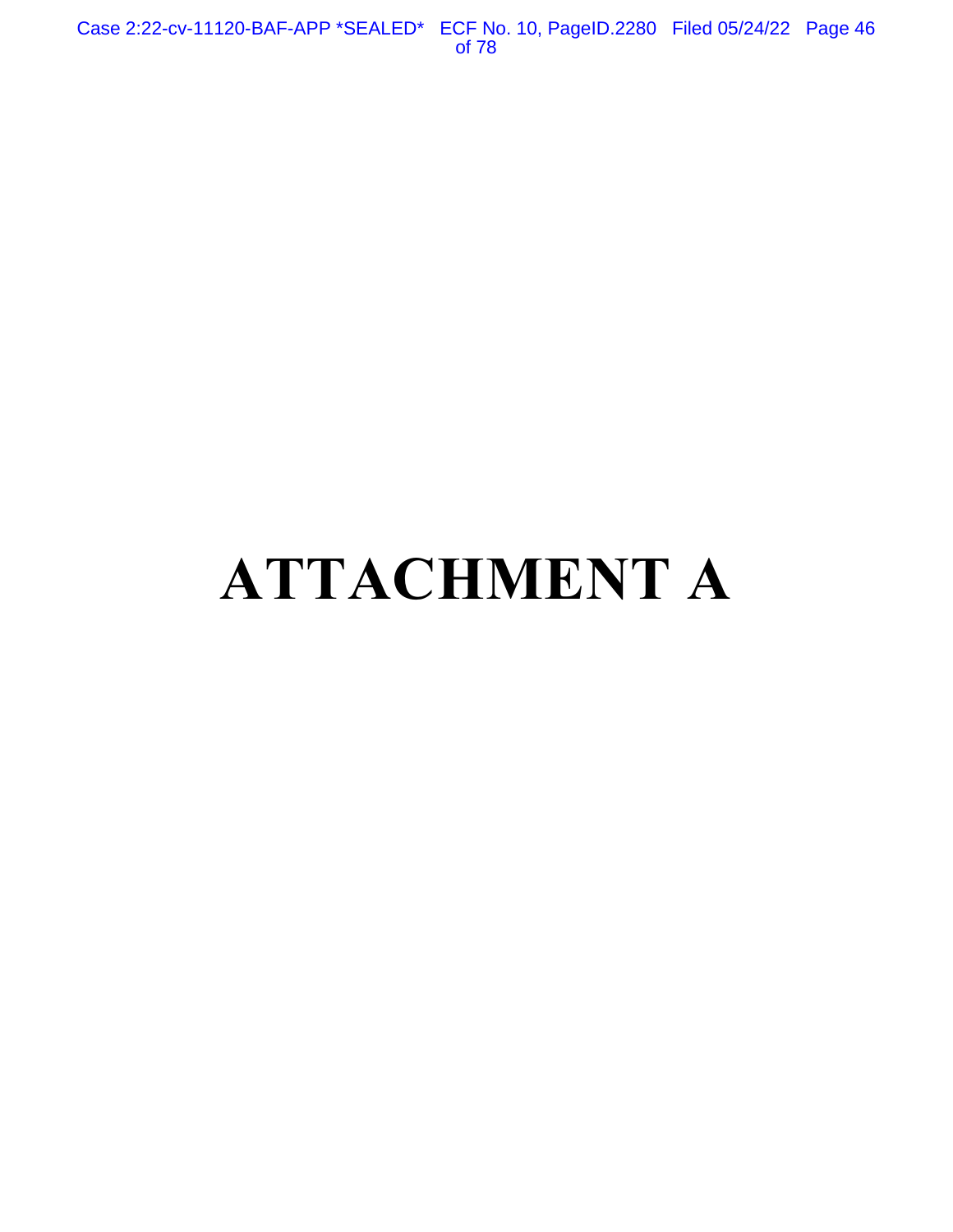### **FEDERAL TRADE COMMISSION** Case 2:22-cv-11120-BAF-APP \*SEALED\* ECF No. 10, PageID.2281 Filed 05/24/22 Page 47

#### **FINANCIAL STATEMENT OF INDIVIDUAL DEFENDANT**

#### **Definitions and Instructions:**

- 1. Complete all items. Enter "None" or "N/A" ("Not Applicable") in the first field only of any item that does not apply to you. If you cannot fully answer a question, explain why.
- 2. "Dependents" include your spouse, live-in companion, dependent children, or any other person, whom you or your spouse (or your children's other parent) claimed or could have claimed as a dependent for tax purposes at any time during the past five years.
- 3. "Assets" and "Liabilities" include ALL assets and liabilities, located within the United States or any foreign country or territory, whether held individually or jointly and whether held by you, your spouse, or your dependents, or held by others for the benefit of you, your spouse, or your dependents.
- 4. Attach continuation pages as needed. On the financial statement, state next to the Item number that the Item is being continued. On the continuation page(s), identify the Item number(s) being continued.
- 5. Type or print legibly.
- 6. Initial each page in the space provided in the lower right corner.
- 7. Sign and date the completed financial statement on the last page.

#### **Penalty for False Information:**

Federal law provides that any person may be imprisoned for not more than five years, fined, or both, if such person:

(1) "in any matter within the jurisdiction of the executive, legislative, or judicial branch of the Government of the United States, knowingly and willfully falsifies, conceals or covers up by any trick, scheme, or devise a material fact; makes any materially false, fictitious or fraudulent statement or representation; or makes or uses any false writing or document knowing the same to contain any materially false, fictitious or fraudulent statement or entry" (18 U.S.C. § 1001);

(2) "in any . . . statement under penalty of perjury as permitted under section 1746 of title 28, United States Code, willfully subscribes as true any material matter which he does not believe to be true" (18 U.S.C. § 1621); or

(3) "in any ( . . . statement under penalty of perjury as permitted under section 1746 of title 28, United States Code) in any proceeding before or ancillary to any court or grand jury of the United States knowingly makes any false material declaration or makes or uses any other information . . . knowing the same to contain any false material declaration" (18 U.S.C. § 1623).

For a felony conviction under the provisions cited above, federal law provides that the fine may be not more than the greater of (i) \$250,000 for an individual or \$500,000 for a corporation, or (ii) if the felony results in pecuniary gain to any person or pecuniary loss to any person other than the defendant, the greater of twice the gross gain or twice the gross loss. 18 U.S.C. § 3571.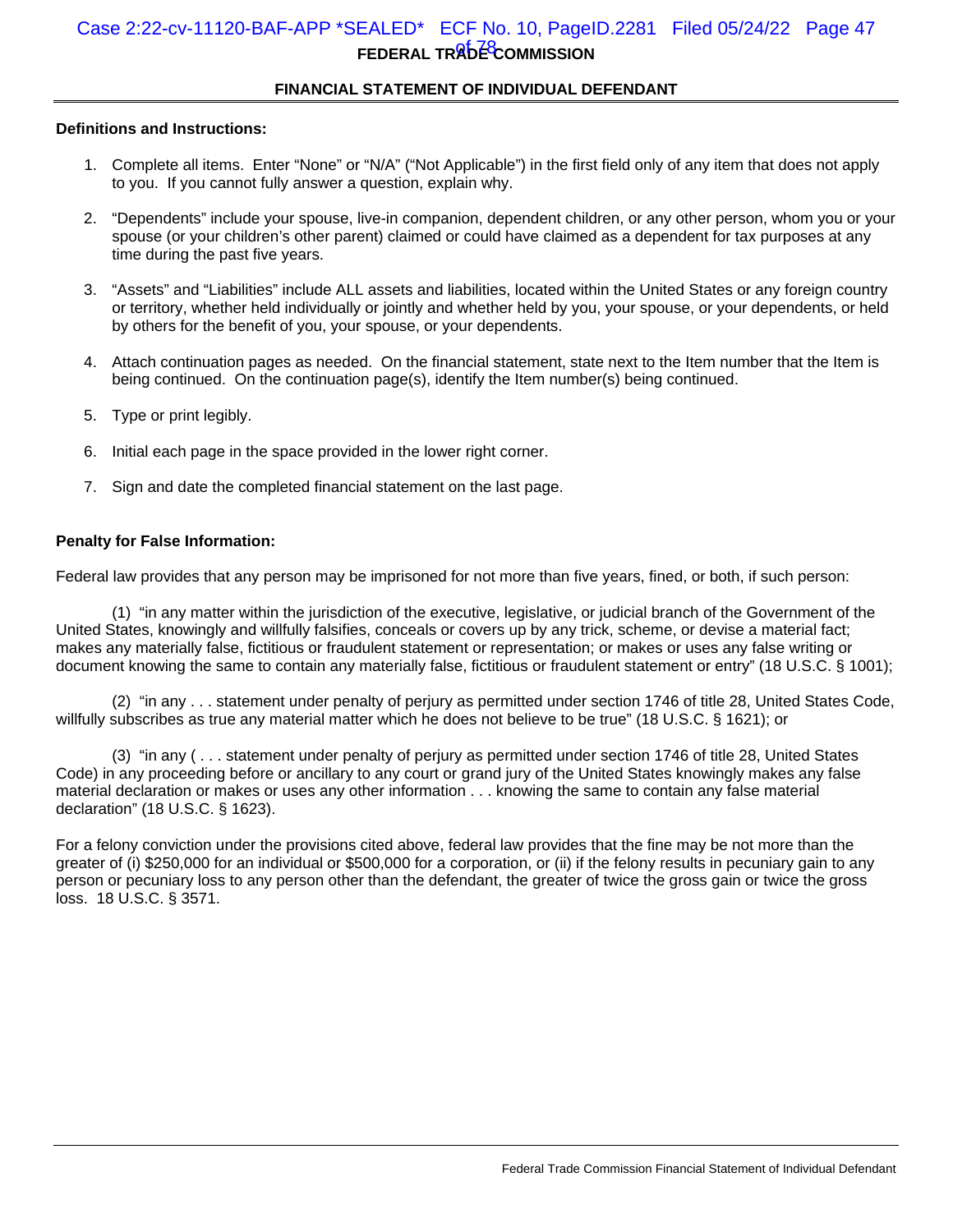of 78 **BACKGROUND INFORMATION** 

| Item 1. Information About You                                                                                                     |                        |                                                  |                            |  |  |  |
|-----------------------------------------------------------------------------------------------------------------------------------|------------------------|--------------------------------------------------|----------------------------|--|--|--|
| <b>Full Name</b>                                                                                                                  | Social Security No.    |                                                  |                            |  |  |  |
| <b>Current Address of Primary Residence</b>                                                                                       | Driver's License No.   |                                                  | State Issued               |  |  |  |
|                                                                                                                                   | <b>Phone Numbers</b>   | Date of Birth:<br>$\prime$                       |                            |  |  |  |
|                                                                                                                                   | Home: (                | (mm/dd/yyyy)<br>Place of Birth                   |                            |  |  |  |
|                                                                                                                                   | Fax:                   |                                                  |                            |  |  |  |
| $\Box$ Rent $\Box$ Own<br>From (Date):<br>$\prime$<br>$\prime$<br>(mm/dd/yyyy)                                                    | <b>E-Mail Address</b>  |                                                  |                            |  |  |  |
| Internet Home Page                                                                                                                |                        |                                                  |                            |  |  |  |
| Previous Addresses for past five years (if required, use additional pages at end of form)                                         |                        |                                                  |                            |  |  |  |
| Address                                                                                                                           |                        | $\frac{1}{2}$<br>From:<br>Until:<br>(mm/dd/yyyy) | $\sqrt{ }$<br>(mm/dd/yyyy) |  |  |  |
|                                                                                                                                   |                        | $\Box$ Rent $\Box$ Own                           |                            |  |  |  |
| Address                                                                                                                           |                        | $\left  \right $<br>Until:<br>From:              | 1 <sup>1</sup>             |  |  |  |
|                                                                                                                                   |                        | $\Box$ Rent $\Box$ Own                           |                            |  |  |  |
| <b>Address</b>                                                                                                                    |                        | $\left  \quad \right $<br>Until:<br>From:        | $\frac{1}{2}$              |  |  |  |
|                                                                                                                                   |                        | Rent Own                                         |                            |  |  |  |
| Identify any other name(s) and/or social security number(s) you have used, and the time period(s) during which they<br>were used: |                        |                                                  |                            |  |  |  |
| Item 2. Information About Your Spouse or Live-In Companion                                                                        |                        |                                                  |                            |  |  |  |
| Spouse/Companion's Name                                                                                                           | Social Security No.    | Date of Birth<br>$\left  \right $                |                            |  |  |  |
| Address (if different from yours)                                                                                                 | <b>Phone Number</b>    | (mm/dd/yyyy)<br>Place of Birth                   |                            |  |  |  |
|                                                                                                                                   |                        |                                                  |                            |  |  |  |
|                                                                                                                                   | $\Box$ Rent $\Box$ Own | From (Date):<br>$\left  \right $<br>(mm/dd/yyyy) |                            |  |  |  |
| Identify any other name(s) and/or social security number(s) you have used, and the time period(s) during which they were used:    |                        |                                                  |                            |  |  |  |
| Employer's Name and Address                                                                                                       | Job Title              |                                                  |                            |  |  |  |
|                                                                                                                                   | Years in Present Job   | Annual Gross Salary/Wages                        |                            |  |  |  |
|                                                                                                                                   |                        | \$                                               |                            |  |  |  |
| Item 3. Information About Your Previous Spouse                                                                                    |                        |                                                  |                            |  |  |  |
| Name and Address                                                                                                                  |                        | Social Security No.                              |                            |  |  |  |
|                                                                                                                                   |                        | Date of Birth                                    |                            |  |  |  |
|                                                                                                                                   |                        | $\sqrt{2}$<br>$\sqrt{ }$<br>(mm/dd/yyyy)         |                            |  |  |  |
| Item 4. Contact Information (name and address of closest living relative other than your spouse)                                  |                        |                                                  |                            |  |  |  |
| Name and Address                                                                                                                  |                        | <b>Phone Number</b>                              |                            |  |  |  |
|                                                                                                                                   |                        |                                                  |                            |  |  |  |
|                                                                                                                                   |                        |                                                  |                            |  |  |  |
|                                                                                                                                   |                        |                                                  |                            |  |  |  |

 Initials: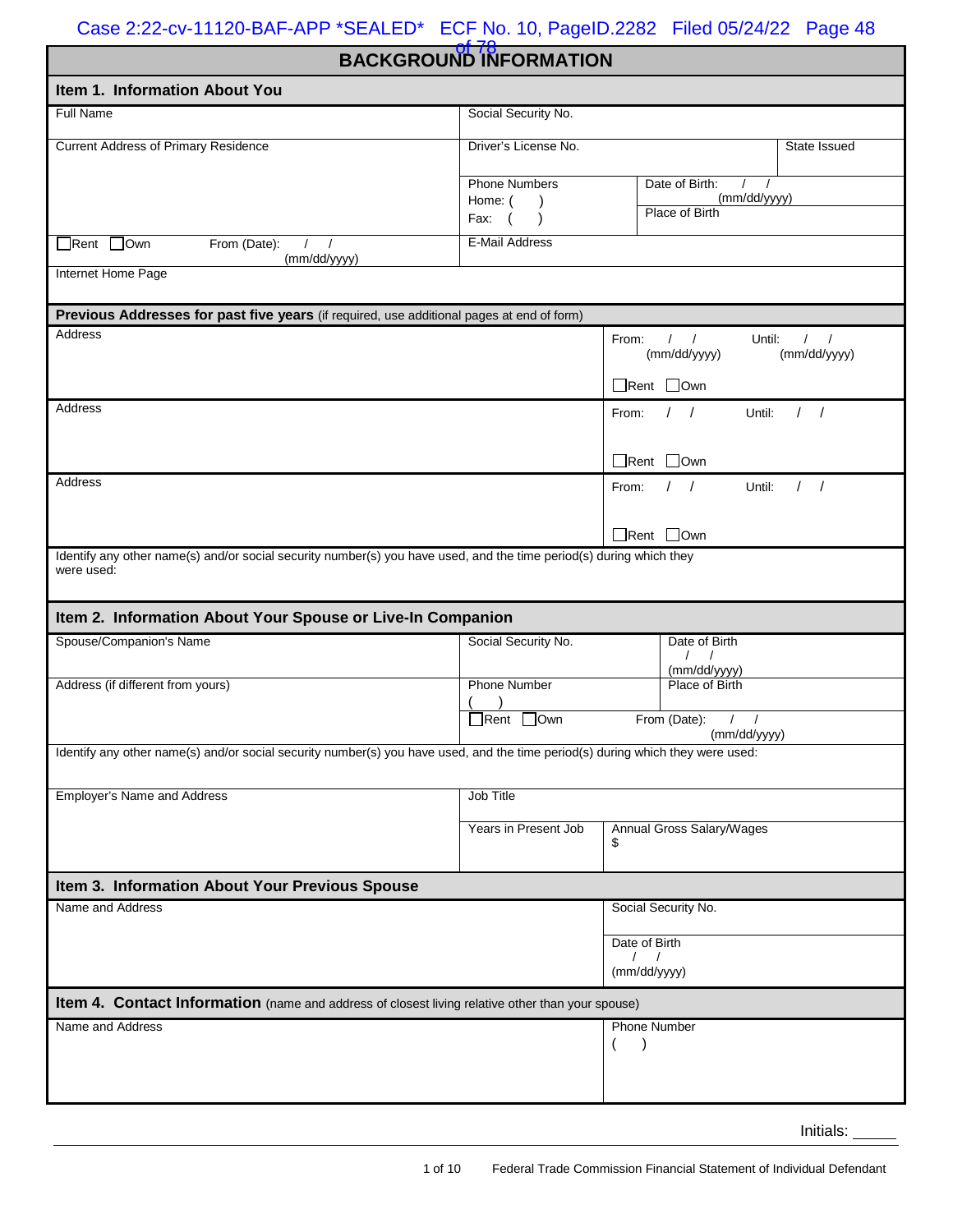| Item 5. Information About Dependents (whether or not they reside with you)                                                                                                                                                                                                                                                                                                                                                                                                                                                                                                                                                                                                                                                                 |                |                     |                 |                                        |          |
|--------------------------------------------------------------------------------------------------------------------------------------------------------------------------------------------------------------------------------------------------------------------------------------------------------------------------------------------------------------------------------------------------------------------------------------------------------------------------------------------------------------------------------------------------------------------------------------------------------------------------------------------------------------------------------------------------------------------------------------------|----------------|---------------------|-----------------|----------------------------------------|----------|
| Name and Address                                                                                                                                                                                                                                                                                                                                                                                                                                                                                                                                                                                                                                                                                                                           |                | Social Security No. |                 | Date of Birth<br>$\left  \right $      |          |
|                                                                                                                                                                                                                                                                                                                                                                                                                                                                                                                                                                                                                                                                                                                                            |                |                     |                 | (mm/dd/yyyy)                           |          |
|                                                                                                                                                                                                                                                                                                                                                                                                                                                                                                                                                                                                                                                                                                                                            |                | Relationship        |                 |                                        |          |
| Name and Address                                                                                                                                                                                                                                                                                                                                                                                                                                                                                                                                                                                                                                                                                                                           |                | Social Security No. |                 | Date of Birth<br>$\left  \right $      |          |
|                                                                                                                                                                                                                                                                                                                                                                                                                                                                                                                                                                                                                                                                                                                                            |                |                     |                 | (mm/dd/yyyy)                           |          |
|                                                                                                                                                                                                                                                                                                                                                                                                                                                                                                                                                                                                                                                                                                                                            |                | Relationship        |                 |                                        |          |
| Name and Address                                                                                                                                                                                                                                                                                                                                                                                                                                                                                                                                                                                                                                                                                                                           |                | Social Security No. |                 | Date of Birth                          |          |
|                                                                                                                                                                                                                                                                                                                                                                                                                                                                                                                                                                                                                                                                                                                                            |                |                     |                 | $\left  \right $<br>(mm/dd/yyyy)       |          |
|                                                                                                                                                                                                                                                                                                                                                                                                                                                                                                                                                                                                                                                                                                                                            |                | Relationship        |                 |                                        |          |
| Name and Address                                                                                                                                                                                                                                                                                                                                                                                                                                                                                                                                                                                                                                                                                                                           |                | Social Security No. |                 | Date of Birth                          |          |
|                                                                                                                                                                                                                                                                                                                                                                                                                                                                                                                                                                                                                                                                                                                                            |                |                     |                 | $\left  \quad \right $<br>(mm/dd/yyyy) |          |
|                                                                                                                                                                                                                                                                                                                                                                                                                                                                                                                                                                                                                                                                                                                                            |                | Relationship        |                 |                                        |          |
| Item 6. Employment Information/Employment Income<br>Provide the following information for this year-to-date and for each of the previous five full years, for each business entity of which you were a director,<br>officer, member, partner, employee (including self-employment), agent, owner, shareholder, contractor, participant or consultant at any time during that<br>period. "Income" includes, but is not limited to, any salary, commissions, distributions, draws, consulting fees, loans, loan payments, dividends,<br>royalties, and benefits for which you did not pay (e.g., health insurance premiums, automobile lease or loan payments) received by you or anyone else<br>on your behalf.<br>Company Name and Address |                |                     |                 |                                        |          |
|                                                                                                                                                                                                                                                                                                                                                                                                                                                                                                                                                                                                                                                                                                                                            |                |                     | Dates Employed  | Income Received: Y-T-D & 5 Prior Yrs.  |          |
|                                                                                                                                                                                                                                                                                                                                                                                                                                                                                                                                                                                                                                                                                                                                            |                | From (Month/Year)   | To (Month/Year) | Year                                   | Income   |
|                                                                                                                                                                                                                                                                                                                                                                                                                                                                                                                                                                                                                                                                                                                                            |                |                     |                 | 20                                     | \$       |
| Ownership Interest? □ Yes □ No<br>Positions Held                                                                                                                                                                                                                                                                                                                                                                                                                                                                                                                                                                                                                                                                                           |                | From (Month/Year)   | To (Month/Year) |                                        | \$<br>\$ |
|                                                                                                                                                                                                                                                                                                                                                                                                                                                                                                                                                                                                                                                                                                                                            |                |                     |                 |                                        | \$       |
|                                                                                                                                                                                                                                                                                                                                                                                                                                                                                                                                                                                                                                                                                                                                            |                |                     |                 |                                        | \$       |
|                                                                                                                                                                                                                                                                                                                                                                                                                                                                                                                                                                                                                                                                                                                                            |                |                     |                 |                                        |          |
| <b>Company Name and Address</b>                                                                                                                                                                                                                                                                                                                                                                                                                                                                                                                                                                                                                                                                                                            |                |                     | Dates Employed  | Income Received: Y-T-D & 5 Prior Yrs.  |          |
|                                                                                                                                                                                                                                                                                                                                                                                                                                                                                                                                                                                                                                                                                                                                            |                | From (Month/Year)   | To (Month/Year) | Year                                   | Income   |
|                                                                                                                                                                                                                                                                                                                                                                                                                                                                                                                                                                                                                                                                                                                                            |                |                     |                 | 20                                     | \$       |
| Ownership Interest? □ Yes □ No                                                                                                                                                                                                                                                                                                                                                                                                                                                                                                                                                                                                                                                                                                             |                |                     |                 |                                        |          |
| Positions Held                                                                                                                                                                                                                                                                                                                                                                                                                                                                                                                                                                                                                                                                                                                             |                | From (Month/Year)   | To (Month/Year) |                                        |          |
|                                                                                                                                                                                                                                                                                                                                                                                                                                                                                                                                                                                                                                                                                                                                            |                |                     |                 |                                        |          |
|                                                                                                                                                                                                                                                                                                                                                                                                                                                                                                                                                                                                                                                                                                                                            |                |                     |                 |                                        |          |
| Company Name and Address                                                                                                                                                                                                                                                                                                                                                                                                                                                                                                                                                                                                                                                                                                                   | Dates Employed |                     |                 | Income Received: Y-T-D & 5 Prior Yrs.  |          |
|                                                                                                                                                                                                                                                                                                                                                                                                                                                                                                                                                                                                                                                                                                                                            |                |                     |                 | Year                                   | Income   |
|                                                                                                                                                                                                                                                                                                                                                                                                                                                                                                                                                                                                                                                                                                                                            |                | From (Month/Year)   | To (Month/Year) |                                        |          |
| Ownership Interest? □ Yes □ No                                                                                                                                                                                                                                                                                                                                                                                                                                                                                                                                                                                                                                                                                                             |                |                     |                 | 20                                     | \$       |
| Positions Held                                                                                                                                                                                                                                                                                                                                                                                                                                                                                                                                                                                                                                                                                                                             |                | From (Month/Year)   | To (Month/Year) |                                        |          |
|                                                                                                                                                                                                                                                                                                                                                                                                                                                                                                                                                                                                                                                                                                                                            |                |                     |                 |                                        |          |
|                                                                                                                                                                                                                                                                                                                                                                                                                                                                                                                                                                                                                                                                                                                                            |                |                     |                 |                                        |          |
|                                                                                                                                                                                                                                                                                                                                                                                                                                                                                                                                                                                                                                                                                                                                            |                |                     |                 |                                        | \$       |

Initials: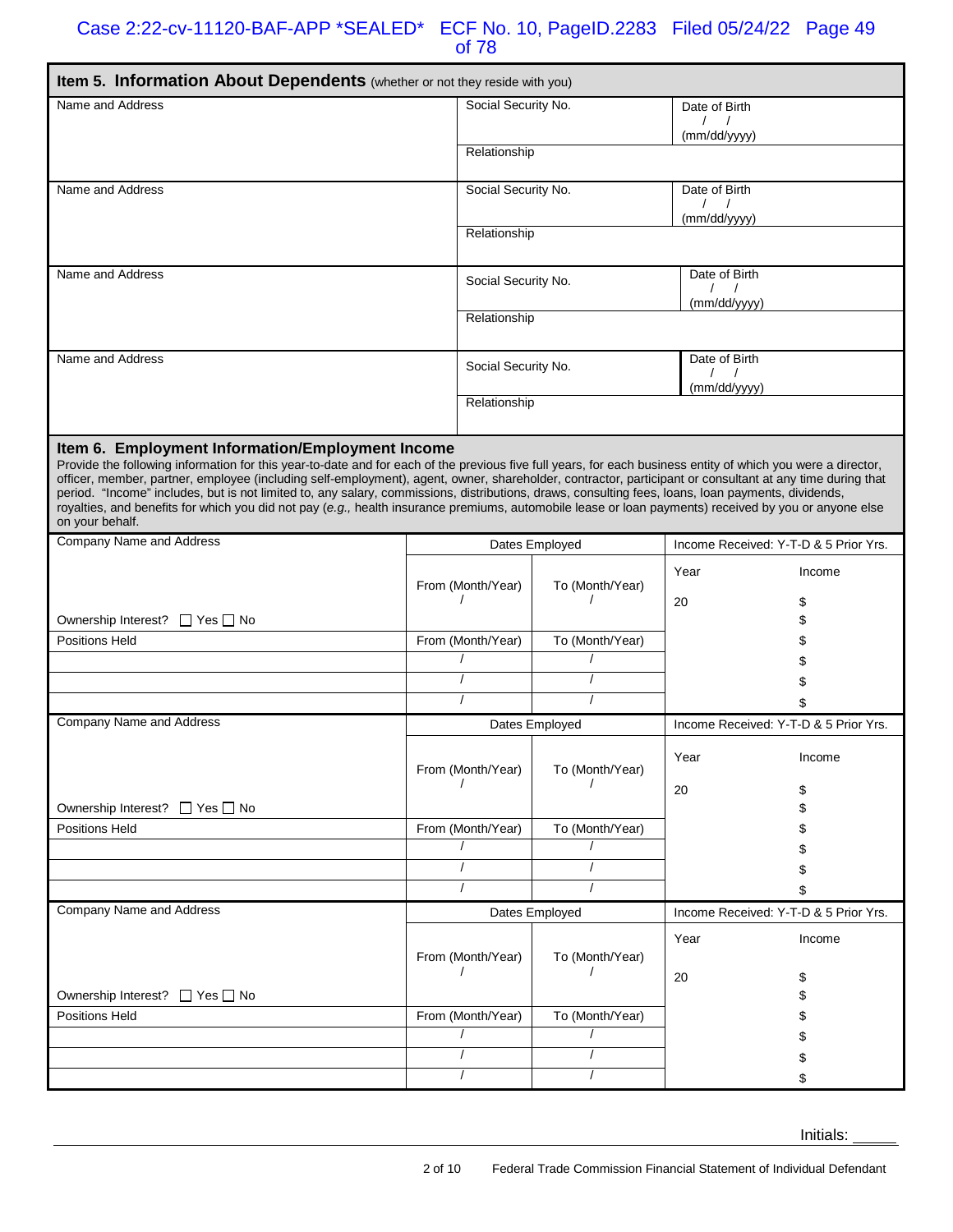#### Case 2:22-cv-11120-BAF-APP \*SEALED\* ECF No. 10, PageID.2284 Filed 05/24/22 Page 50 of 78

| Item 7. Pending Lawsuits Filed By or Against You or Your Spouse<br>List all pending lawsuits that have been filed by or against you or your spouse in any court or before an administrative agency in the United States or in<br>any foreign country or territory. Note: At Item 12, list lawsuits that resulted in final judgments or settlements in your favor. At Item 21, list lawsuits that<br>resulted in final judgments or settlements against you. |                                          |          |  |                         |  |                         |                          |  |  |  |  |
|-------------------------------------------------------------------------------------------------------------------------------------------------------------------------------------------------------------------------------------------------------------------------------------------------------------------------------------------------------------------------------------------------------------------------------------------------------------|------------------------------------------|----------|--|-------------------------|--|-------------------------|--------------------------|--|--|--|--|
| Caption of Proceeding                                                                                                                                                                                                                                                                                                                                                                                                                                       | Court or Agency and Location             | Case No. |  | Nature of<br>Proceeding |  | <b>Relief Requested</b> | Status or<br>Disposition |  |  |  |  |
|                                                                                                                                                                                                                                                                                                                                                                                                                                                             |                                          |          |  |                         |  |                         |                          |  |  |  |  |
|                                                                                                                                                                                                                                                                                                                                                                                                                                                             |                                          |          |  |                         |  |                         |                          |  |  |  |  |
|                                                                                                                                                                                                                                                                                                                                                                                                                                                             |                                          |          |  |                         |  |                         |                          |  |  |  |  |
|                                                                                                                                                                                                                                                                                                                                                                                                                                                             |                                          |          |  |                         |  |                         |                          |  |  |  |  |
| Item 8. Safe Deposit Boxes<br>List all safe deposit boxes, located within the United States or in any foreign country or territory, whether held individually or jointly and whether held by<br>you, your spouse, or any of your dependents, or held by others for the benefit of you, your spouse, or any of your dependents.                                                                                                                              |                                          |          |  |                         |  |                         |                          |  |  |  |  |
| Name of Owner(s)                                                                                                                                                                                                                                                                                                                                                                                                                                            | Name & Address of Depository Institution |          |  | Box No.                 |  | Contents                |                          |  |  |  |  |
|                                                                                                                                                                                                                                                                                                                                                                                                                                                             |                                          |          |  |                         |  |                         |                          |  |  |  |  |
|                                                                                                                                                                                                                                                                                                                                                                                                                                                             |                                          |          |  |                         |  |                         |                          |  |  |  |  |
|                                                                                                                                                                                                                                                                                                                                                                                                                                                             |                                          |          |  |                         |  |                         |                          |  |  |  |  |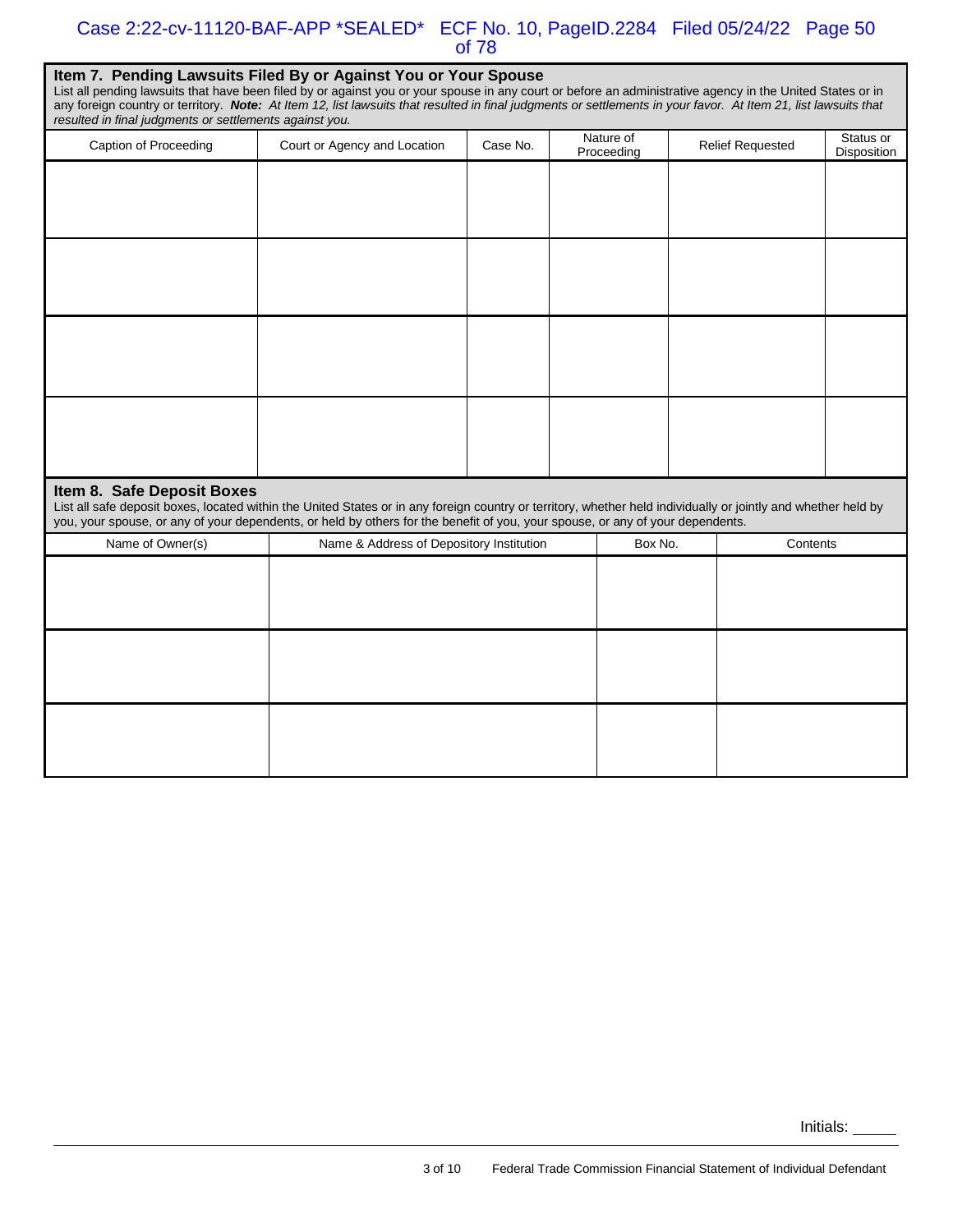Case 2:22-cv-11120-BAF-APP \*SEALED\* ECF No. 10, PageID.2285 Filed 05/24/22 Page 51 of 78

|--|

| <b>REMINDER:</b> When an item asks for information regarding your "assets" and "liabilities" include ALL assets and liabilities, located within |
|-------------------------------------------------------------------------------------------------------------------------------------------------|
| the United States or in any foreign country or territory, or institution, whether held individually or jointly, and whether held by you, your   |
| spouse, or any of your dependents, or held by others for the benefit of you, your spouse, or any of your dependents. In addition, provide       |
| all documents requested in Item 24 with your completed Financial Statement.                                                                     |
|                                                                                                                                                 |

#### **ASSETS**

#### **Item 9. Cash, Bank, and Money Market Accounts**

 accounts, including but not limited to checking accounts, savings accounts, and certificates of deposit. The term "cash on hand" includes but is not List cash on hand (as opposed to cash in bank accounts or other financial accounts) and all bank accounts, money market accounts, or other financial limited to cash in the form of currency, uncashed checks, and money orders.

| a. Amount of Cash on Hand \$        |                                                                                                                                                                                                                                                                                           | Form of Cash on Hand                   |             |                                |                                |                    |
|-------------------------------------|-------------------------------------------------------------------------------------------------------------------------------------------------------------------------------------------------------------------------------------------------------------------------------------------|----------------------------------------|-------------|--------------------------------|--------------------------------|--------------------|
| b. Name on Account                  | Name & Address of Financial Institution                                                                                                                                                                                                                                                   |                                        | Account No. |                                | <b>Current Balance</b>         |                    |
|                                     |                                                                                                                                                                                                                                                                                           |                                        |             |                                |                                | \$                 |
|                                     |                                                                                                                                                                                                                                                                                           |                                        |             |                                |                                |                    |
|                                     |                                                                                                                                                                                                                                                                                           |                                        |             |                                |                                |                    |
|                                     |                                                                                                                                                                                                                                                                                           |                                        |             |                                |                                | \$                 |
|                                     |                                                                                                                                                                                                                                                                                           |                                        |             |                                |                                |                    |
|                                     |                                                                                                                                                                                                                                                                                           |                                        |             |                                |                                | \$                 |
|                                     |                                                                                                                                                                                                                                                                                           |                                        |             |                                |                                |                    |
|                                     |                                                                                                                                                                                                                                                                                           |                                        |             |                                |                                |                    |
|                                     |                                                                                                                                                                                                                                                                                           |                                        |             |                                |                                | \$                 |
|                                     |                                                                                                                                                                                                                                                                                           |                                        |             |                                |                                |                    |
|                                     |                                                                                                                                                                                                                                                                                           |                                        |             |                                |                                | \$                 |
|                                     |                                                                                                                                                                                                                                                                                           |                                        |             |                                |                                |                    |
|                                     |                                                                                                                                                                                                                                                                                           |                                        |             |                                |                                |                    |
| Item 10. Publicly Traded Securities | List all publicly traded securities, including but not limited to, stocks, stock options, corporate bonds, mutual funds, U.S. government securities (including<br>but not limited to treasury bills and treasury notes), and state and municipal bonds. Also list any U.S. savings bonds. |                                        |             |                                |                                |                    |
| Owner of Security                   |                                                                                                                                                                                                                                                                                           | Issuer                                 |             |                                | Type of Security               | No. of Units Owned |
|                                     |                                                                                                                                                                                                                                                                                           |                                        |             |                                |                                |                    |
| <b>Broker House, Address</b>        |                                                                                                                                                                                                                                                                                           | Broker Account No.                     |             |                                |                                |                    |
|                                     |                                                                                                                                                                                                                                                                                           | <b>Current Fair Market Value</b><br>\$ |             | Loan(s) Against Security<br>\$ |                                |                    |
| Owner of Security                   |                                                                                                                                                                                                                                                                                           | Issuer                                 |             | <b>Type of Security</b>        |                                | No. of Units Owned |
|                                     |                                                                                                                                                                                                                                                                                           |                                        |             |                                |                                |                    |
| <b>Broker House, Address</b>        |                                                                                                                                                                                                                                                                                           | Broker Account No.                     |             |                                |                                |                    |
|                                     |                                                                                                                                                                                                                                                                                           | <b>Current Fair Market Value</b>       |             |                                | Loan(s) Against Security<br>\$ |                    |
| Owner of Security                   |                                                                                                                                                                                                                                                                                           | \$<br>Issuer                           |             | <b>Type of Security</b>        |                                | No. of Units Owned |
|                                     |                                                                                                                                                                                                                                                                                           |                                        |             |                                |                                |                    |
| Broker House, Address               |                                                                                                                                                                                                                                                                                           | Broker Account No.                     |             |                                |                                |                    |
|                                     |                                                                                                                                                                                                                                                                                           | <b>Current Fair Market Value</b><br>\$ |             |                                | Loan(s) Against Security<br>\$ |                    |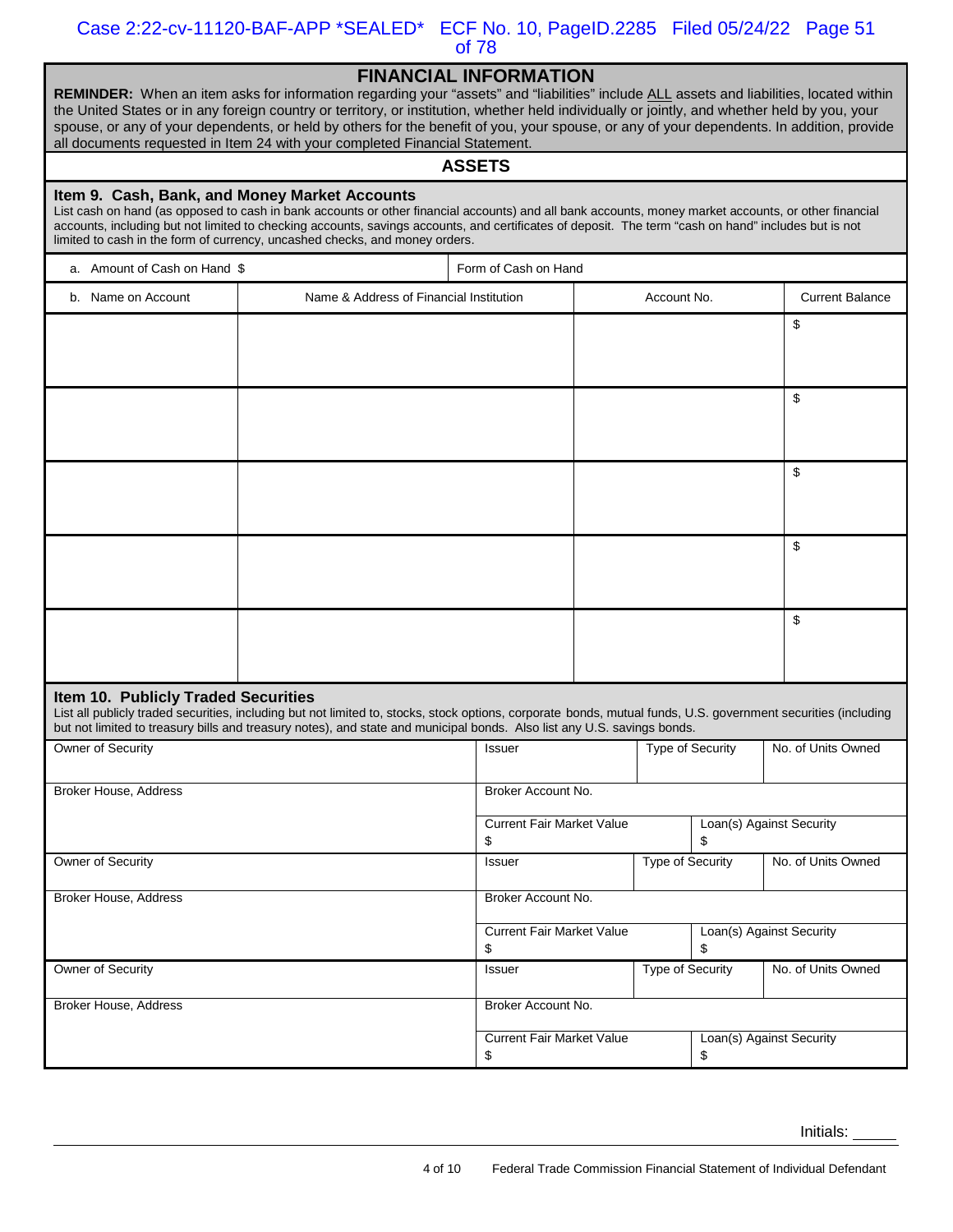#### Case 2:22-cv-11120-BAF-APP \*SEALED\* ECF No. 10, PageID.2286 Filed 05/24/22 Page 52 of 78

| <b>Item 11. Non-Public Business and Financial Interests</b><br>List all non-public business and financial interests, including but not limited to any interest in a non-public corporation, subchapter-S corporation, limited<br>liability corporation ("LLC"), general or limited partnership, joint venture, sole proprietorship, international business corporation or personal investment<br>corporation, and oil or mineral lease. |                                                                              |                               |                                                       |                               |                                                                                                                          |                                                                                                                          |                                                      |  |                                                         |
|-----------------------------------------------------------------------------------------------------------------------------------------------------------------------------------------------------------------------------------------------------------------------------------------------------------------------------------------------------------------------------------------------------------------------------------------|------------------------------------------------------------------------------|-------------------------------|-------------------------------------------------------|-------------------------------|--------------------------------------------------------------------------------------------------------------------------|--------------------------------------------------------------------------------------------------------------------------|------------------------------------------------------|--|---------------------------------------------------------|
| Entity's Name & Address                                                                                                                                                                                                                                                                                                                                                                                                                 | Interest (e.g., LLC, partnership)                                            | Type of Business or Financial |                                                       | Owner<br>(e.g., self, spouse) |                                                                                                                          |                                                                                                                          | Ownership<br>%                                       |  | If Officer, Director, Member<br>or Partner, Exact Title |
|                                                                                                                                                                                                                                                                                                                                                                                                                                         |                                                                              |                               |                                                       |                               |                                                                                                                          |                                                                                                                          |                                                      |  |                                                         |
|                                                                                                                                                                                                                                                                                                                                                                                                                                         |                                                                              |                               |                                                       |                               |                                                                                                                          |                                                                                                                          |                                                      |  |                                                         |
|                                                                                                                                                                                                                                                                                                                                                                                                                                         |                                                                              |                               |                                                       |                               |                                                                                                                          |                                                                                                                          |                                                      |  |                                                         |
| Item 12. Amounts Owed to You, Your Spouse, or Your Dependents                                                                                                                                                                                                                                                                                                                                                                           |                                                                              |                               |                                                       |                               |                                                                                                                          |                                                                                                                          |                                                      |  |                                                         |
| Debtor's Name & Address                                                                                                                                                                                                                                                                                                                                                                                                                 | Date Obligation<br>Incurred (Month/Year)<br><b>Current Amount Owed</b><br>\$ |                               | <b>Original Amount Owed</b><br>\$<br>Payment Schedule |                               |                                                                                                                          | Nature of Obligation (if the result of a final court<br>judgment or settlement, provide court name<br>and docket number) |                                                      |  |                                                         |
| Debtor's Telephone                                                                                                                                                                                                                                                                                                                                                                                                                      | Debtor's Relationship to You                                                 |                               | \$                                                    |                               |                                                                                                                          |                                                                                                                          |                                                      |  |                                                         |
| Debtor's Name & Address                                                                                                                                                                                                                                                                                                                                                                                                                 | Date Obligation<br>Incurred (Month/Year)                                     |                               | <b>Original Amount Owed</b><br>\$                     |                               | Nature of Obligation (if the result of a final court<br>judgment or settlement, provide court name<br>and docket number) |                                                                                                                          |                                                      |  |                                                         |
|                                                                                                                                                                                                                                                                                                                                                                                                                                         | <b>Current Amount Owed</b><br>\$                                             |                               | Payment Schedule<br>\$                                |                               |                                                                                                                          |                                                                                                                          |                                                      |  |                                                         |
| Debtor's Telephone                                                                                                                                                                                                                                                                                                                                                                                                                      | Debtor's Relationship to You                                                 |                               |                                                       |                               |                                                                                                                          |                                                                                                                          |                                                      |  |                                                         |
| Item 13. Life Insurance Policies<br>List all life insurance policies (including endowment policies) with any cash surrender value.                                                                                                                                                                                                                                                                                                      |                                                                              |                               |                                                       |                               |                                                                                                                          |                                                                                                                          |                                                      |  |                                                         |
| Insurance Company's Name, Address, & Telephone No.                                                                                                                                                                                                                                                                                                                                                                                      |                                                                              | Beneficiary                   |                                                       |                               |                                                                                                                          | Policy No.                                                                                                               |                                                      |  | Face Value<br>\$                                        |
|                                                                                                                                                                                                                                                                                                                                                                                                                                         |                                                                              | Insured                       |                                                       |                               |                                                                                                                          | Loans Against Policy<br>\$                                                                                               |                                                      |  | Surrender Value<br>\$                                   |
| Insurance Company's Name, Address, & Telephone No.                                                                                                                                                                                                                                                                                                                                                                                      |                                                                              | Beneficiary<br>Insured        |                                                       |                               |                                                                                                                          |                                                                                                                          | Policy No.                                           |  | Face Value<br>\$                                        |
|                                                                                                                                                                                                                                                                                                                                                                                                                                         |                                                                              |                               |                                                       |                               |                                                                                                                          | Loans Against Policy<br>Surrender Value<br>\$<br>\$                                                                      |                                                      |  |                                                         |
| Item 14. Deferred Income Arrangements<br>List all deferred income arrangements, including but not limited to, deferred annuities, pensions plans, profit-sharing plans, 401(k) plans, IRAs, Keoghs,<br>other retirement accounts, and college savings plans (e.g., 529 Plans).                                                                                                                                                          |                                                                              |                               |                                                       |                               |                                                                                                                          |                                                                                                                          |                                                      |  |                                                         |
| Trustee or Administrator's Name, Address & Telephone No.                                                                                                                                                                                                                                                                                                                                                                                | Name on Account                                                              |                               |                                                       |                               | Account No.                                                                                                              |                                                                                                                          |                                                      |  |                                                         |
|                                                                                                                                                                                                                                                                                                                                                                                                                                         | Date Established<br>$\left  \right $<br>(mm/dd/yyyy)                         |                               | Type of Plan                                          |                               | Surrender Value before<br><b>Taxes and Penalties</b>                                                                     |                                                                                                                          |                                                      |  |                                                         |
|                                                                                                                                                                                                                                                                                                                                                                                                                                         | Trustee or Administrator's Name, Address & Telephone No.                     |                               |                                                       |                               |                                                                                                                          |                                                                                                                          | \$<br>Account No.                                    |  |                                                         |
|                                                                                                                                                                                                                                                                                                                                                                                                                                         | $\left  \right $                                                             | Date Established              |                                                       | Type of Plan                  |                                                                                                                          | \$                                                                                                                       | Surrender Value before<br><b>Taxes and Penalties</b> |  |                                                         |
|                                                                                                                                                                                                                                                                                                                                                                                                                                         |                                                                              |                               |                                                       |                               |                                                                                                                          |                                                                                                                          |                                                      |  |                                                         |

Initials: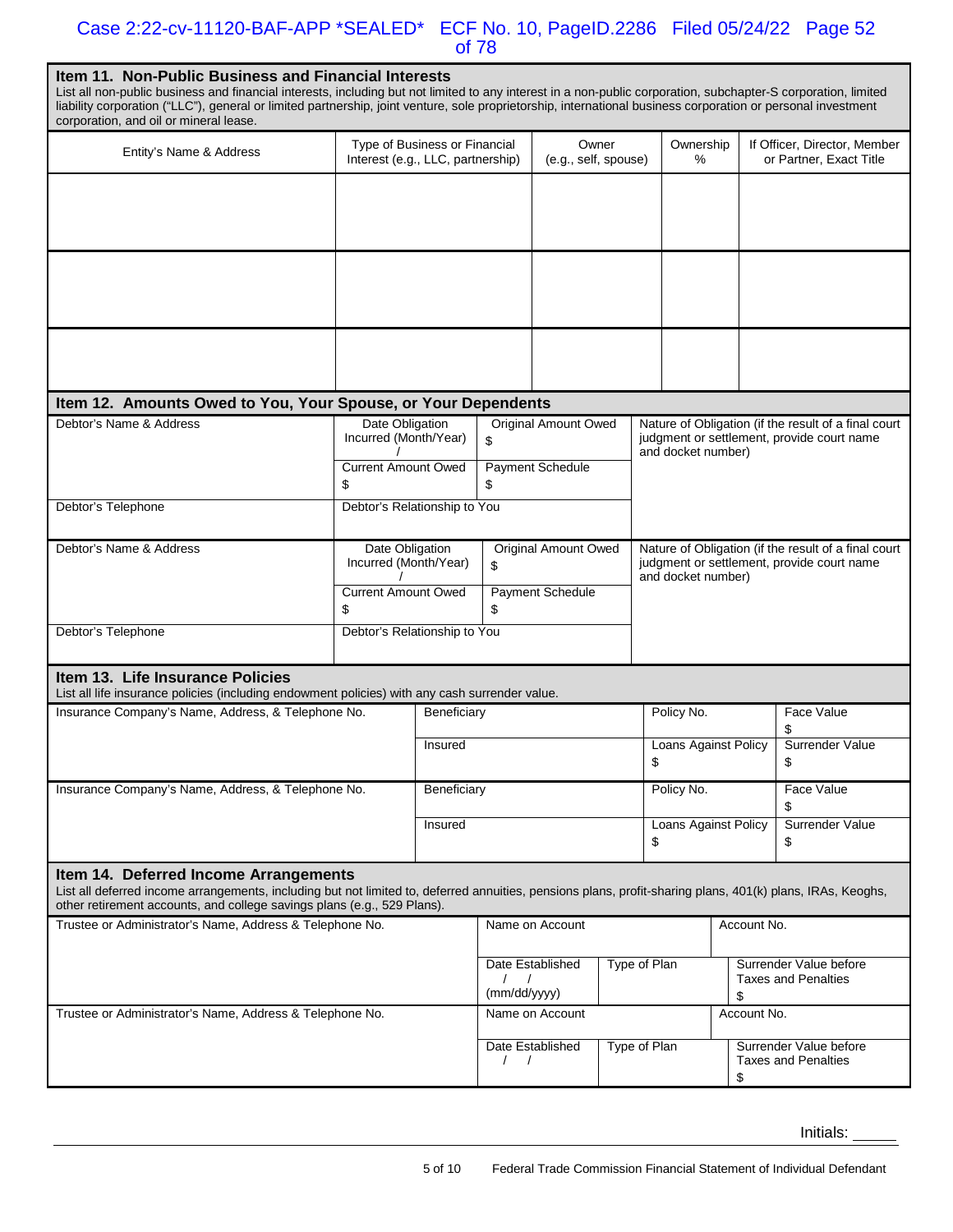#### Case 2:22-cv-11120-BAF-APP \*SEALED\* ECF No. 10, PageID.2287 Filed 05/24/22 Page 53

|                                                     | of 78 |  |
|-----------------------------------------------------|-------|--|
| Item 15. Pending Insurance Payments or Inheritances |       |  |
|                                                     |       |  |

List any pending insurance payments or inheritances owed to you.

|                                                                                                                                                                                                                                                                                                                                          |      | List any pending insurance payments or inheritances owed to you.          |                             |                                   |                              |  |  |  |  |  |
|------------------------------------------------------------------------------------------------------------------------------------------------------------------------------------------------------------------------------------------------------------------------------------------------------------------------------------------|------|---------------------------------------------------------------------------|-----------------------------|-----------------------------------|------------------------------|--|--|--|--|--|
| Type                                                                                                                                                                                                                                                                                                                                     |      |                                                                           |                             | Amount Expected                   | Date Expected (mm/dd/yyyy)   |  |  |  |  |  |
|                                                                                                                                                                                                                                                                                                                                          |      |                                                                           | \$                          | $\prime$<br>$\sqrt{ }$            |                              |  |  |  |  |  |
|                                                                                                                                                                                                                                                                                                                                          |      |                                                                           |                             | \$                                | $\prime$<br>$\prime$         |  |  |  |  |  |
|                                                                                                                                                                                                                                                                                                                                          |      |                                                                           | \$                          | $\prime$<br>$\sqrt{ }$            |                              |  |  |  |  |  |
| Item 16. Vehicles                                                                                                                                                                                                                                                                                                                        |      | List all cars, trucks, motorcycles, boats, airplanes, and other vehicles. |                             |                                   |                              |  |  |  |  |  |
| Vehicle Type                                                                                                                                                                                                                                                                                                                             | Year | Registered Owner's Name                                                   | <b>Purchase Price</b><br>\$ | Original Loan Amount<br>\$        | <b>Current Balance</b><br>\$ |  |  |  |  |  |
| Make                                                                                                                                                                                                                                                                                                                                     |      | Registration State & No.                                                  | Account/Loan No.            | <b>Current Value</b><br>\$        | <b>Monthly Payment</b><br>\$ |  |  |  |  |  |
| Model                                                                                                                                                                                                                                                                                                                                    |      | Address of Vehicle's Location                                             | Lender's Name and Address   |                                   |                              |  |  |  |  |  |
| Vehicle Type                                                                                                                                                                                                                                                                                                                             | Year | Registered Owner's Name                                                   | <b>Purchase Price</b><br>\$ | <b>Original Loan Amount</b><br>\$ | <b>Current Balance</b><br>\$ |  |  |  |  |  |
| Make                                                                                                                                                                                                                                                                                                                                     |      | Registration State & No.                                                  | Account/Loan No.            | <b>Current Value</b><br>\$        | Monthly Payment<br>\$        |  |  |  |  |  |
| Model                                                                                                                                                                                                                                                                                                                                    |      | Address of Vehicle's Location                                             | Lender's Name and Address   |                                   |                              |  |  |  |  |  |
| Vehicle Type                                                                                                                                                                                                                                                                                                                             | Year | Registered Owner's Name                                                   | <b>Purchase Price</b><br>\$ | Original Loan Amount<br>\$        | <b>Current Balance</b><br>\$ |  |  |  |  |  |
| Make                                                                                                                                                                                                                                                                                                                                     |      | Registration State & No.                                                  | Account/Loan No.            | <b>Current Value</b>              | Monthly Payment              |  |  |  |  |  |
| Address of Vehicle's Location<br>Model                                                                                                                                                                                                                                                                                                   |      |                                                                           | Lender's Name and Address   | \$                                | \$                           |  |  |  |  |  |
| Vehicle Type                                                                                                                                                                                                                                                                                                                             | Year | Registered Owner's Name                                                   | <b>Purchase Price</b><br>\$ | Original Loan Amount<br>\$        | <b>Current Balance</b><br>\$ |  |  |  |  |  |
| Make                                                                                                                                                                                                                                                                                                                                     |      | Registration State & No.                                                  | Account/Loan No.            | <b>Current Value</b><br>\$        | <b>Monthly Payment</b><br>\$ |  |  |  |  |  |
| Model                                                                                                                                                                                                                                                                                                                                    |      | Address of Vehicle's Location                                             | Lender's Name and Address   |                                   |                              |  |  |  |  |  |
| Item 17. Other Personal Property<br>List all other personal property not listed in Items 9-16 by category, whether held for personal use, investment or any other reason, including but not<br>limited to coins, stamps, artwork, gemstones, jewelry, bullion, other collectibles, copyrights, patents, and other intellectual property. |      |                                                                           |                             |                                   |                              |  |  |  |  |  |
| Property Category<br>(e.g., artwork, jewelry)                                                                                                                                                                                                                                                                                            |      | Name of Owner                                                             | Property Location           | <b>Acquisition Cost</b>           | <b>Current Value</b>         |  |  |  |  |  |
|                                                                                                                                                                                                                                                                                                                                          |      |                                                                           |                             | \$                                | \$                           |  |  |  |  |  |
|                                                                                                                                                                                                                                                                                                                                          |      |                                                                           |                             | \$                                | \$                           |  |  |  |  |  |
|                                                                                                                                                                                                                                                                                                                                          |      |                                                                           |                             | \$                                | \$                           |  |  |  |  |  |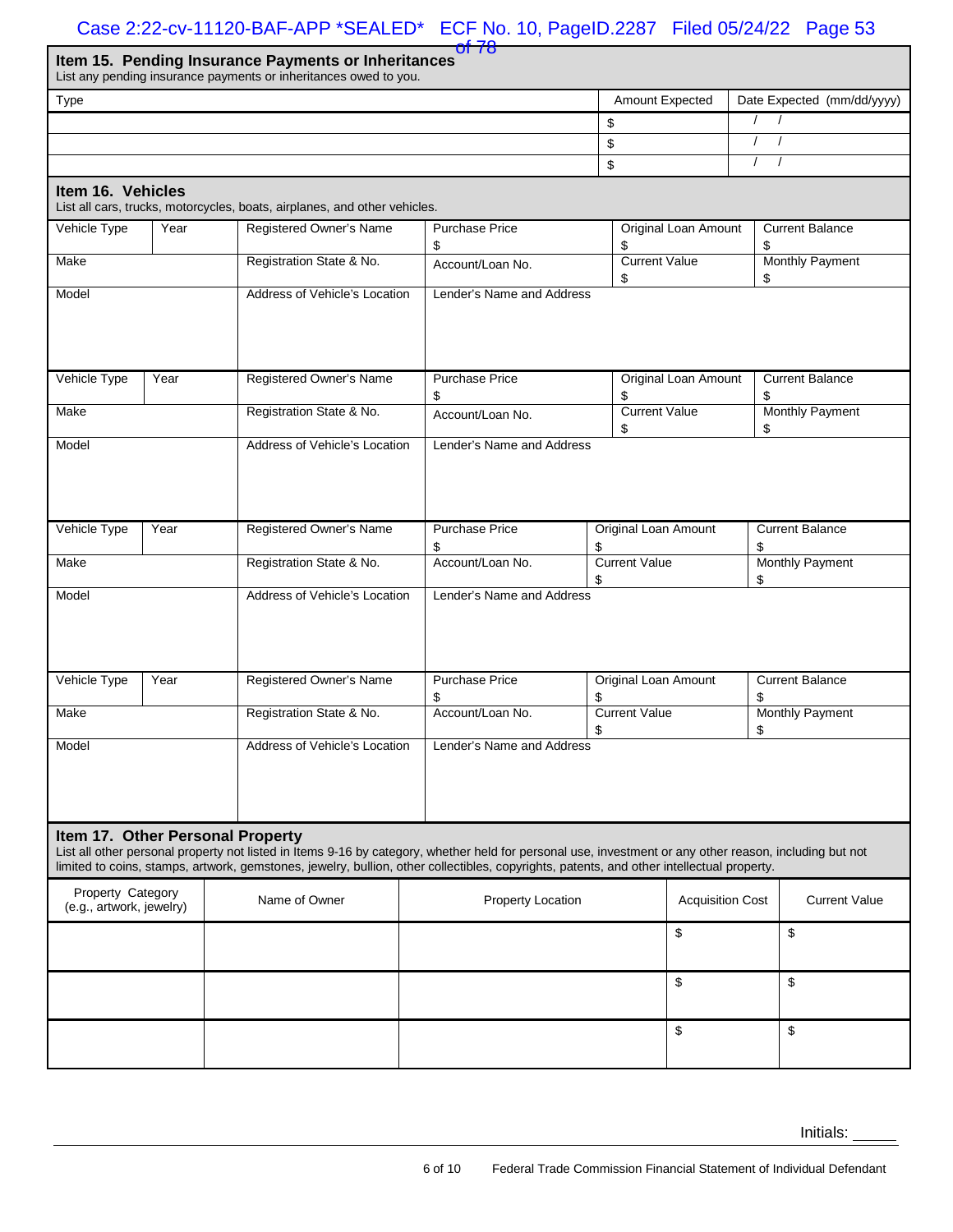| of 78                                                                                                                                                                                                                                                 |    |                       |                     |                              |                                                        |  |                                                  |                                      |  |
|-------------------------------------------------------------------------------------------------------------------------------------------------------------------------------------------------------------------------------------------------------|----|-----------------------|---------------------|------------------------------|--------------------------------------------------------|--|--------------------------------------------------|--------------------------------------|--|
| Item 18. Real Property<br>List all real property interests (including any land contract)                                                                                                                                                              |    |                       |                     |                              |                                                        |  |                                                  |                                      |  |
| Property's Location<br>Type of Property                                                                                                                                                                                                               |    |                       |                     |                              | Name(s) on Title or Contract and Ownership Percentages |  |                                                  |                                      |  |
|                                                                                                                                                                                                                                                       |    |                       |                     |                              |                                                        |  |                                                  |                                      |  |
|                                                                                                                                                                                                                                                       |    |                       |                     |                              |                                                        |  |                                                  |                                      |  |
| Acquisition Date (mm/dd/yyyy)                                                                                                                                                                                                                         |    | <b>Purchase Price</b> |                     |                              | <b>Current Value</b>                                   |  | <b>Basis of Valuation</b>                        |                                      |  |
|                                                                                                                                                                                                                                                       | \$ |                       |                     | \$                           |                                                        |  |                                                  |                                      |  |
| Lender's Name and Address                                                                                                                                                                                                                             |    |                       | Loan or Account No. |                              |                                                        |  |                                                  | Current Balance On First Mortgage or |  |
|                                                                                                                                                                                                                                                       |    |                       |                     |                              |                                                        |  | Contract                                         |                                      |  |
|                                                                                                                                                                                                                                                       |    |                       |                     |                              |                                                        |  | \$<br><b>Monthly Payment</b>                     |                                      |  |
|                                                                                                                                                                                                                                                       |    |                       |                     |                              |                                                        |  | \$                                               |                                      |  |
| Other Mortgage Loan(s) (describe)                                                                                                                                                                                                                     |    |                       |                     |                              | Monthly Payment                                        |  | $\Box$ Rental Unit                               |                                      |  |
|                                                                                                                                                                                                                                                       |    |                       | \$                  |                              |                                                        |  |                                                  |                                      |  |
|                                                                                                                                                                                                                                                       |    |                       |                     |                              | <b>Current Balance</b>                                 |  | Monthly Rent Received                            |                                      |  |
|                                                                                                                                                                                                                                                       |    |                       | \$                  |                              |                                                        |  | \$                                               |                                      |  |
| Property's Location                                                                                                                                                                                                                                   |    | Type of Property      |                     |                              | Name(s) on Title or Contract and Ownership Percentages |  |                                                  |                                      |  |
|                                                                                                                                                                                                                                                       |    |                       |                     |                              |                                                        |  |                                                  |                                      |  |
|                                                                                                                                                                                                                                                       |    |                       |                     |                              |                                                        |  |                                                  |                                      |  |
| Acquisition Date (mm/dd/yyyy)                                                                                                                                                                                                                         |    | <b>Purchase Price</b> |                     |                              | <b>Current Value</b>                                   |  | <b>Basis of Valuation</b>                        |                                      |  |
|                                                                                                                                                                                                                                                       | \$ |                       |                     | \$                           |                                                        |  |                                                  |                                      |  |
| Lender's Name and Address                                                                                                                                                                                                                             |    |                       |                     | Loan or Account No.          |                                                        |  | Current Balance On First Mortgage or<br>Contract |                                      |  |
|                                                                                                                                                                                                                                                       |    |                       |                     |                              |                                                        |  | \$                                               |                                      |  |
|                                                                                                                                                                                                                                                       |    |                       |                     |                              |                                                        |  | <b>Monthly Payment</b>                           |                                      |  |
|                                                                                                                                                                                                                                                       |    |                       |                     |                              |                                                        |  | \$                                               |                                      |  |
| Other Mortgage Loan(s) (describe)                                                                                                                                                                                                                     |    |                       |                     | <b>Monthly Payment</b>       |                                                        |  | $\Box$ Rental Unit                               |                                      |  |
|                                                                                                                                                                                                                                                       |    |                       | \$                  |                              |                                                        |  | Monthly Rent Received                            |                                      |  |
|                                                                                                                                                                                                                                                       |    |                       |                     | <b>Current Balance</b><br>\$ |                                                        |  | \$                                               |                                      |  |
|                                                                                                                                                                                                                                                       |    |                       |                     | <b>LIABILITIES</b>           |                                                        |  |                                                  |                                      |  |
|                                                                                                                                                                                                                                                       |    |                       |                     |                              |                                                        |  |                                                  |                                      |  |
| Item 19. Credit Cards<br>List each credit card account held by you, your spouse, or your dependents, and any other credit cards that you, your spouse, or your dependents use,<br>whether issued by a United States or foreign financial institution. |    |                       |                     |                              |                                                        |  |                                                  |                                      |  |
| Name of Credit Card (e.g., Visa,<br>MasterCard, Department Store)                                                                                                                                                                                     |    | Account No.           |                     |                              | Name(s) on Account                                     |  |                                                  | <b>Current Balance</b>               |  |
|                                                                                                                                                                                                                                                       |    |                       |                     |                              |                                                        |  |                                                  | \$                                   |  |
|                                                                                                                                                                                                                                                       |    |                       |                     |                              |                                                        |  |                                                  | \$                                   |  |
|                                                                                                                                                                                                                                                       |    |                       |                     |                              |                                                        |  |                                                  | \$                                   |  |
|                                                                                                                                                                                                                                                       |    |                       |                     |                              |                                                        |  |                                                  | \$                                   |  |
|                                                                                                                                                                                                                                                       |    |                       |                     |                              |                                                        |  |                                                  | \$                                   |  |
| Item 20. Taxes Payable<br>List all taxes, such as income taxes or real estate taxes, owed by you, your spouse, or your dependents.                                                                                                                    |    |                       |                     |                              |                                                        |  |                                                  |                                      |  |
| Type of Tax                                                                                                                                                                                                                                           |    |                       |                     | <b>Amount Owed</b>           |                                                        |  |                                                  | Year Incurred                        |  |
|                                                                                                                                                                                                                                                       |    |                       | \$                  |                              |                                                        |  |                                                  |                                      |  |
|                                                                                                                                                                                                                                                       |    |                       | \$                  |                              |                                                        |  |                                                  |                                      |  |
|                                                                                                                                                                                                                                                       |    |                       | \$                  |                              |                                                        |  |                                                  |                                      |  |
|                                                                                                                                                                                                                                                       |    |                       |                     |                              |                                                        |  |                                                  |                                      |  |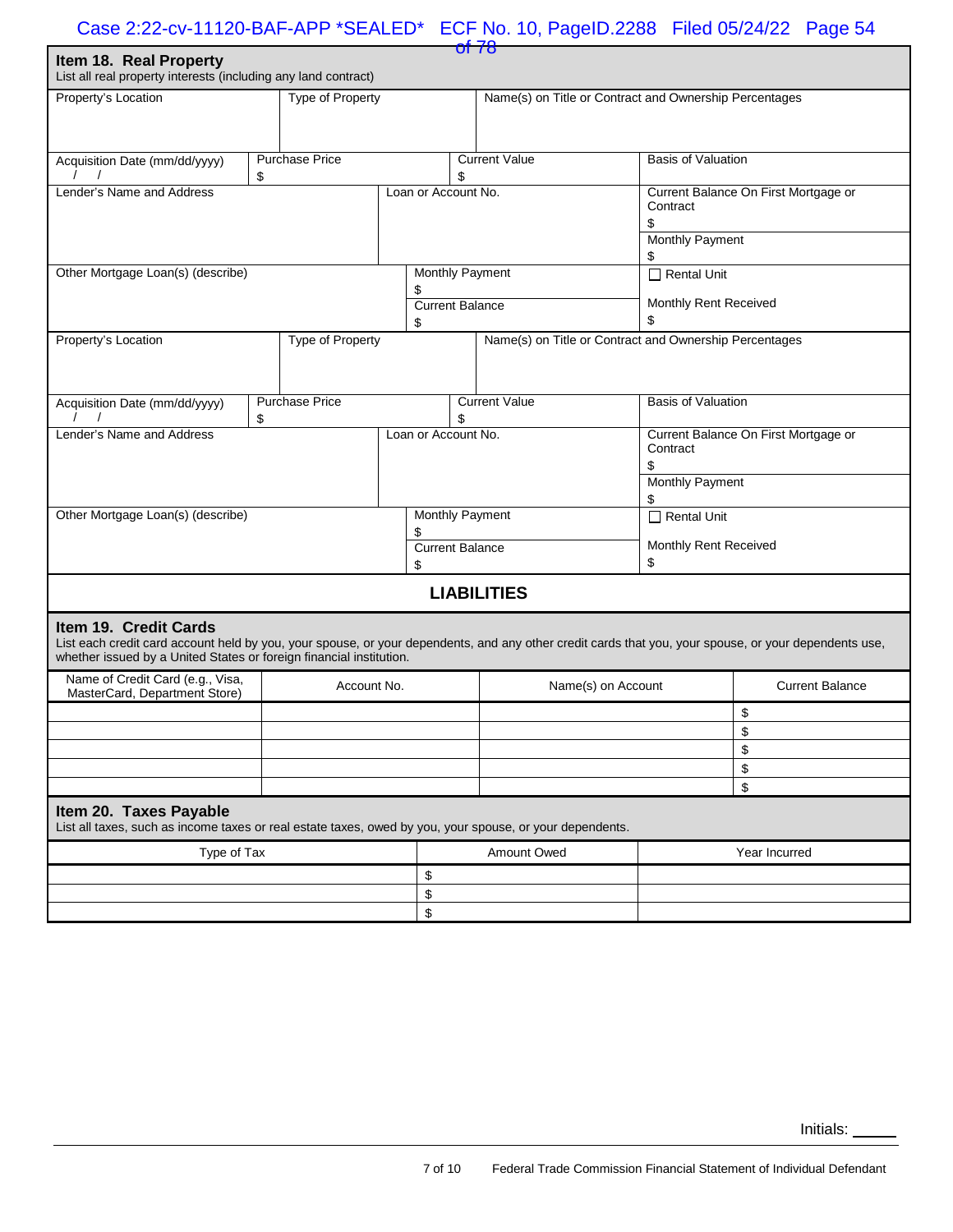| Item 21. Other Amounts Owed by You, Your Spouse, or Your Dependents<br>List all other amounts, not listed elsewhere in this financial statement, owed by you, your spouse, or your dependents.                                                                                                                                                                                                                          |                                                                                                           |                                       |                                             | <u>or 78</u> |                                  |                                    |                                      |    |                                                                                                |  |
|-------------------------------------------------------------------------------------------------------------------------------------------------------------------------------------------------------------------------------------------------------------------------------------------------------------------------------------------------------------------------------------------------------------------------|-----------------------------------------------------------------------------------------------------------|---------------------------------------|---------------------------------------------|--------------|----------------------------------|------------------------------------|--------------------------------------|----|------------------------------------------------------------------------------------------------|--|
| Lender/Creditor's Name, Address, and Telephone No.                                                                                                                                                                                                                                                                                                                                                                      | Nature of Debt (if the result of a court judgment or settlement, provide court name and docket<br>number) |                                       |                                             |              |                                  |                                    |                                      |    |                                                                                                |  |
|                                                                                                                                                                                                                                                                                                                                                                                                                         |                                                                                                           | Lender/Creditor's Relationship to You |                                             |              |                                  |                                    |                                      |    |                                                                                                |  |
| Date Liability Was Incurred<br>(mm/dd/yyyy)                                                                                                                                                                                                                                                                                                                                                                             | Original Amount Owed<br>\$                                                                                |                                       |                                             |              | <b>Current Amount Owed</b><br>\$ |                                    |                                      |    | Payment Schedule                                                                               |  |
| Lender/Creditor's Name, Address, and Telephone No.                                                                                                                                                                                                                                                                                                                                                                      |                                                                                                           |                                       | number)                                     |              |                                  |                                    |                                      |    | Nature of Debt (if the result of a court judgment or settlement, provide court name and docket |  |
|                                                                                                                                                                                                                                                                                                                                                                                                                         |                                                                                                           |                                       | Lender/Creditor's Relationship to You       |              |                                  |                                    |                                      |    |                                                                                                |  |
| Date Liability Was Incurred<br>(mm/dd/yyyy)                                                                                                                                                                                                                                                                                                                                                                             | Original Amount Owed<br>\$                                                                                |                                       |                                             |              | \$                               | <b>Current Amount Owed</b>         |                                      |    | <b>Payment Schedule</b>                                                                        |  |
|                                                                                                                                                                                                                                                                                                                                                                                                                         |                                                                                                           |                                       |                                             |              |                                  | <b>OTHER FINANCIAL INFORMATION</b> |                                      |    |                                                                                                |  |
| Item 22. Trusts and Escrows<br>List all funds and other assets that are being held in trust or escrow by any person or entity for you, your spouse, or your dependents. Include any legal<br>retainers being held on your behalf by legal counsel. Also list all funds or other assets that are being held in trust or escrow by you, your spouse, or your<br>dependents, for any person or entity.                     |                                                                                                           |                                       |                                             |              |                                  |                                    |                                      |    |                                                                                                |  |
| Trustee or Escrow Agent's Name & Address                                                                                                                                                                                                                                                                                                                                                                                |                                                                                                           |                                       | Date Established<br>Grantor<br>(mm/dd/yyyy) |              | <b>Beneficiaries</b>             |                                    | Present Market Value of Assets*      |    |                                                                                                |  |
|                                                                                                                                                                                                                                                                                                                                                                                                                         |                                                                                                           |                                       |                                             |              |                                  |                                    |                                      | \$ |                                                                                                |  |
|                                                                                                                                                                                                                                                                                                                                                                                                                         |                                                                                                           |                                       | $\prime$<br>$\sqrt{ }$                      |              |                                  |                                    |                                      | \$ |                                                                                                |  |
|                                                                                                                                                                                                                                                                                                                                                                                                                         |                                                                                                           | $\sqrt{2}$                            | $\prime$                                    |              |                                  |                                    | \$                                   |    |                                                                                                |  |
| *If the market value of any asset is unknown, describe the asset and state its cost, if you know it.                                                                                                                                                                                                                                                                                                                    |                                                                                                           |                                       |                                             |              |                                  |                                    |                                      |    |                                                                                                |  |
| Item 23. Transfers of Assets<br>List each person or entity to whom you have transferred, in the aggregate, more than \$5,000 in funds or other assets during the previous five years by<br>loan, gift, sale, or other transfer (exclude ordinary and necessary living and business expenses paid to unrelated third parties). For each such person or<br>entity, state the total amount transferred during that period. |                                                                                                           |                                       |                                             |              |                                  |                                    |                                      |    |                                                                                                |  |
| Transferee's Name, Address, & Relationship                                                                                                                                                                                                                                                                                                                                                                              |                                                                                                           |                                       | <b>Property Transferred</b>                 |              |                                  | Aggregate Value*                   | <b>Transfer Date</b><br>(mm/dd/yyyy) |    | Type of Transfer<br>(e.g., Loan, Gift)                                                         |  |
|                                                                                                                                                                                                                                                                                                                                                                                                                         |                                                                                                           |                                       |                                             | \$           |                                  | $\sqrt{ }$                         |                                      |    |                                                                                                |  |
|                                                                                                                                                                                                                                                                                                                                                                                                                         |                                                                                                           |                                       | \$                                          |              | $\prime$                         |                                    |                                      |    |                                                                                                |  |
|                                                                                                                                                                                                                                                                                                                                                                                                                         |                                                                                                           |                                       | \$                                          |              | $\left  \right $                 |                                    |                                      |    |                                                                                                |  |
| *If the market value of any asset is unknown, describe the asset and state its cost, if you know it.                                                                                                                                                                                                                                                                                                                    |                                                                                                           |                                       |                                             |              |                                  |                                    |                                      |    |                                                                                                |  |

 Initials: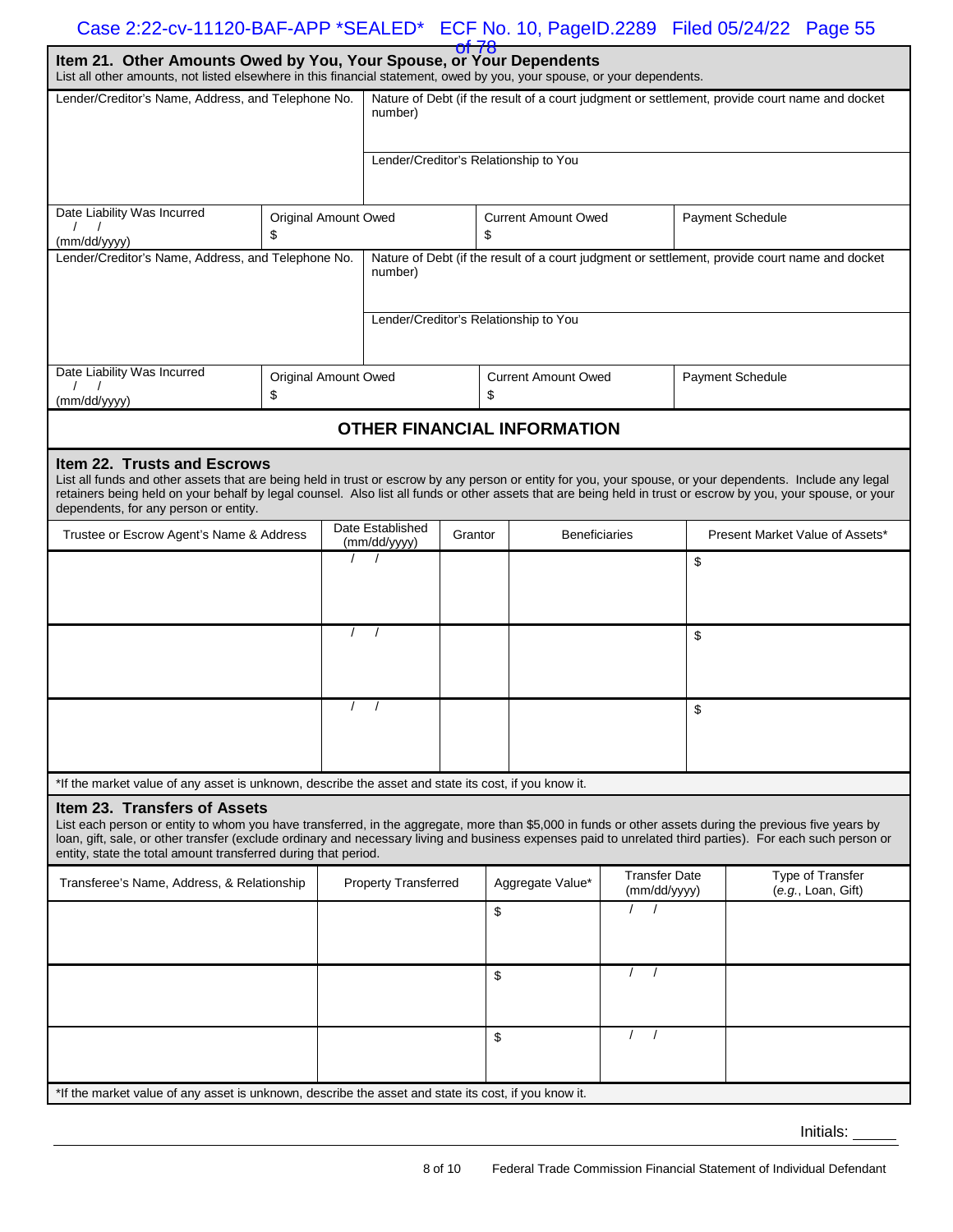#### **Item 24. Document Requests** Provide copies of the following documents with your completed Financial Statement. Federal tax returns filed during the last three years by or on behalf of you, your spouse, or your dependents. All applications for bank loans or other extensions of credit (other than credit cards) that you, your spouse, or your dependents have submitted within the last two years, including by obtaining copies from lenders if necessary. Item 9 For each bank account listed in Item 9, all account statements for the past 3 years. Item 11 For each business entity listed in Item 11, provide (including by causing to be generated from accounting records) the most recent balance sheet, tax return, annual income statement, the most recent year-to-date income statement, and all general ledger files from account records. Item 17 All appraisals that have been prepared for any property listed in Item 17, including appraisals done for insurance purposes. You may exclude any category of property where the total appraised value of all property in that category is less than \$2,000. Item 18 All appraisals that have been prepared for real property listed in Item 18. Item 21 Documentation for all debts listed in Item 21. Item 22 All executed documents for any trust or escrow listed in Item 22. Also provide any appraisals, including insurance appraisals that have been done for any assets held by any such trust or in any such escrow.

#### **SUMMARY FINANCIAL SCHEDULES**

#### **Item 25. Combined Balance Sheet for You, Your Spouse, and Your Dependents**

| <b>Assets</b>                                         | <b>Liabilities</b>                                       |    |
|-------------------------------------------------------|----------------------------------------------------------|----|
| Cash on Hand (Item 9)                                 | \$<br>Loans Against Publicly Traded Securities (Item 10) | \$ |
| Funds Held in Financial Institutions (Item 9)         | \$<br>Vehicles - Liens (Item 16)                         | \$ |
| U.S. Government Securities (Item 10)                  | \$<br>Real Property - Encumbrances (Item 18)             | \$ |
| Publicly Traded Securities (Item 10)                  | \$<br>Credit Cards (Item 19)                             | \$ |
| Non-Public Business and Financial Interests (Item 11) | \$<br>Taxes Payable (Item 20)                            | \$ |
| Amounts Owed to You (Item 12)                         | \$<br>Amounts Owed by You (Item 21)                      | \$ |
| Life Insurance Policies (Item 13)                     | \$<br><b>Other Liabilities (Itemize)</b>                 |    |
| Deferred Income Arrangements (Item 14)                | \$                                                       | \$ |
| Vehicles (Item 16)                                    | \$                                                       | \$ |
| Other Personal Property (Item 17)                     | \$                                                       | \$ |
| Real Property (Item 18)                               | \$                                                       | \$ |
| <b>Other Assets (Itemize)</b>                         |                                                          | \$ |
|                                                       | \$                                                       | \$ |
|                                                       | \$                                                       | \$ |
|                                                       | \$                                                       | \$ |
| Total Assets                                          | \$<br><b>Total Liabilities</b>                           | \$ |

#### **Item 26. Combined Current Monthly Income and Expenses for You, Your Spouse, and Your Dependents**

Provide the current monthly income and expenses for you, your spouse, and your dependents. Do not include credit card payments separately; rather, include credit card expenditures in the appropriate categories.

| Income (State source of each item)               |   | <b>Expenses</b>                                               |   |
|--------------------------------------------------|---|---------------------------------------------------------------|---|
| Salary - After Taxes                             |   | Mortgage or Rental Payments for Residence(s)                  |   |
| Source:                                          | Φ |                                                               |   |
| Fees, Commissions, and Royalties                 |   | <b>Property Taxes for Residence(s)</b>                        |   |
| Source:                                          |   |                                                               |   |
| Interest                                         |   | Rental Property Expenses, Including Mortgage Payments, Taxes, |   |
| Source:                                          | Φ | and Insurance                                                 | S |
| Dividends and Capital Gains                      |   | Car or Other Vehicle Lease or Loan Payments                   |   |
| Source:                                          | Œ |                                                               |   |
| <b>Gross Rental Income</b>                       |   | Food Expenses                                                 |   |
| Source:                                          | Φ |                                                               |   |
| Profits from Sole Proprietorships                |   | <b>Clothing Expenses</b>                                      |   |
| Source:                                          | Φ |                                                               |   |
| Distributions from Partnerships, S-Corporations, |   | <b>Utilities</b>                                              |   |
| and LLCs                                         |   |                                                               |   |
| Source:                                          |   |                                                               |   |

Initials: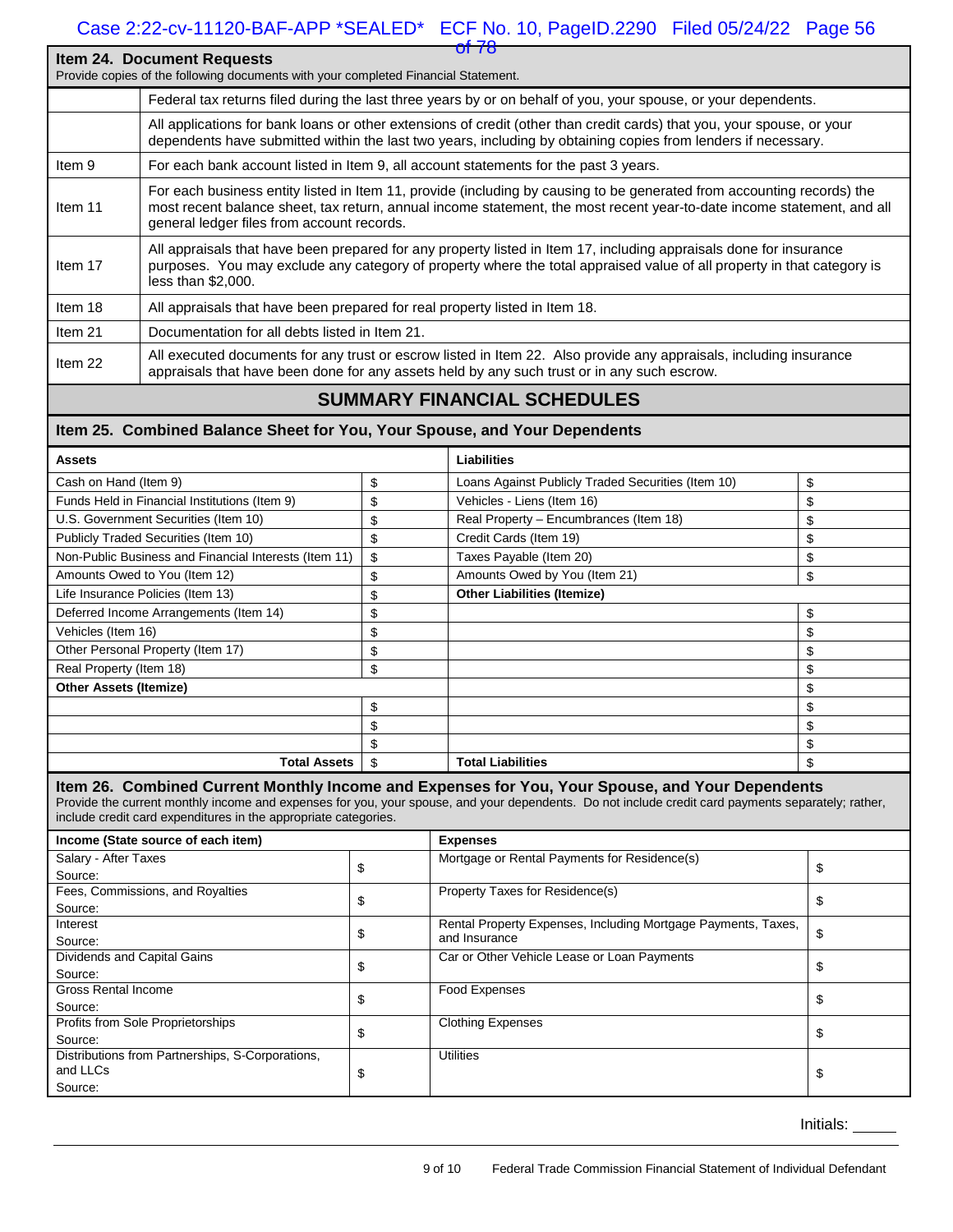| $-01.78$<br>Item 26. Combined Current Monthly Income and Expenses for You, Your Spouse, and Your Dependents (cont.) |  |    |                                                                                                                                          |    |
|---------------------------------------------------------------------------------------------------------------------|--|----|------------------------------------------------------------------------------------------------------------------------------------------|----|
| Distributions from Trusts and Estates                                                                               |  |    | Medical Expenses, Including Insurance                                                                                                    |    |
| Source:                                                                                                             |  | \$ |                                                                                                                                          | \$ |
| Distributions from Deferred Income Arrangements                                                                     |  | \$ | <b>Other Insurance Premiums</b>                                                                                                          | \$ |
| Source:                                                                                                             |  |    |                                                                                                                                          |    |
| <b>Social Security Payments</b>                                                                                     |  | \$ | <b>Other Transportation Expenses</b>                                                                                                     | \$ |
| Alimony/Child Support Received                                                                                      |  | \$ | <b>Other Expenses (Itemize)</b>                                                                                                          |    |
| Gambling Income                                                                                                     |  | \$ |                                                                                                                                          | \$ |
| Other Income (Itemize)                                                                                              |  |    |                                                                                                                                          | \$ |
|                                                                                                                     |  | \$ |                                                                                                                                          | \$ |
|                                                                                                                     |  | \$ |                                                                                                                                          | \$ |
|                                                                                                                     |  | \$ |                                                                                                                                          | \$ |
| <b>Total Income</b>                                                                                                 |  | \$ | <b>Total Expenses</b>                                                                                                                    | \$ |
|                                                                                                                     |  |    | <b>ATTACHMENTS</b>                                                                                                                       |    |
| Item 27. Documents Attached to this Financial Statement                                                             |  |    | List all documents that are being submitted with this financial statement. For any Item 24 documents that are not attached, explain why. |    |
| Item No. Document Relates To                                                                                        |  |    | Description of Document                                                                                                                  |    |
|                                                                                                                     |  |    |                                                                                                                                          |    |
|                                                                                                                     |  |    |                                                                                                                                          |    |
|                                                                                                                     |  |    |                                                                                                                                          |    |
|                                                                                                                     |  |    |                                                                                                                                          |    |
|                                                                                                                     |  |    |                                                                                                                                          |    |
|                                                                                                                     |  |    |                                                                                                                                          |    |
|                                                                                                                     |  |    |                                                                                                                                          |    |

I am submitting this financial statement with the understanding that it may affect action by the Federal Trade Commission or a federal court. I have used my best efforts to obtain the information requested in this statement. The responses I have provided to the items above are true and contain all the requested facts and information of which I have notice or knowledge. I have provided all requested documents in my custody, possession, or control. I know of the penalties for false statements under 18 U.S.C. § 1001, 18 U.S.C. § 1621, and 18 U.S.C. § 1623 (five years imprisonment and/or fines). I certify under penalty of perjury under the laws of the United States that the foregoing is true and correct.

Executed on:

(Date) Signature

\_\_\_\_\_\_\_\_\_\_\_\_\_\_\_ \_\_\_\_\_\_\_\_\_\_\_\_\_\_\_\_\_\_\_\_\_\_\_\_\_\_\_\_\_\_\_\_\_\_\_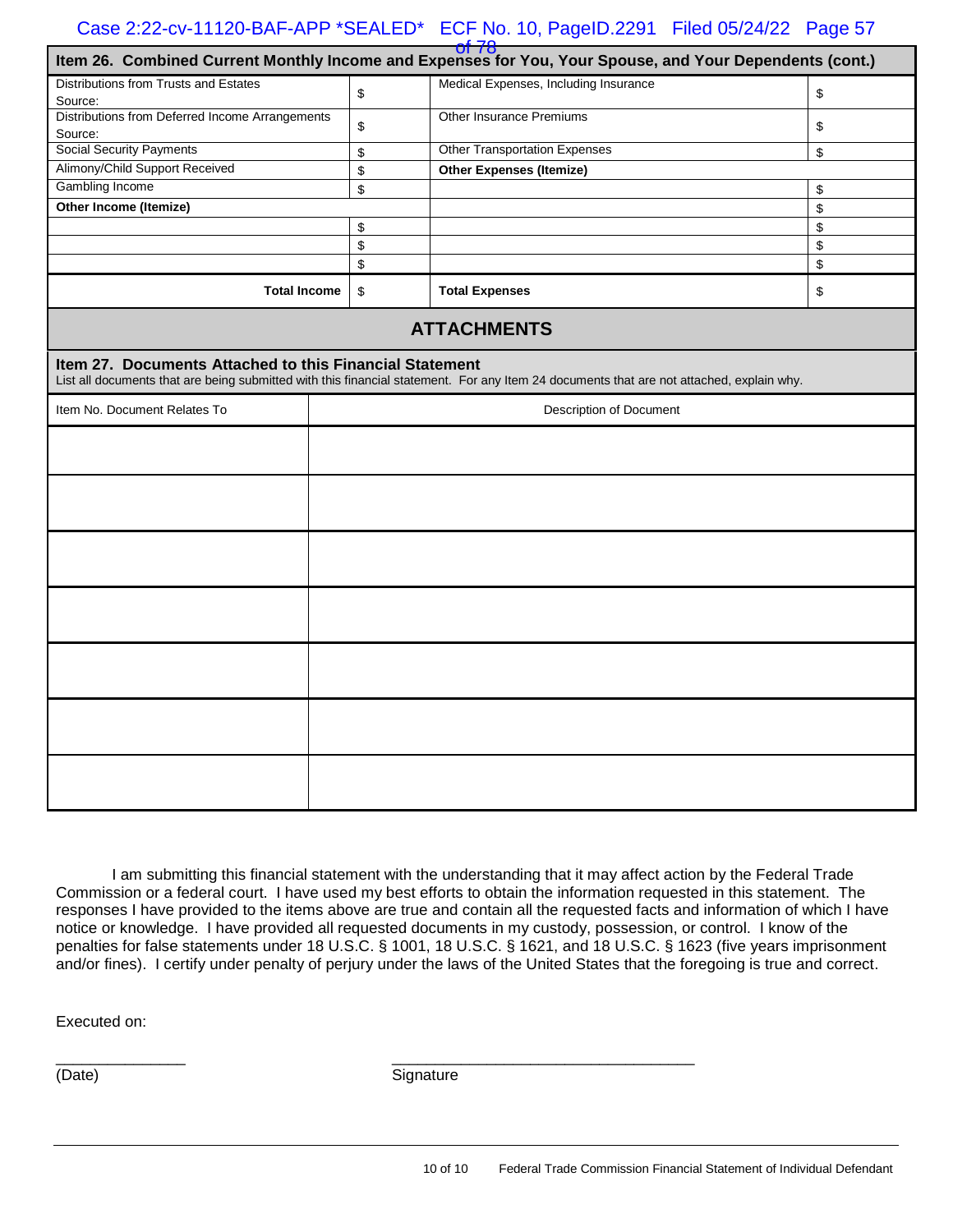Case 2:22-cv-11120-BAF-APP \*SEALED\* ECF No. 10, PageID.2292 Filed 05/24/22 Page 58 of 78

# **ATTACHMENT B**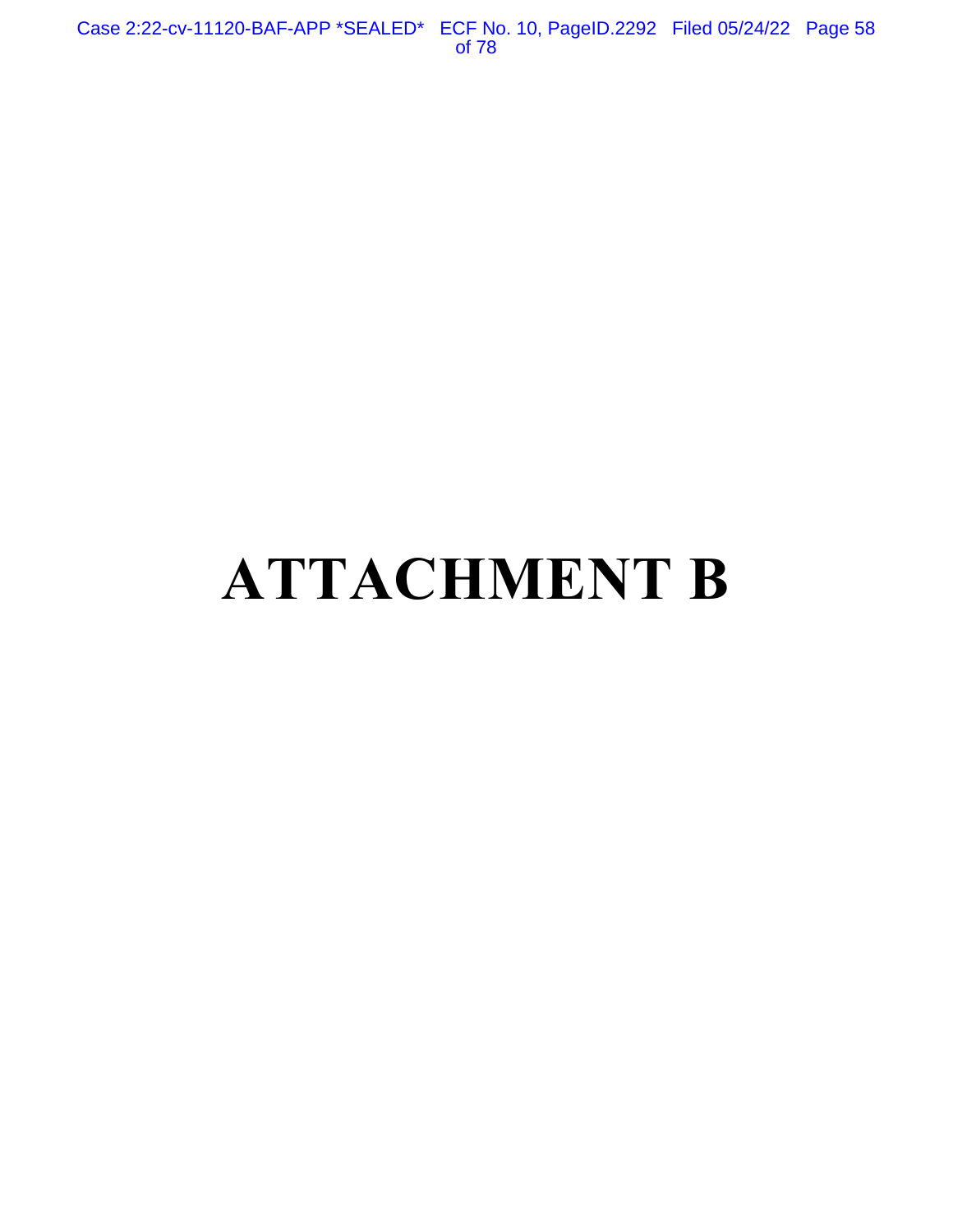#### Case 2:22-cv-11120-BAF-APP \*SEALED\* ECF No. 10, PageID.2293 Filed 05/24/22 Page 59 of 78 **FEDERAL TRADE COMMISSION**

#### **FINANCIAL STATEMENT OF CORPORATE DEFENDANT**

#### **Instructions**:

- 1. Complete all items. Enter "None" or "N/A" ("Not Applicable") where appropriate. If you cannot fully answer a question, explain why.
- 2. The font size within each field will adjust automatically as you type to accommodate longer responses.
- 3. In completing this financial statement, "the corporation" refers not only to this corporation but also to each of its predecessors that are not named defendants in this action.
- 4. When an Item asks for information about assets or liabilities "held by the corporation," include ALL such assets and liabilities, located within the United States or elsewhere, held by the corporation or held by others for the benefit of the corporation.
- 5. Attach continuation pages as needed. On the financial statement, state next to the Item number that the Item is being continued. On the continuation page(s), identify the Item number being continued.
- 6. Type or print legibly.
- 7. An officer of the corporation must sign and date the completed financial statement on the last page and initial each page in the space provided in the lower right corner.

#### **Penalty for False Information**:

Federal law provides that any person may be imprisoned for not more than five years, fined, or both, if such person:

(1) "in any matter within the jurisdiction of any department or agency of the United States knowingly and willfully falsifies, conceals or covers up by any trick, scheme, or device a material fact, or makes any false, fictitious or fraudulent statements or representations, or makes or uses any false writing or document knowing the same to contain any false, fictitious or fraudulent statement or entry" (18 U.S.C. § 1001);

(2) "in any . . . statement under penalty of perjury as permitted under section 1746 of title 28, United States Code, willfully subscribes as true any material matter which he does not believe to be true" (18 U.S.C. § 1621); or

(3) "in any (. . . statement under penalty of perjury as permitted under section 1746 of title 28, United States Code) in any proceeding before or ancillary to any court or grand jury of the United States knowingly makes any false material declaration or makes or uses any other information . . . knowing the same to contain any false material declaration." (18 U.S.C. § 1623)

For a felony conviction under the provisions cited above, federal law provides that the fine may be not more than the greater of (i) \$250,000 for an individual or \$500,000 for a corporation, or (ii) if the felony results in pecuniary gain to any person or pecuniary loss to any person other than the defendant, the greater of twice the gross gain or twice the gross loss. 18 U.S.C. § 3571.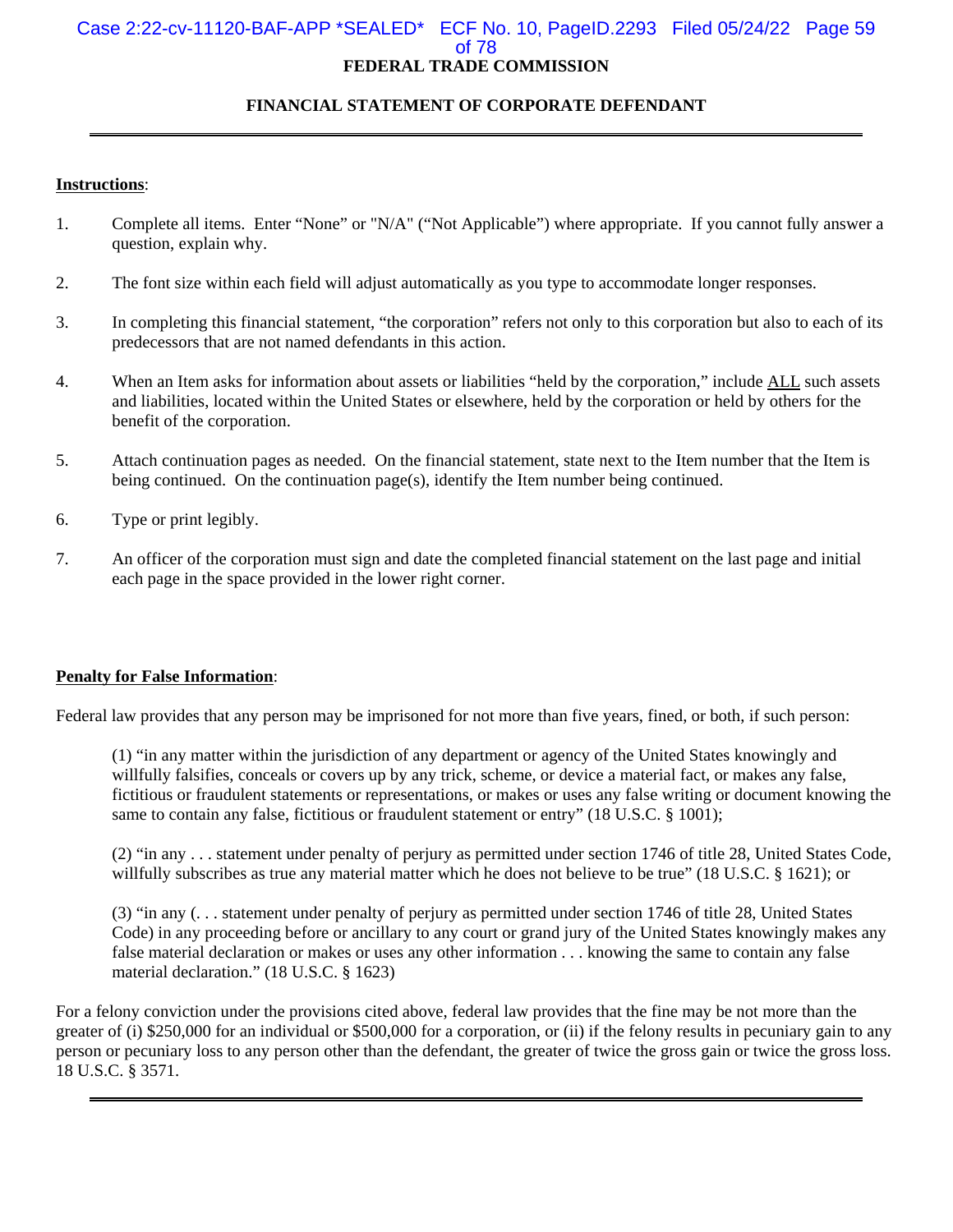#### Case 2:22-cv-11120-BAF-APP \*SEALED\* ECF No. 10, PageID.2294 Filed 05/24/22 Page 60 of 78

#### **BACKGROUND INFORMATION**

| <b>General Information</b><br>Item 1.                                                                             |                                                                                                                |
|-------------------------------------------------------------------------------------------------------------------|----------------------------------------------------------------------------------------------------------------|
|                                                                                                                   |                                                                                                                |
|                                                                                                                   |                                                                                                                |
|                                                                                                                   |                                                                                                                |
|                                                                                                                   |                                                                                                                |
| All other current addresses & previous addresses for past five years, including post office boxes and mail drops: |                                                                                                                |
|                                                                                                                   |                                                                                                                |
|                                                                                                                   |                                                                                                                |
|                                                                                                                   |                                                                                                                |
| All predecessor companies for past five years:                                                                    |                                                                                                                |
|                                                                                                                   |                                                                                                                |
|                                                                                                                   |                                                                                                                |
|                                                                                                                   |                                                                                                                |
|                                                                                                                   |                                                                                                                |
| Item 2.<br><b>Legal Information</b>                                                                               |                                                                                                                |
|                                                                                                                   |                                                                                                                |
|                                                                                                                   |                                                                                                                |
|                                                                                                                   | Corporation's Present Status: Active ______________ Inactive _____________ Dissolved _______________           |
|                                                                                                                   |                                                                                                                |
|                                                                                                                   | Reasons                                                                                                        |
|                                                                                                                   | Fiscal Year-End (Mo./Day) __________________Corporation's Business Activities ________________________________ |
| <b>Registered Agent</b><br><b>Item 3.</b>                                                                         |                                                                                                                |
|                                                                                                                   |                                                                                                                |
|                                                                                                                   |                                                                                                                |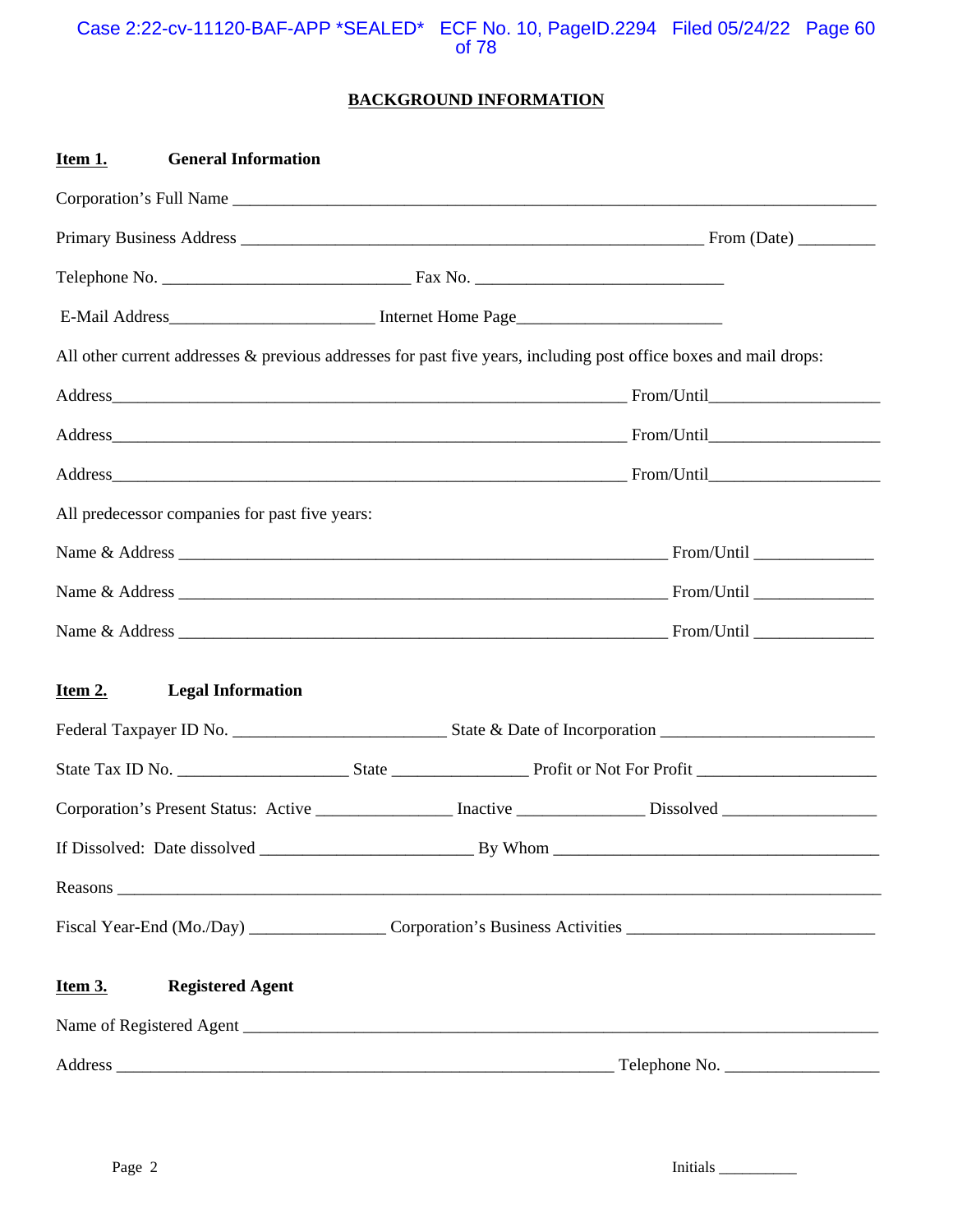#### Case 2:22-cv-11120-BAF-APP \*SEALED\* ECF No. 10, PageID.2295 Filed 05/24/22 Page 61 of 78

#### Item 4. **Principal Stockholders**

List all persons and entities that own at least 5% of the corporation's stock.

| Name & Address                                            |         | % Owned           |
|-----------------------------------------------------------|---------|-------------------|
|                                                           |         |                   |
|                                                           |         |                   |
|                                                           |         |                   |
| <b>Board Members</b><br>Item 5.                           |         |                   |
| List all members of the corporation's Board of Directors. |         |                   |
| Name & Address                                            | % Owned | Term (From/Until) |
|                                                           |         |                   |
|                                                           |         |                   |
|                                                           |         |                   |
|                                                           |         |                   |
|                                                           |         |                   |

#### Item 6. **Officers**

List all of the corporation's officers, including de facto officers (individuals with significant management responsibility whose titles do not reflect the nature of their positions).

| Name & Address | % Owned |
|----------------|---------|
|                |         |
|                |         |
|                |         |
|                |         |
|                |         |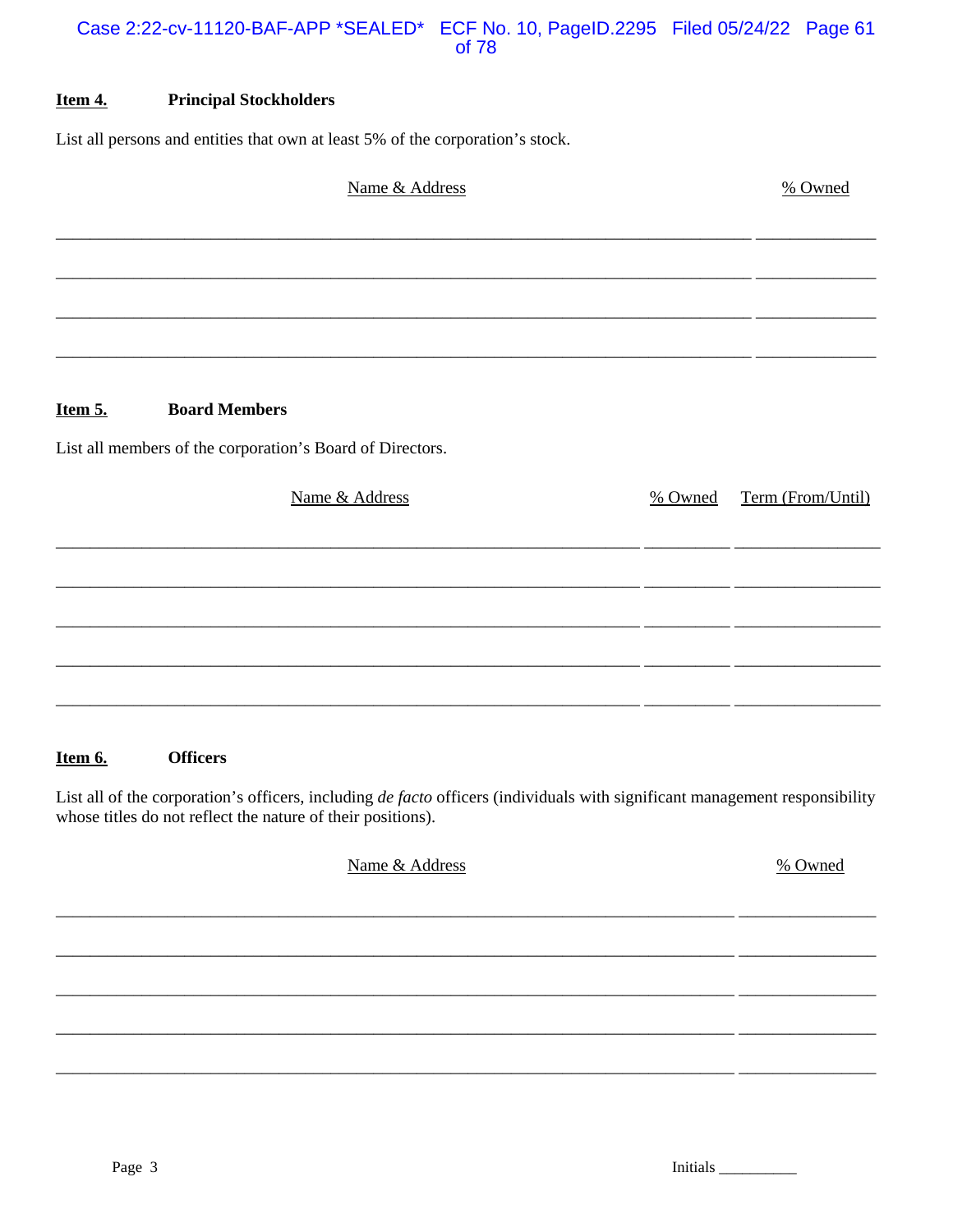#### Case 2:22-cv-11120-BAF-APP \*SEALED\* ECF No. 10, PageID.2296 Filed 05/24/22 Page 62 of 78

#### **Item 7. Businesses Related to the Corporation**

List all corporations, partnerships, and other business entities in which this corporation has an ownership interest.

|                   | Name & Address                                                                                                                                                                                                                    | <b>Business Activities</b> | % Owned |
|-------------------|-----------------------------------------------------------------------------------------------------------------------------------------------------------------------------------------------------------------------------------|----------------------------|---------|
|                   |                                                                                                                                                                                                                                   |                            |         |
|                   |                                                                                                                                                                                                                                   |                            |         |
|                   |                                                                                                                                                                                                                                   |                            |         |
| <u>Item 8.</u>    | <b>Businesses Related to Individuals</b>                                                                                                                                                                                          |                            |         |
|                   | List all corporations, partnerships, and other business entities in which the corporation's principal stockholders, board<br>members, or officers (i.e., the individuals listed in Items 4 - 6 above) have an ownership interest. |                            |         |
| Individual's Name | <b>Business Name &amp; Address</b>                                                                                                                                                                                                | <b>Business Activities</b> | % Owned |
|                   |                                                                                                                                                                                                                                   |                            |         |
|                   |                                                                                                                                                                                                                                   |                            |         |

State which of these businesses, if any, have ever transacted business with the corporation \_\_\_\_\_\_\_\_\_\_\_\_\_\_\_\_\_\_\_\_\_\_\_

#### **Item 9.** Related Individuals

List all related individuals with whom the corporation has had any business transactions during the three previous fiscal years and current fiscal year-to-date. A "related individual" is a spouse, sibling, parent, or child of the principal stockholders, board members, and officers (i.e., the individuals listed in Items 4 - 6 above).

\_\_\_\_\_\_\_\_\_\_\_\_\_\_\_\_\_\_\_\_\_\_\_\_\_\_\_\_\_\_\_\_\_\_\_\_\_\_\_\_\_\_\_\_\_\_\_\_\_\_\_\_\_\_\_\_\_\_\_\_\_\_\_\_\_\_\_\_\_\_\_\_\_\_\_\_\_\_\_\_\_\_\_\_\_\_\_\_\_\_\_\_\_\_\_\_

| Name and Address | Relationship | <b>Business Activities</b> |
|------------------|--------------|----------------------------|
|                  |              |                            |
|                  |              |                            |
|                  |              |                            |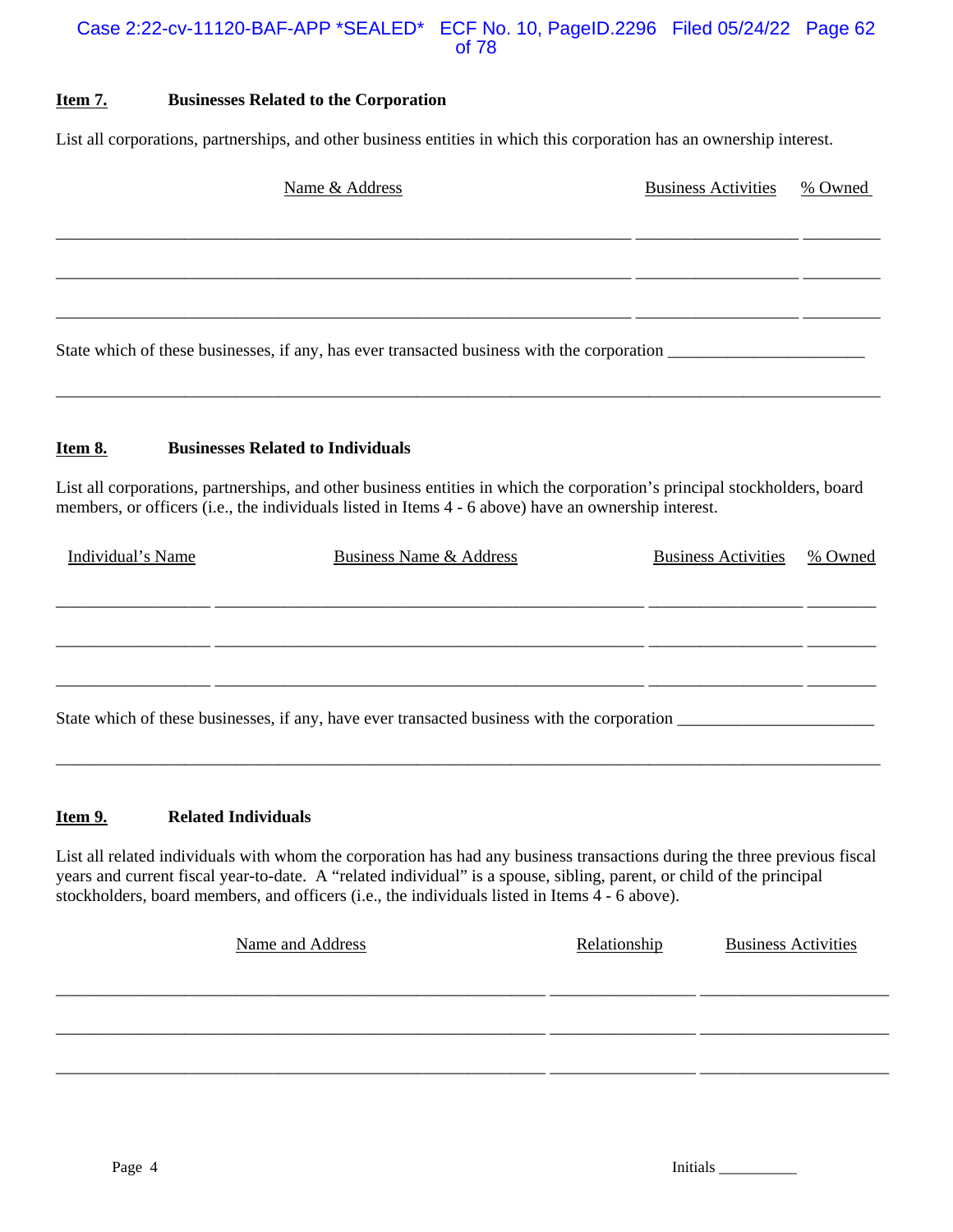#### Case 2:22-cv-11120-BAF-APP \*SEALED\* ECF No. 10, PageID.2297 Filed 05/24/22 Page 63 of 78

#### **Item 10. Outside Accountants**

List all outside accountants retained by the corporation during the last three years.

| Name | Firm Name | Address | CPA/PA? |
|------|-----------|---------|---------|
|      |           |         |         |
|      |           |         |         |
|      |           |         |         |
|      |           |         |         |
|      |           |         |         |
|      |           |         |         |

#### **Item 11. Corporation's Recordkeeping**

List all individuals within the corporation with responsibility for keeping the corporation's financial books and records for the last three years.

| Name, Address, & Telephone Number | Position(s) Held |
|-----------------------------------|------------------|
|                                   |                  |
|                                   |                  |
|                                   |                  |
|                                   |                  |
|                                   |                  |

#### **Item 12. Attorneys**

List all attorneys retained by the corporation during the last three years.

| Name | Firm Name | Address |
|------|-----------|---------|
|      |           |         |
|      |           |         |
|      |           |         |
|      |           |         |
|      |           |         |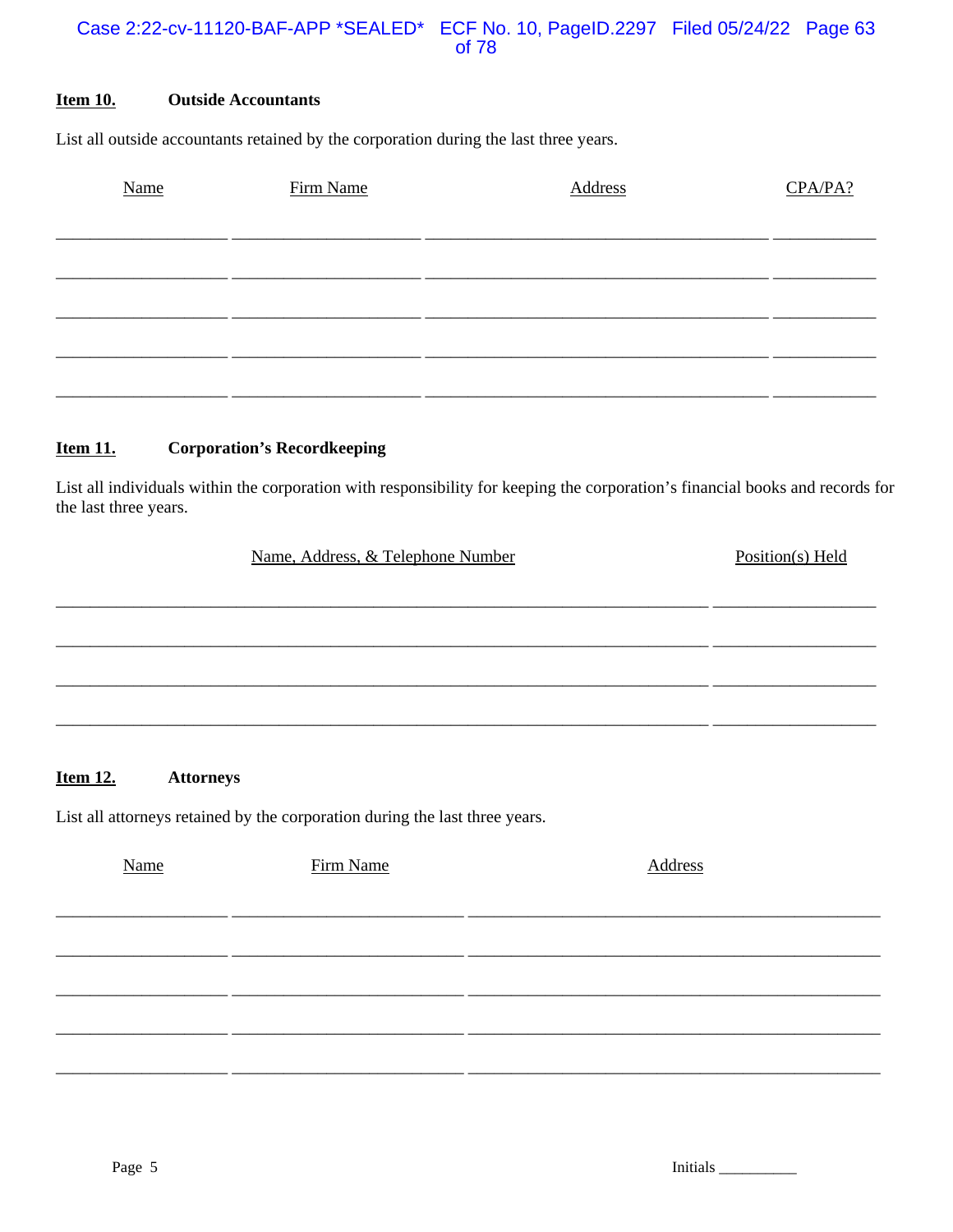#### Case 2:22-cv-11120-BAF-APP \*SEALED\* ECF No. 10, PageID.2298 Filed 05/24/22 Page 64 of 78

#### **Item 13. Pending Lawsuits Filed by the Corporation**

List all pending lawsuits that have been filed by the corporation in court or before an administrative agency. (List lawsuits that resulted in final judgments or settlements in favor of the corporation in Item 25).

| <u>Status Status Status Status Status Status Status Status Status Status Status Status Status Status Status Status</u> |
|------------------------------------------------------------------------------------------------------------------------|
|                                                                                                                        |
|                                                                                                                        |
|                                                                                                                        |
|                                                                                                                        |
|                                                                                                                        |
|                                                                                                                        |
|                                                                                                                        |
| <u>a Status Status Status Status Status Status Status Status Status Status Status Status Status Status Status St</u>   |
|                                                                                                                        |
|                                                                                                                        |
|                                                                                                                        |
| <u>a Status Status (and the second of the second of the second of the second of the second of the second of the s</u>  |
|                                                                                                                        |
|                                                                                                                        |
|                                                                                                                        |
| <u>a a seu a componente de la componente de la componente de la componente de la componente de la componente de l</u>  |
|                                                                                                                        |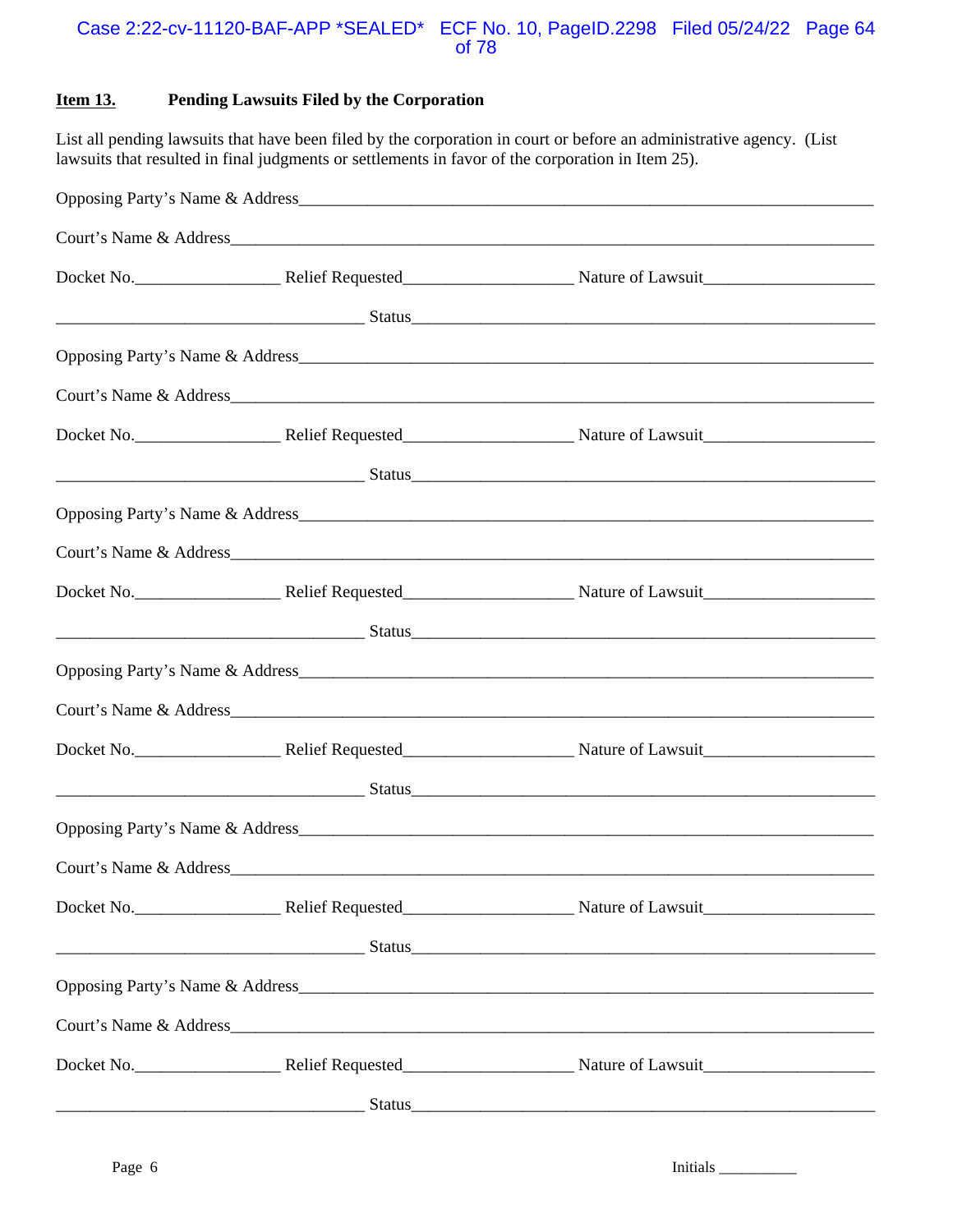#### Case 2:22-cv-11120-BAF-APP \*SEALED\* ECF No. 10, PageID.2299 Filed 05/24/22 Page 65 of 78

#### **Item 14. Current Lawsuits Filed Against the Corporation**

List all pending lawsuits that have been filed against the corporation in court or before an administrative agency. (List lawsuits that resulted in final judgments, settlements, or orders in Items 26 - 27).

|  | <u>Status Status Status Status Status Status Status Status Status Status Status Status Status Status Status Status</u>                                                                                                               |
|--|--------------------------------------------------------------------------------------------------------------------------------------------------------------------------------------------------------------------------------------|
|  |                                                                                                                                                                                                                                      |
|  |                                                                                                                                                                                                                                      |
|  |                                                                                                                                                                                                                                      |
|  |                                                                                                                                                                                                                                      |
|  |                                                                                                                                                                                                                                      |
|  |                                                                                                                                                                                                                                      |
|  |                                                                                                                                                                                                                                      |
|  | <u>Status Status and Status and Status and Status and Status and Status and Status and Status and Status and Status and Status and Status and Status and Status and Status and Status and Status and Status and Status and Statu</u> |
|  |                                                                                                                                                                                                                                      |
|  |                                                                                                                                                                                                                                      |
|  |                                                                                                                                                                                                                                      |
|  | <u>Status Status Status (Status Status Status Status Status Status Status Status Status Status Status Status Status Status Status Status Status Status Status Status Status Status Status Status Status Status Status Status Sta</u> |
|  |                                                                                                                                                                                                                                      |
|  |                                                                                                                                                                                                                                      |
|  |                                                                                                                                                                                                                                      |
|  | <u>2008. Status Status Status Status Status Status Status Status Status Status Status Status Status Status Status</u>                                                                                                                |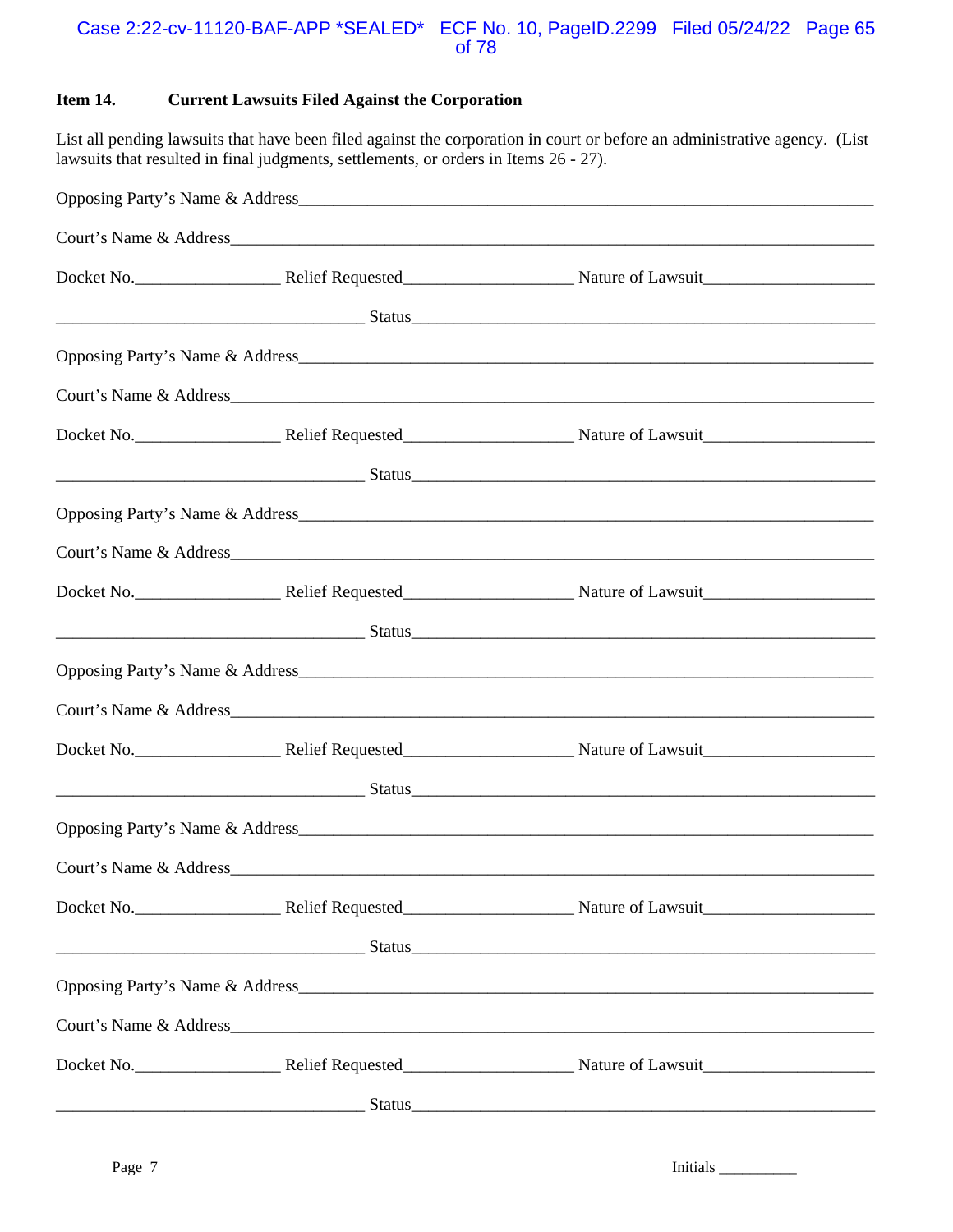#### Case 2:22-cv-11120-BAF-APP \*SEALED\* ECF No. 10, PageID.2300 Filed 05/24/22 Page 66 of 78

#### **Item 15. Bankruptcy Information**

|                 | List all state insolvency and federal bankruptcy proceedings involving the corporation.                                        |
|-----------------|--------------------------------------------------------------------------------------------------------------------------------|
|                 |                                                                                                                                |
|                 |                                                                                                                                |
|                 |                                                                                                                                |
| <u>Item 16.</u> | <b>Safe Deposit Boxes</b>                                                                                                      |
|                 | List all safe deposit boxes, located within the United States or elsewhere, held by the corporation, or held by others for the |

benefit of the corporation. *On a separate page, describe the contents of each box.* 

| Owner's Name | Name & Address of Depository Institution | Box No. |
|--------------|------------------------------------------|---------|
|              |                                          |         |
|              |                                          |         |
|              |                                          |         |
|              |                                          |         |

#### **FINANCIAL INFORMATION**

**REMINDER: When an Item asks for information about assets or liabilities "held by the corporation," include ALL such assets and liabilities, located within the United States or elsewhere, held by the corporation or held by others for the benefit of the corporation.** 

#### **Item 17. Tax Returns**

List all federal and state corporate tax returns filed for the last three complete fiscal years. *Attach copies of all returns.* 

| Federal/<br>State/Both | Tax Year | Tax Due<br>Federal | <b>Tax Paid</b><br>Federal | <b>Tax Due</b><br><b>State</b> | <b>Tax Paid</b><br><b>State</b> | Preparer's Name |
|------------------------|----------|--------------------|----------------------------|--------------------------------|---------------------------------|-----------------|
|                        |          |                    |                            |                                |                                 |                 |
|                        |          |                    |                            |                                |                                 |                 |
|                        |          |                    |                            |                                |                                 |                 |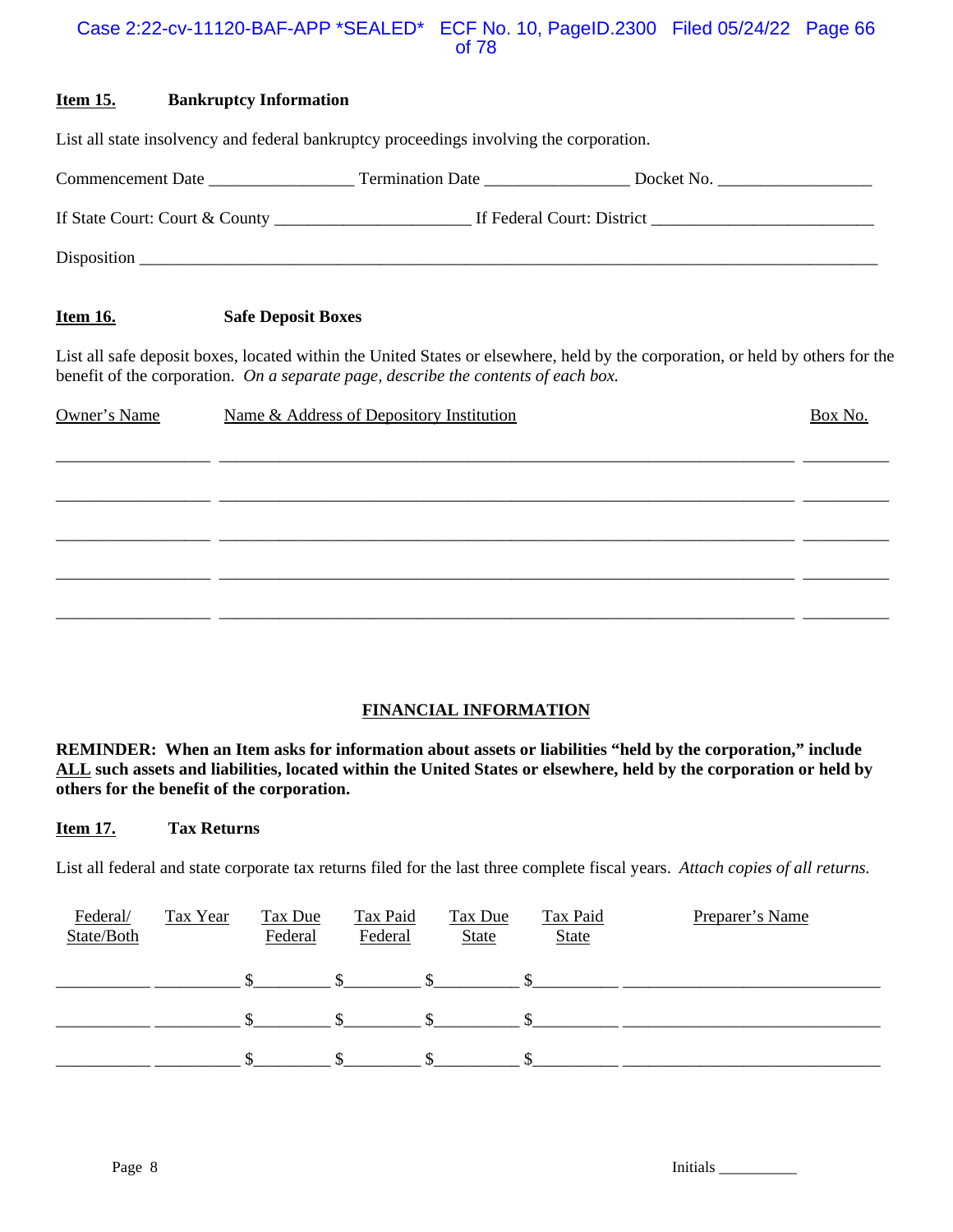#### Case 2:22-cv-11120-BAF-APP \*SEALED\* ECF No. 10, PageID.2301 Filed 05/24/22 Page 67 of 78

#### **Item 18. Financial Statements**

List all financial statements that were prepared for the corporation's last three complete fiscal years and for the current fiscal year-to-date. *Attach copies of all statements, providing audited statements if available.* 

| Year |  | Balance Sheet Profit & Loss Statement Cash Flow Statement Changes in Owner's Equity Audited? |  |
|------|--|----------------------------------------------------------------------------------------------|--|
|      |  |                                                                                              |  |
|      |  |                                                                                              |  |
|      |  |                                                                                              |  |
|      |  |                                                                                              |  |
|      |  |                                                                                              |  |

#### **Item 19. Financial Summary**

For each of the last three complete fiscal years and for the current fiscal year-to-date for which the corporation has not provided a profit and loss statement in accordance with Item 18 above, provide the following summary financial information.

|                               | <b>Current Year-to-Date</b> | 1 Year Ago | 2 Years Ago | 3 Years Ago |
|-------------------------------|-----------------------------|------------|-------------|-------------|
| <b>Gross Revenue</b>          |                             | \$         |             |             |
| <b>Expenses</b>               |                             |            |             |             |
| <b>Net Profit After Taxes</b> |                             |            |             |             |
| Payables                      |                             |            |             |             |
| Receivables                   |                             |            |             |             |

#### **Item 20. Cash, Bank, and Money Market Accounts**

List cash and all bank and money market accounts, including but not limited to, checking accounts, savings accounts, and certificates of deposit, held by the corporation. The term "cash" includes currency and uncashed checks.

| Cash on Hand \$                         | Cash Held for the Corporation's Benefit \$ |             |                                  |
|-----------------------------------------|--------------------------------------------|-------------|----------------------------------|
| Name & Address of Financial Institution | $Signator(s)$ on Account                   | Account No. | <u>Current</u><br><b>Balance</b> |
|                                         |                                            |             |                                  |
|                                         |                                            |             |                                  |
|                                         |                                            |             |                                  |
|                                         |                                            |             |                                  |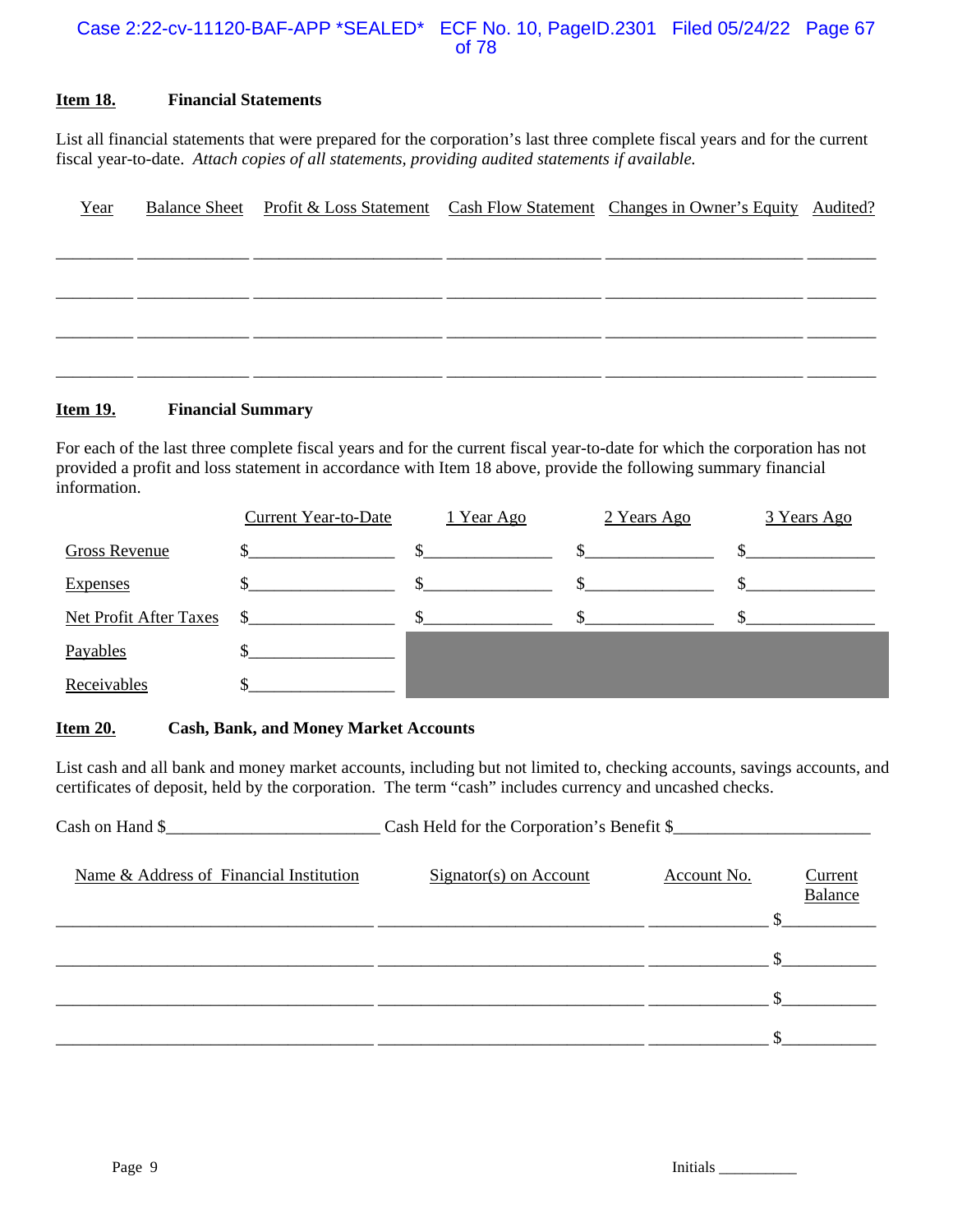#### Case 2:22-cv-11120-BAF-APP \*SEALED\* ECF No. 10, PageID.2302 Filed 05/24/22 Page 68 of 78

#### **Item 21. Government Obligations and Publicly Traded Securities**

List all U.S. Government obligations, including but not limited to, savings bonds, treasury bills, or treasury notes, held by the corporation. Also list all publicly traded securities, including but not limited to, stocks, stock options, registered and bearer bonds, state and municipal bonds, and mutual funds, held by the corporation.

|                                                                                              | No. of Units Owned ____________ Current Fair Market Value \$____________________ Maturity Date _______________ |
|----------------------------------------------------------------------------------------------|----------------------------------------------------------------------------------------------------------------|
|                                                                                              |                                                                                                                |
|                                                                                              | No. of Units Owned ____________ Current Fair Market Value \$____________________ Maturity Date _______________ |
| <b>Item 22.</b><br><b>Real Estate</b>                                                        |                                                                                                                |
| List all real estate, including leaseholds in excess of five years, held by the corporation. |                                                                                                                |
|                                                                                              |                                                                                                                |
|                                                                                              |                                                                                                                |
| Current Value \$                                                                             |                                                                                                                |
|                                                                                              |                                                                                                                |
| Current Balance On First Mortgage \$_________________ Monthly Payment \$______________       |                                                                                                                |
|                                                                                              |                                                                                                                |
|                                                                                              |                                                                                                                |
|                                                                                              |                                                                                                                |
|                                                                                              |                                                                                                                |
| Current Value \$                                                                             |                                                                                                                |
| Lender's Name and Address_                                                                   |                                                                                                                |
| Current Balance On First Mortgage \$_________________ Monthly Payment \$______________       |                                                                                                                |
|                                                                                              | Other Loan(s) (describe)<br><u>Current Balance \$</u>                                                          |
|                                                                                              |                                                                                                                |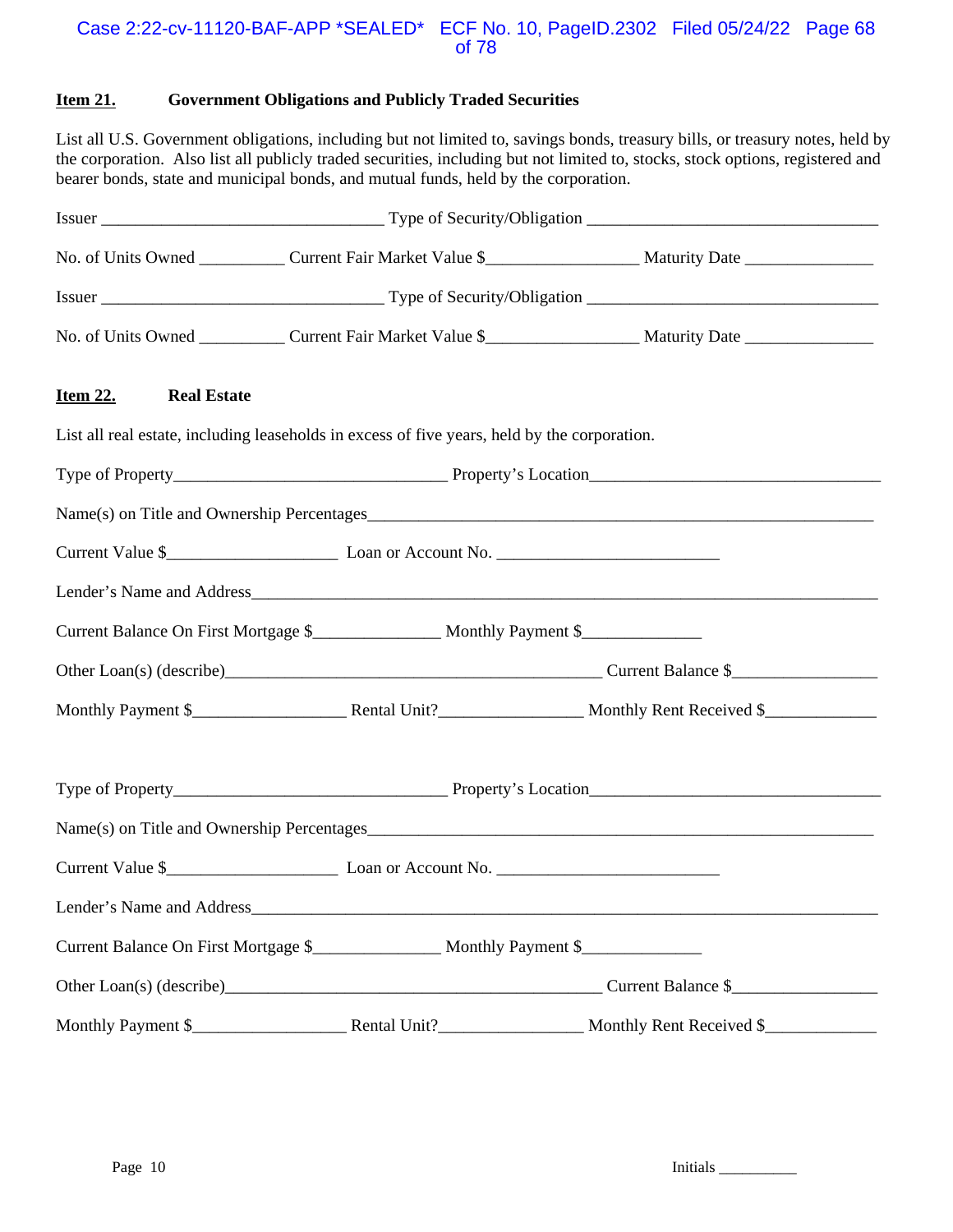#### Case 2:22-cv-11120-BAF-APP \*SEALED\* ECF No. 10, PageID.2303 Filed 05/24/22 Page 69 of 78

#### **Item 23. Other Assets**

List all other property, by category, with an estimated value of \$2,500 or more, held by the corporation, including but not limited to, inventory, machinery, equipment, furniture, vehicles, customer lists, computer software, patents, and other intellectual property.

| <b>Property Category</b> | <b>Property Location</b> | Acquisition<br>Cost | Current<br>Value |
|--------------------------|--------------------------|---------------------|------------------|
|                          |                          | $\mathbb{S}$        | $\mathcal{S}$    |
|                          |                          | $\mathbb{S}$        | \$               |
|                          |                          | $\mathcal{S}$       | $\mathcal{S}$    |
|                          |                          | $\mathcal{S}$       |                  |
|                          |                          | \$                  | \$               |
|                          |                          | \$                  |                  |
|                          |                          | \$                  | \$               |
|                          |                          | \$                  | \$               |
|                          |                          | $\mathcal{S}$       | \$               |

#### **Item 24. Trusts and Escrows**

List all persons and other entities holding funds or other assets that are in escrow or in trust for the corporation.

| Trustee or Escrow Agent's<br>Name & Address | Description and Location of Assets | <b>Present Market</b><br><b>Value of Assets</b> |
|---------------------------------------------|------------------------------------|-------------------------------------------------|
|                                             |                                    | $\mathcal{S}$                                   |
|                                             |                                    | \$                                              |
|                                             |                                    |                                                 |
|                                             |                                    |                                                 |
|                                             |                                    |                                                 |
|                                             |                                    |                                                 |
|                                             |                                    |                                                 |
|                                             |                                    |                                                 |

Initials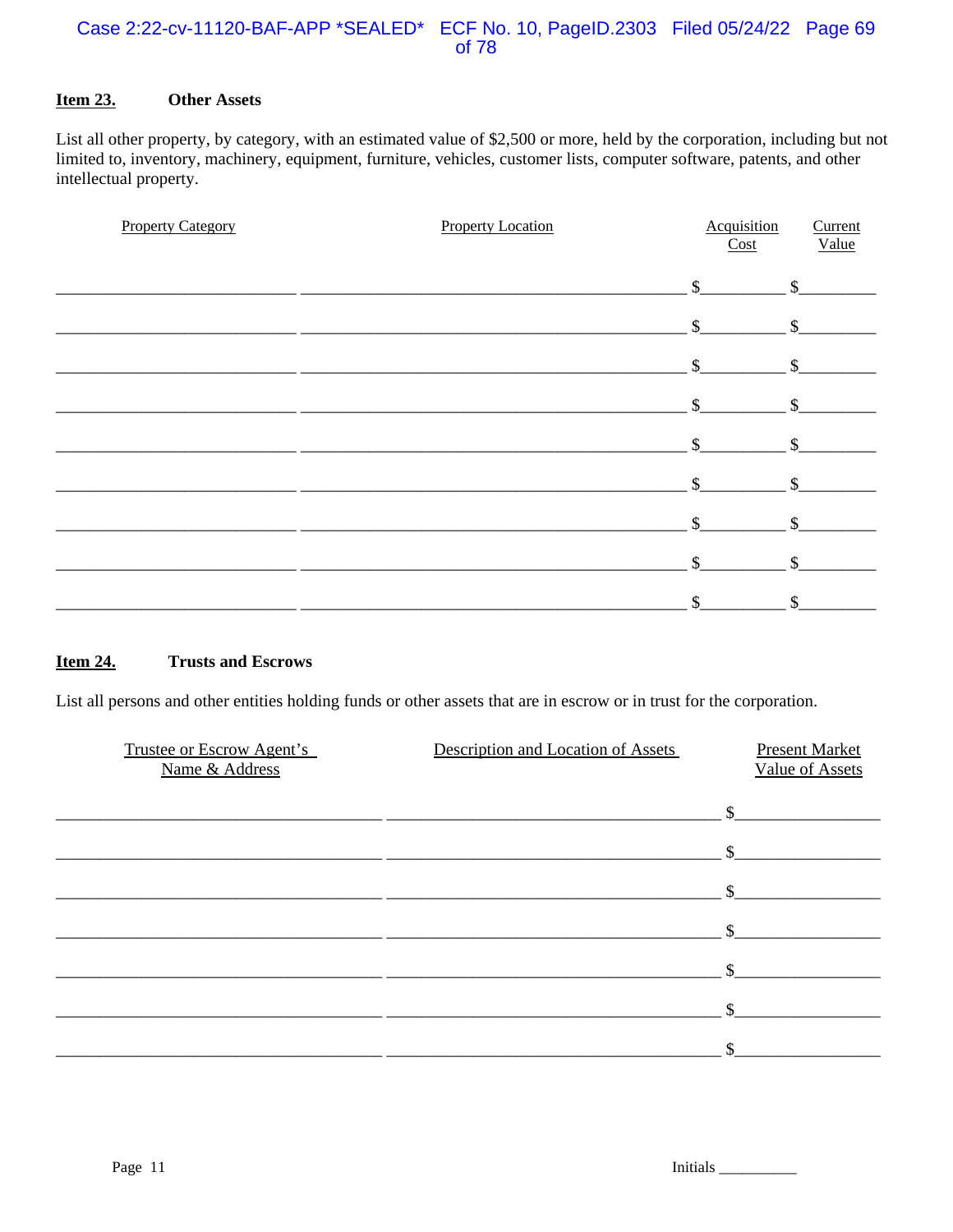#### Case 2:22-cv-11120-BAF-APP \*SEALED\* ECF No. 10, PageID.2304 Filed 05/24/22 Page 70 of 78

#### **Item 25. Monetary Judgments and Settlements Owed To the Corporation**

List all monetary judgments and settlements, recorded and unrecorded, owed to the corporation.

|                                                                                                                        | Docket No. |  |
|------------------------------------------------------------------------------------------------------------------------|------------|--|
| Nature of Lawsuit Date of Judgment Date of Judgment Amount \$                                                          |            |  |
| Opposing Party's Name & Address                                                                                        |            |  |
|                                                                                                                        | Docket No. |  |
| Nature of Lawsuit <u>and Carlier and Carlier and Carlier and Carlier and Carlier and Carlier and Carlier and Carli</u> |            |  |

#### **Item 26. Monetary Judgments and Settlements Owed By the Corporation**

List all monetary judgments and settlements, recorded and unrecorded, owed by the corporation.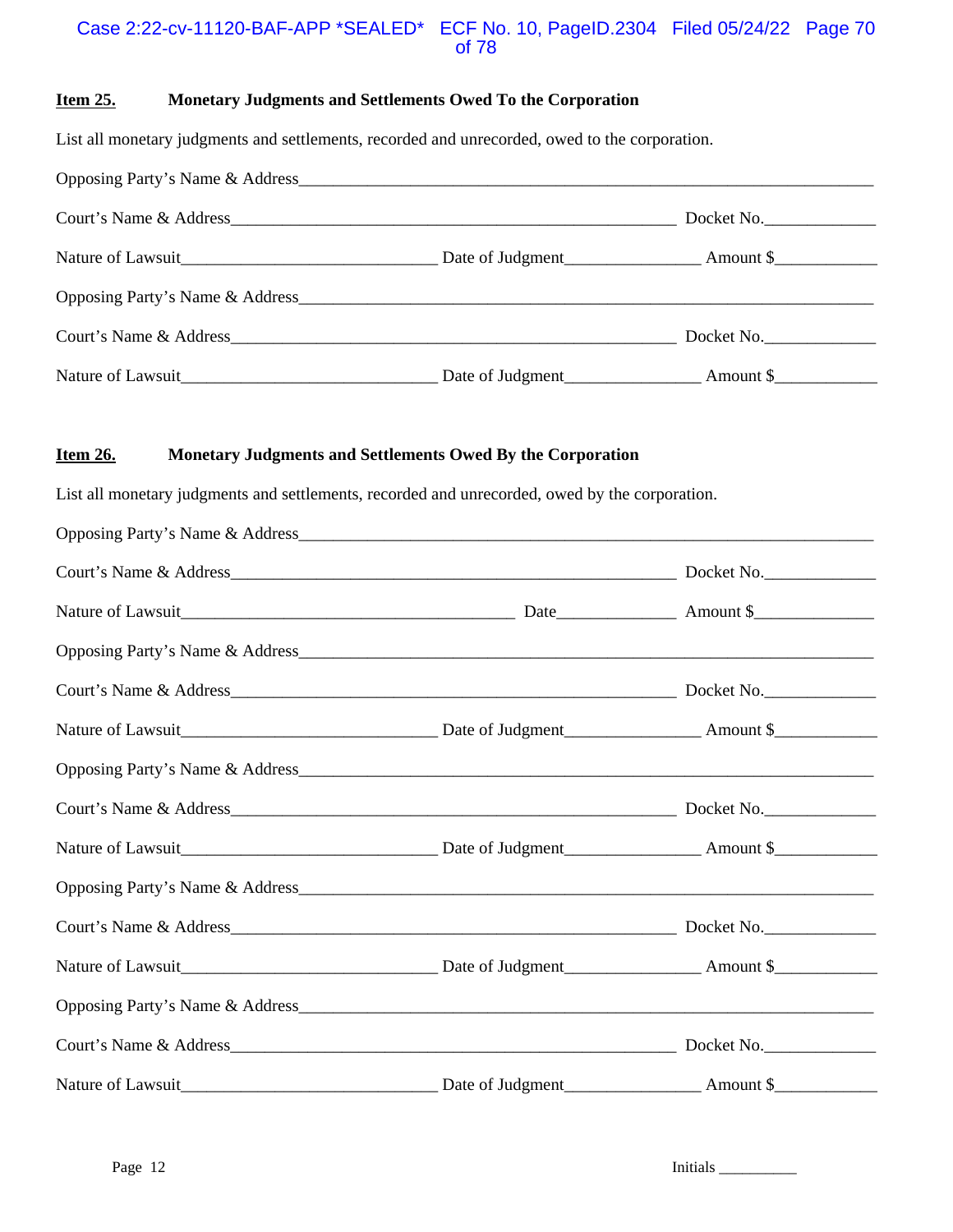#### Case 2:22-cv-11120-BAF-APP \*SEALED\* ECF No. 10, PageID.2305 Filed 05/24/22 Page 71 of 78

#### **Item 27. Government Orders and Settlements**

List all existing orders and settlements between the corporation and any federal or state government entities.

|                |                       | <b>Contact Person</b> |
|----------------|-----------------------|-----------------------|
| Address        |                       | Telephone No.         |
| Agreement Date | Nature of Agreement _ |                       |

#### **Item 28. Credit Cards**

List all of the corporation's credit cards and store charge accounts and the individuals authorized to use them.

| Name of Credit Card or Store | Names of Authorized Users and Positions Held |  |  |  |
|------------------------------|----------------------------------------------|--|--|--|
|                              |                                              |  |  |  |
|                              |                                              |  |  |  |
|                              |                                              |  |  |  |
|                              |                                              |  |  |  |
|                              |                                              |  |  |  |
|                              |                                              |  |  |  |

#### **Item 29. Compensation of Employees**

List all compensation and other benefits received from the corporation by the five most highly compensated employees, independent contractors, and consultants (other than those individuals listed in Items 5 and 6 above), for the two previous fiscal years and current fiscal year-to-date. "Compensation" includes, but is not limited to, salaries, commissions, consulting fees, bonuses, dividends, distributions, royalties, pensions, and profit sharing plans. "Other benefits" include, but are not limited to, loans, loan payments, rent, car payments, and insurance premiums, whether paid directly to the individuals, or paid to others on their behalf.

| Name/Position | <b>Current Fiscal</b><br>Year-to-Date |               | <u>1 Year Ago 2 Years Ago</u> | Compensation or<br><b>Type of Benefits</b> |
|---------------|---------------------------------------|---------------|-------------------------------|--------------------------------------------|
|               | $\mathbb{S}$                          | $\mathbb{S}$  |                               |                                            |
|               | $\mathcal{L}$                         | $\mathcal{S}$ |                               |                                            |
|               | $\mathcal{L}$                         | $\mathcal{S}$ |                               |                                            |
|               | ¢                                     | $\mathcal{S}$ |                               |                                            |
|               |                                       |               |                               |                                            |

Page 13 Initials \_\_\_\_\_\_\_\_\_\_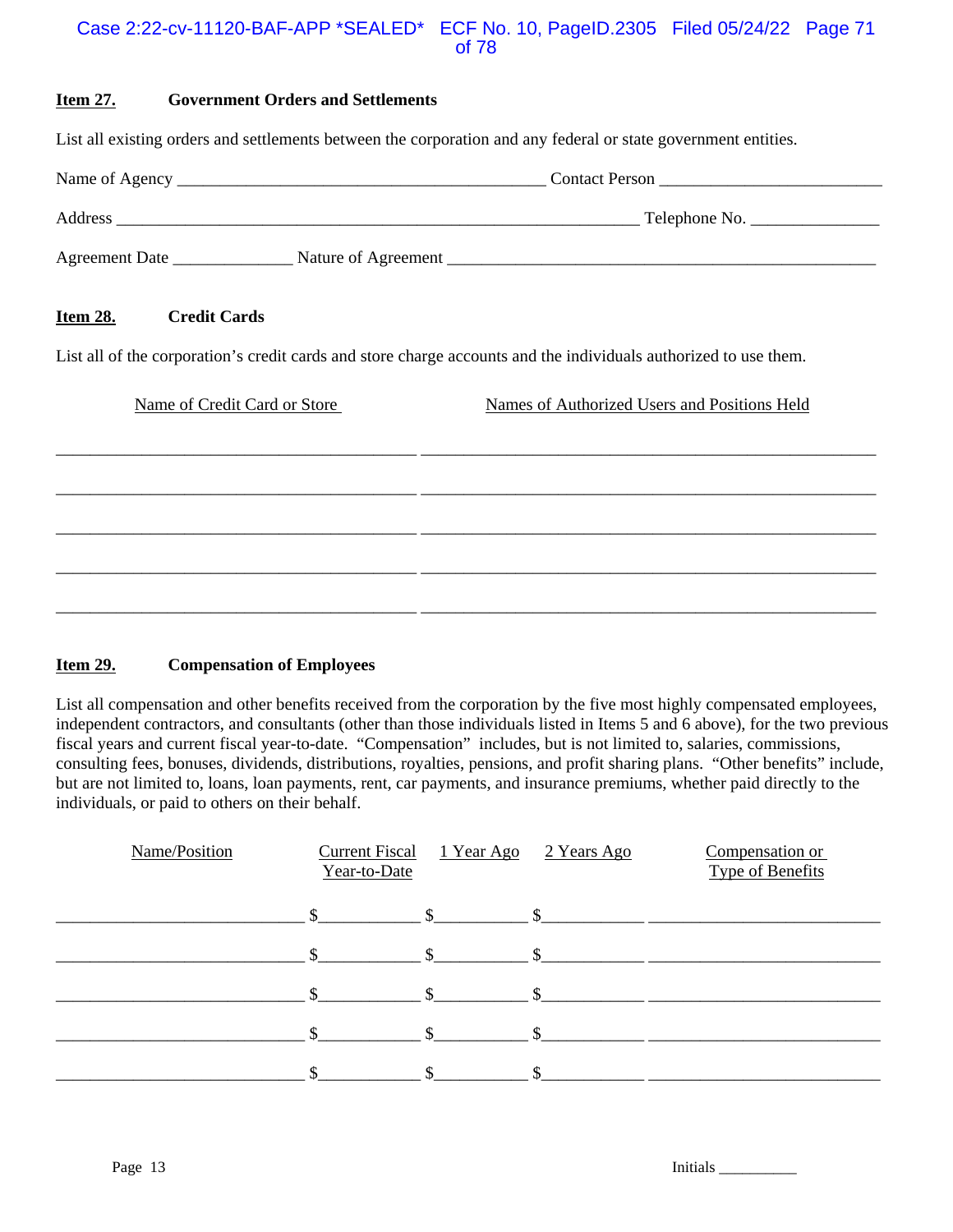#### Case 2:22-cv-11120-BAF-APP \*SEALED\* ECF No. 10, PageID.2306 Filed 05/24/22 Page 72 of 78

#### **Item 30. Compensation of Board Members and Officers**

List all compensation and other benefits received from the corporation by each person listed in Items 5 and 6, for the current fiscal year-to-date and the two previous fiscal years. "Compensation" includes, but is not limited to, salaries, commissions, consulting fees, dividends, distributions, royalties, pensions, and profit sharing plans. "Other benefits" include, but are not limited to, loans, loan payments, rent, car payments, and insurance premiums, whether paid directly to the individuals, or paid to others on their behalf.

| Name/Position | <b>Current Fiscal</b><br>Year-to-Date | <u>1 Year Ago</u> | 2 Years Ago             | Compensation or<br><b>Type of Benefits</b> |
|---------------|---------------------------------------|-------------------|-------------------------|--------------------------------------------|
|               | $\mathbb{S}$                          | $\mathbb{S}$      | $\mathbb{S}$            |                                            |
|               | \$                                    | $\mathcal{S}$     | $\mathcal{S}$           |                                            |
|               | $\mathbb{S}$                          | $\mathbf{\$}$     | $\mathcal{S}$           |                                            |
|               | $\mathbb{S}$                          | $\mathbb{S}$      | $\mathbb{S}$            |                                            |
|               | $\mathbb{S}$                          | $\mathcal{S}$     | $\mathbb{S}$            |                                            |
|               | $\mathcal{S}$                         | $\mathbb{S}$      | $\sqrt[6]{\frac{1}{2}}$ |                                            |
|               | $\mathcal{S}$                         | $\mathbb{S}$      | $\mathbb{S}$            |                                            |
|               |                                       |                   |                         |                                            |

#### **Item 31. Transfers of Assets Including Cash and Property**

List all transfers of assets over \$2,500 made by the corporation, other than in the ordinary course of business, during the previous three years, by loan, gift, sale, or other transfer.

| Transferee's Name, Address, & Relationship | Property<br>Transferred | Aggregate<br>Value | Transfer<br>Date | <b>Type of Transfer</b><br>(e.g., Loan, Gift) |
|--------------------------------------------|-------------------------|--------------------|------------------|-----------------------------------------------|
|                                            |                         | $\mathbb{S}$       |                  |                                               |
|                                            |                         | $\mathcal{S}$      |                  |                                               |
|                                            |                         | $\mathbb{S}$       |                  |                                               |
|                                            |                         | $\mathcal{S}$      |                  |                                               |
|                                            |                         | \$                 |                  |                                               |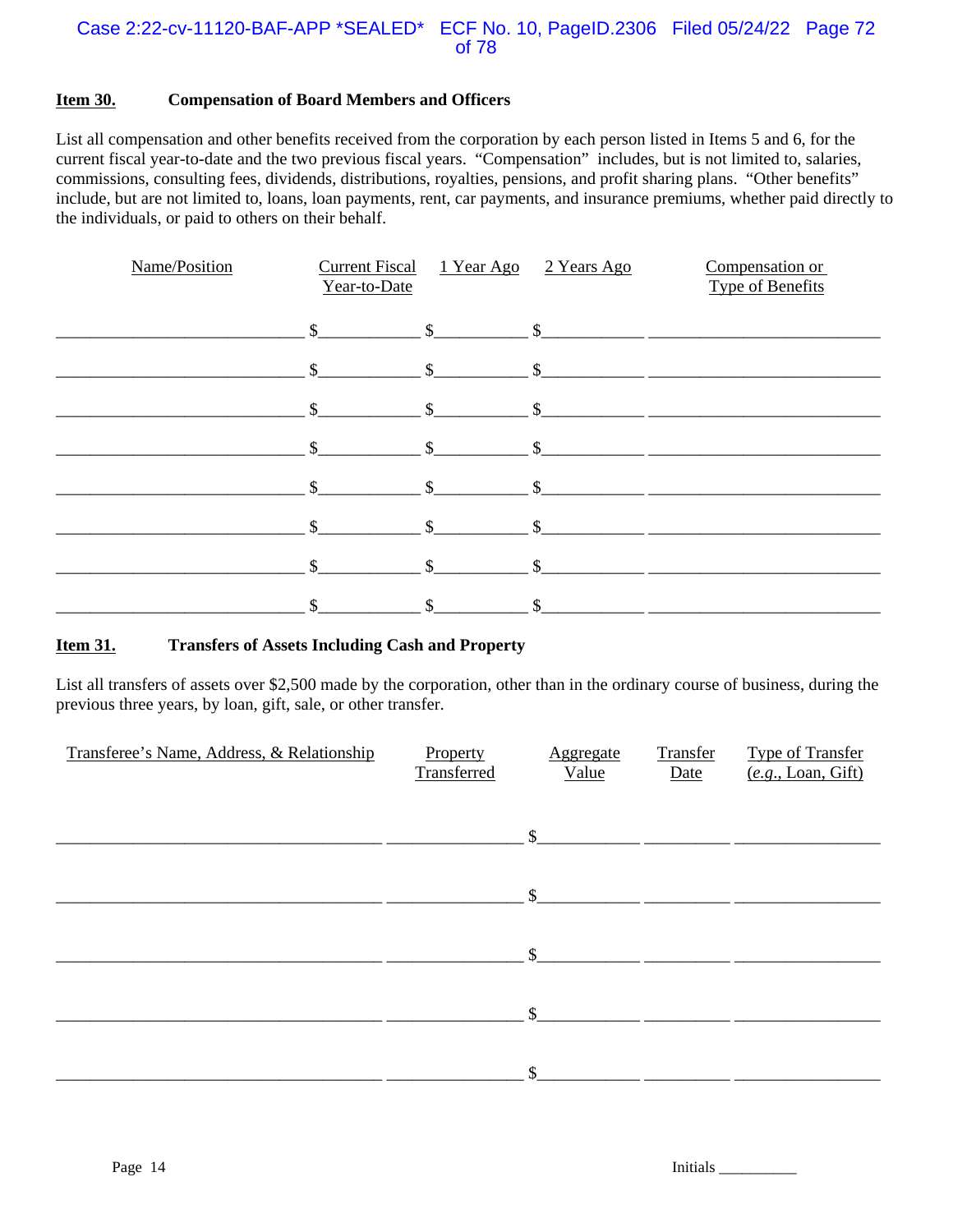## Case 2:22-cv-11120-BAF-APP \*SEALED\* ECF No. 10, PageID.2307 Filed 05/24/22 Page 73 of 78

\_\_\_\_\_\_\_\_\_\_\_\_\_\_\_\_\_\_\_ \_\_\_\_\_\_\_\_\_\_\_\_\_\_\_\_\_\_\_\_\_\_\_\_\_\_\_\_\_\_\_\_\_\_\_\_\_\_\_\_\_\_\_\_\_\_\_\_\_\_\_\_\_\_\_\_\_\_\_\_\_\_\_\_\_\_\_\_\_\_\_\_\_\_\_\_

\_\_\_\_\_\_\_\_\_\_\_\_\_\_\_\_\_\_\_ \_\_\_\_\_\_\_\_\_\_\_\_\_\_\_\_\_\_\_\_\_\_\_\_\_\_\_\_\_\_\_\_\_\_\_\_\_\_\_\_\_\_\_\_\_\_\_\_\_\_\_\_\_\_\_\_\_\_\_\_\_\_\_\_\_\_\_\_\_\_\_\_\_\_\_\_

\_\_\_\_\_\_\_\_\_\_\_\_\_\_\_\_\_\_\_ \_\_\_\_\_\_\_\_\_\_\_\_\_\_\_\_\_\_\_\_\_\_\_\_\_\_\_\_\_\_\_\_\_\_\_\_\_\_\_\_\_\_\_\_\_\_\_\_\_\_\_\_\_\_\_\_\_\_\_\_\_\_\_\_\_\_\_\_\_\_\_\_\_\_\_\_

\_\_\_\_\_\_\_\_\_\_\_\_\_\_\_\_\_\_\_ \_\_\_\_\_\_\_\_\_\_\_\_\_\_\_\_\_\_\_\_\_\_\_\_\_\_\_\_\_\_\_\_\_\_\_\_\_\_\_\_\_\_\_\_\_\_\_\_\_\_\_\_\_\_\_\_\_\_\_\_\_\_\_\_\_\_\_\_\_\_\_\_\_\_\_\_

\_\_\_\_\_\_\_\_\_\_\_\_\_\_\_\_\_\_\_ \_\_\_\_\_\_\_\_\_\_\_\_\_\_\_\_\_\_\_\_\_\_\_\_\_\_\_\_\_\_\_\_\_\_\_\_\_\_\_\_\_\_\_\_\_\_\_\_\_\_\_\_\_\_\_\_\_\_\_\_\_\_\_\_\_\_\_\_\_\_\_\_\_\_\_\_

\_\_\_\_\_\_\_\_\_\_\_\_\_\_\_\_\_\_\_ \_\_\_\_\_\_\_\_\_\_\_\_\_\_\_\_\_\_\_\_\_\_\_\_\_\_\_\_\_\_\_\_\_\_\_\_\_\_\_\_\_\_\_\_\_\_\_\_\_\_\_\_\_\_\_\_\_\_\_\_\_\_\_\_\_\_\_\_\_\_\_\_\_\_\_\_

\_\_\_\_\_\_\_\_\_\_\_\_\_\_\_\_\_\_\_ \_\_\_\_\_\_\_\_\_\_\_\_\_\_\_\_\_\_\_\_\_\_\_\_\_\_\_\_\_\_\_\_\_\_\_\_\_\_\_\_\_\_\_\_\_\_\_\_\_\_\_\_\_\_\_\_\_\_\_\_\_\_\_\_\_\_\_\_\_\_\_\_\_\_\_\_

\_\_\_\_\_\_\_\_\_\_\_\_\_\_\_\_\_\_\_ \_\_\_\_\_\_\_\_\_\_\_\_\_\_\_\_\_\_\_\_\_\_\_\_\_\_\_\_\_\_\_\_\_\_\_\_\_\_\_\_\_\_\_\_\_\_\_\_\_\_\_\_\_\_\_\_\_\_\_\_\_\_\_\_\_\_\_\_\_\_\_\_\_\_\_\_

\_\_\_\_\_\_\_\_\_\_\_\_\_\_\_\_\_\_\_ \_\_\_\_\_\_\_\_\_\_\_\_\_\_\_\_\_\_\_\_\_\_\_\_\_\_\_\_\_\_\_\_\_\_\_\_\_\_\_\_\_\_\_\_\_\_\_\_\_\_\_\_\_\_\_\_\_\_\_\_\_\_\_\_\_\_\_\_\_\_\_\_\_\_\_\_

#### **Item 32. Documents Attached to the Financial Statement**

List all documents that are being submitted with the financial statement.

Item No. Document Description of Document Relates To

I am submitting this financial statement with the understanding that it may affect action by the Federal Trade Commission or a federal court. I have used my best efforts to obtain the information requested in this statement. The responses I have provided to the items above are true and contain all the requested facts and information of which I have notice or knowledge. I have provided all requested documents in my custody, possession, or control. I know of the penalties for false statements under 18 U.S.C. § 1001, 18 U.S.C. § 1621, and 18 U.S.C. § 1623 (five years imprisonment and/or fines). I certify under penalty of perjury under the laws of the United States that the foregoing is true and correct.

Executed on:

(Date) Signature

Corporate Position

\_\_\_\_\_\_\_\_\_\_\_\_\_\_\_\_\_\_\_\_\_\_\_\_\_\_\_\_\_\_ \_\_\_\_\_\_\_\_\_\_\_\_\_\_\_\_\_\_\_\_\_\_\_\_\_\_\_\_\_\_\_\_\_\_\_\_\_\_\_\_\_\_\_\_\_\_\_\_\_\_\_\_\_

Page 15 Initials League 15

\_\_\_\_\_\_\_\_\_\_\_\_\_\_\_\_\_\_\_\_\_\_\_\_\_\_\_\_\_\_\_\_\_\_\_\_\_\_\_\_\_\_\_\_\_\_\_\_\_\_\_\_\_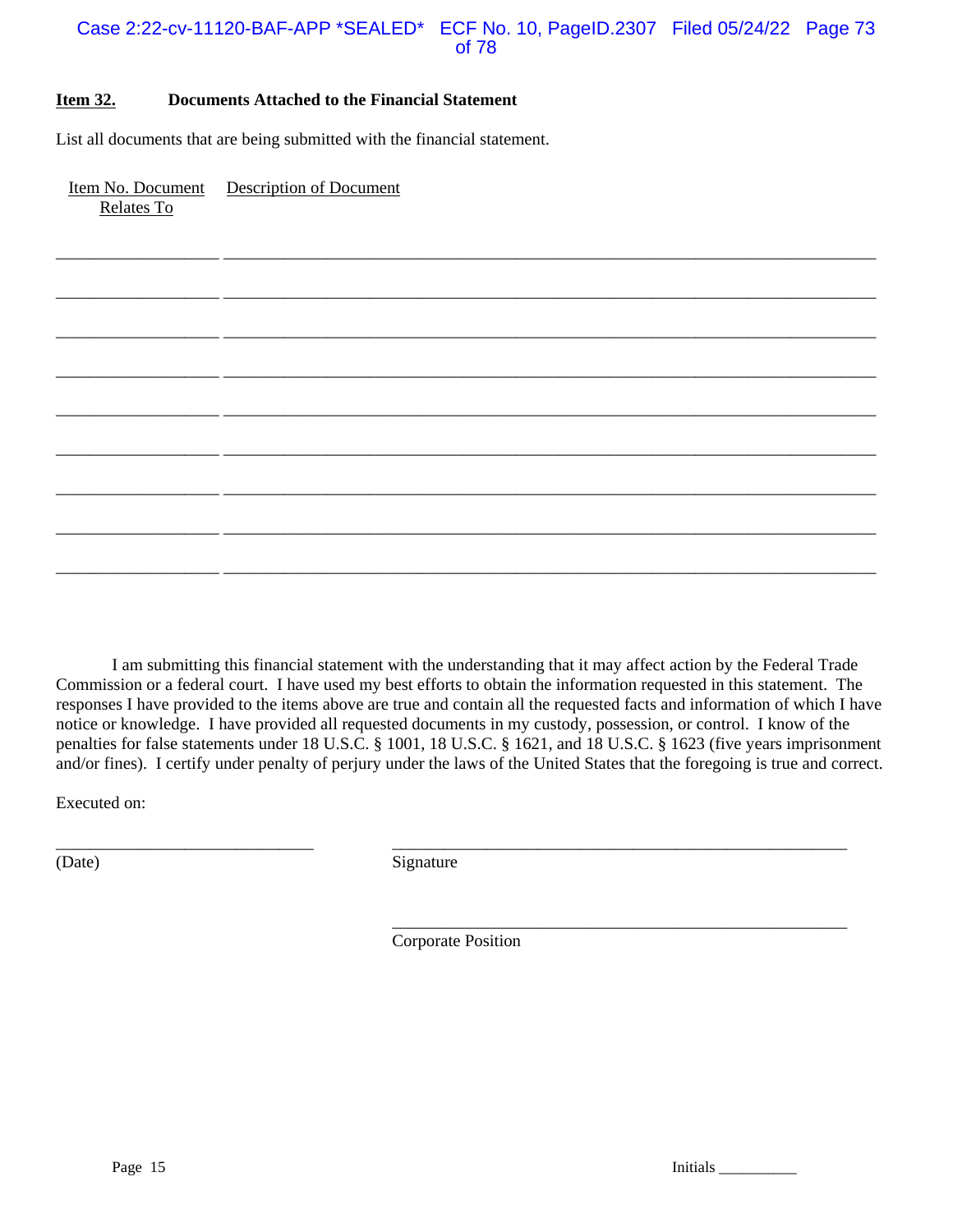Case 2:22-cv-11120-BAF-APP \*SEALED\* ECF No. 10, PageID.2308 Filed 05/24/22 Page 74 of 78

# **ATTACHMENT C**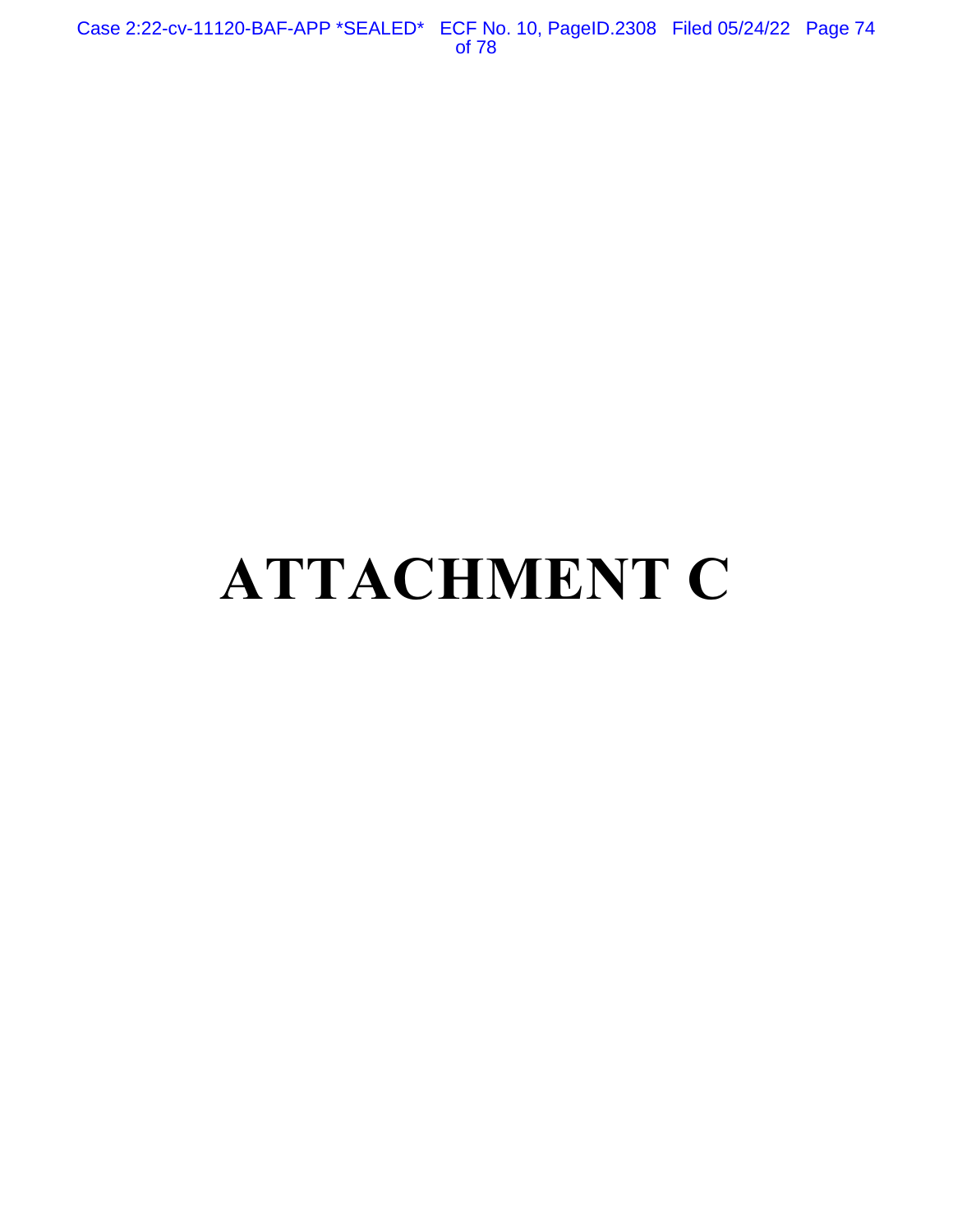|                                                                       |                                                                                               | Case 2:22-cv-11120-BAF-APP *SEALED* ECF No. 10, PageID.2309 Filed 05/24/22 Page 75<br>of 78                                                                                                                                                                                                                                                                                                                                                                                                                                                                                                                       |                   |
|-----------------------------------------------------------------------|-----------------------------------------------------------------------------------------------|-------------------------------------------------------------------------------------------------------------------------------------------------------------------------------------------------------------------------------------------------------------------------------------------------------------------------------------------------------------------------------------------------------------------------------------------------------------------------------------------------------------------------------------------------------------------------------------------------------------------|-------------------|
| Form 4506                                                             |                                                                                               | <b>Request for Copy of Tax Return</b>                                                                                                                                                                                                                                                                                                                                                                                                                                                                                                                                                                             |                   |
| (July 2017)<br>Department of the Treasury<br>Internal Revenue Service |                                                                                               | ▶ Do not sign this form unless all applicable lines have been completed.<br>$\blacktriangleright$ Request may be rejected if the form is incomplete or illegible.<br>► For more information about Form 4506, visit www.irs.gov/form4506.                                                                                                                                                                                                                                                                                                                                                                          | OMB No. 1545-0429 |
|                                                                       | tools. Please visit us at IRS.gov and click on "Get a Tax Transcript" or call 1-800-908-9946. | Tip. You may be able to get your tax return or return information from other sources. If you had your tax return completed by a paid preparer, they<br>should be able to provide you a copy of the return. The IRS can provide a Tax Return Transcript for many returns free of charge. The transcript<br>provides most of the line entries from the original tax return and usually contains the information that a third party (such as a mortgage company)<br>requires. See Form 4506-T, Request for Transcript of Tax Return, or you can quickly request transcripts by using our automated self-help service |                   |

| <b>1a</b> Name shown on tax return. If a joint return, enter the name shown first. | 1b First social security number on tax return,<br>individual taxpayer identification number, or<br>employer identification number (see instructions) |
|------------------------------------------------------------------------------------|------------------------------------------------------------------------------------------------------------------------------------------------------|
| <b>2a</b> If a joint return, enter spouse's name shown on tax return.              | 2b Second social security number or individual<br>taxpayer identification number if joint tax return                                                 |

**3** Current name, address (including apt., room, or suite no.), city, state, and ZIP code (see instructions)

**4** Previous address shown on the last return filed if different from line 3 (see instructions)

**5** If the tax return is to be mailed to a third party (such as a mortgage company), enter the third party's name, address, and telephone number.

**Caution:** If the tax return is being mailed to a third party, ensure that you have filled in lines 6 and 7 before signing. Sign and date the form once you have filled in these lines. Completing these steps helps to protect your privacy. Once the IRS discloses your tax return to the third party listed on line 5, the IRS has no control over what the third party does with the information. If you would like to limit the third party's authority to disclose your return information, you can specify this limitation in your written agreement with the third party.

| <b>Tax return requested.</b> Form 1040, 1120, 941, etc. and all attachments as originally submitted to the IRS, including Form(s) W-2, |
|----------------------------------------------------------------------------------------------------------------------------------------|
| schedules, or amended returns. Copies of Forms 1040, 1040A, and 1040EZ are generally available for 7 years from filing before they are |
| destroyed by law. Other returns may be available for a longer period of time. Enter only one return number. If you need more than one  |
| type of return, you must complete another Form 4506. ▶                                                                                 |

**Note:** If the copies must be certified for court or administrative proceedings, check here . . . . . . . . . . . . . . .

**7**  Year or period requested. Enter the ending date of the year or period, using the mm/dd/yyyy format. If you are requesting more than eight years or periods, you must attach another Form 4506.

| 8 | Fee. There is a \$50 fee for each return requested. Full payment must be included with your request or it will<br>be rejected. Make your check or money order payable to "United States Treasury." Enter your SSN, ITIN,<br>or EIN and "Form 4506 request" on your check or money order. |       |
|---|------------------------------------------------------------------------------------------------------------------------------------------------------------------------------------------------------------------------------------------------------------------------------------------|-------|
| a | Cost for each return reduced by receiver and receiver and receiver and receiver and receiver and receiver and receiver and receiver and receiver and receiver and receiver and receiver and receiver and receiver and receiver                                                           | 50.00 |
| b |                                                                                                                                                                                                                                                                                          |       |
| C |                                                                                                                                                                                                                                                                                          |       |
| 9 | If we cannot find the tax return, we will refund the fee. If the refund should go to the third party listed on line 5, check here                                                                                                                                                        | . 11  |

**Caution:** Do not sign this form unless all applicable lines have been completed.

**Signature of taxpayer(s).** I declare that I am either the taxpayer whose name is shown on line 1a or 2a, or a person authorized to obtain the tax return requested. If the request applies to a joint return, at least one spouse must sign. If signed by a corporate officer, 1 percent or more shareholder, partner, managing member, guardian, tax matters partner, executor, receiver, administrator, trustee, or party other than the taxpayer, I certify that I have the authority to execute Form 4506 on behalf of the taxpayer. **Note:** This form must be received by IRS within 120 days of the signature date.

### **Signatory attests that he/she has read the attestation clause and upon so reading**  declares that he/she has the authority to sign the Form 4506. See instructions. **Phone number of taxpayer on line**

1a or 2a

| <b>Sign</b><br><b>Here</b> | <b>Signature</b> (see instructions)                                      | Date |  |
|----------------------------|--------------------------------------------------------------------------|------|--|
|                            | Title (if line 1a above is a corporation, partnership, estate, or trust) |      |  |
|                            |                                                                          |      |  |
|                            | Spouse's signature                                                       | Date |  |

 $\overline{\phantom{a}}$ 

F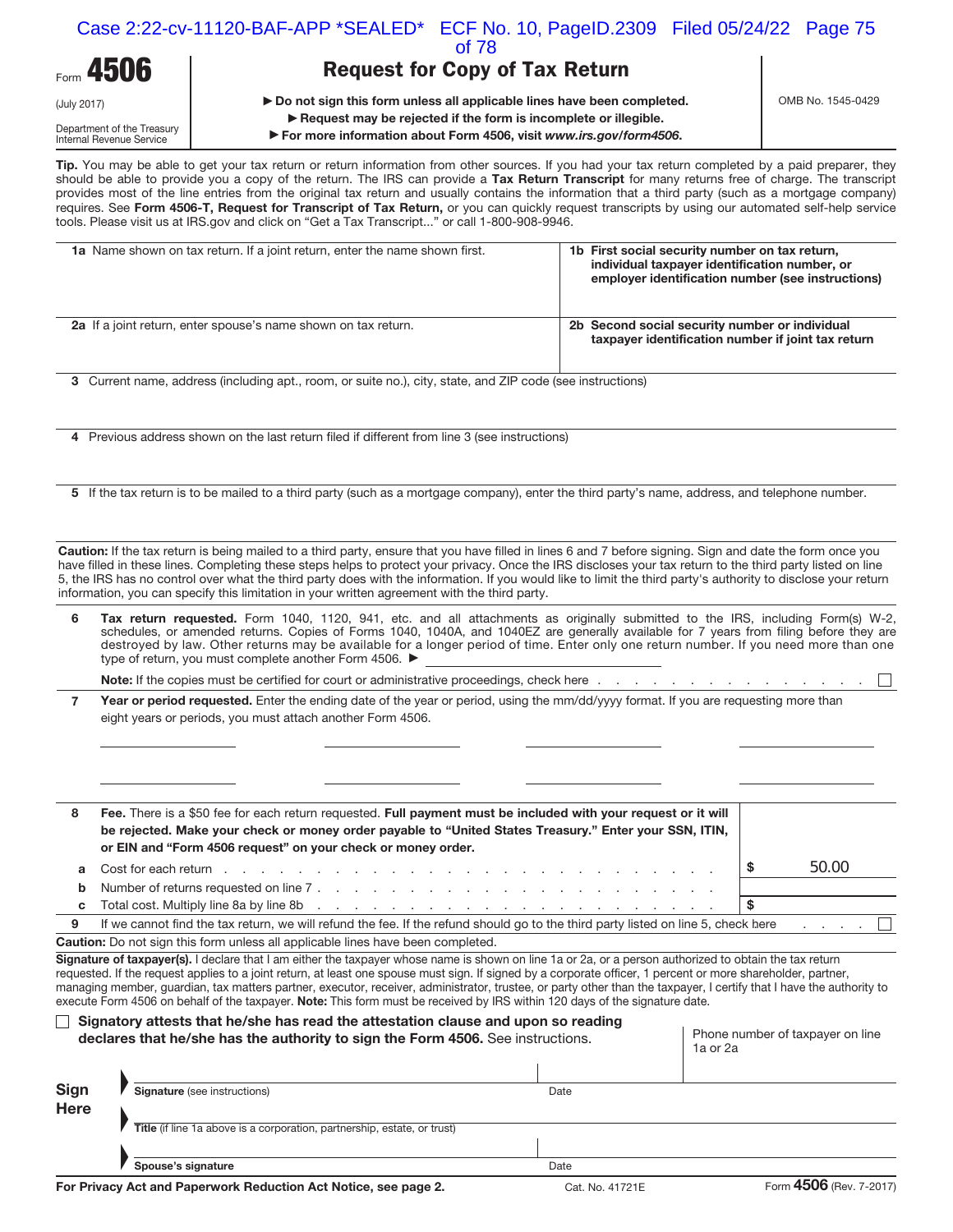#### Form 4506 (Rev. 7-2017) Page **2**

Section references are to the Internal Revenue Code unless otherwise noted.

#### **Future Developments**

For the latest information about Form 4506 and its instructions, go to <www.irs.gov/form4506>. Information about any recent developments affecting Form 4506, Form 4506-T and Form 4506T-EZ will be

posted on that page.

## **General Instructions**

**Caution:** Do not sign this form unless all applicable lines have been completed.

**Purpose of form.** Use Form 4506 to request a copy of your tax return. You can also designate (on line 5) a third party to receive the tax return.

**How long will it take?** It may take up to 75 calendar days for us to process your request.

**Tip.** Use Form 4506-T, Request for Transcript of Tax Return, to request tax return transcripts, tax account information, W-2 information, 1099 information, verification of nonfiling, and records of account.

**Automated transcript request.** You can quickly request transcripts by using our automated self-help service tools. Please visit us at IRS.gov and click on "Get a Tax Transcript..." or call 1-800-908-9946.

**Where to file.** Attach payment and mail Form 4506 to the address below for the state you lived in, or the state your business was in, when that return was filed. There are two address charts: one for individual returns (Form 1040 series) and one for all other returns.

If you are requesting a return for more than one year or period and the chart below shows two different addresses, send your request to the address based on the address of your most recent return.

### **Chart for individual returns (Form 1040 series)**

**If you filed an individual return Mail to: and lived in:**  Alabama, Kentucky, Louisiana, Mississippi, Tennessee, Texas, a foreign country, American Internal Revenue Service<br>Samoa, Puerto Rico, RAIVS Team Samoa, Puerto Rico,<br>Guam, the Commonwealth of the Northern Mariana Islands, the U.S. Virgin Islands, or

Alaska, Arizona, Arkansas, California, Colorado, Hawaii, Idaho, Illinois, Indiana, Iowa, Kansas, Michigan, **Internal Revenue Service**<br>Minnesota, Montana, **RAIVS Team** Minnesota, Montana, Nebraska, Nevada, New Stop 37106<br>Mexico, North Dakota, Fresno, CA 93888 Mexico, North Dakota, Oklahoma, Oregon, South Dakota, Utah, Washington, Wisconsin, **Wyoming** 

A.P.O. or F.P.O. address

Connecticut, Delaware, District of Columbia, Florida, Georgia, Maine, Pennsylvania, Rhode Island, South Carolina, Vermont, Virginia, West Virginia

Stop 6716 AUSC<br>Austin, TX 73301

Maryland, Internal Revenue Service<br>Massachusetts, Review RAIVS Team<br>Missouri, New Versey, Rep 6705 P-6<br>Hampshire, New Jersey, Kansas City, MO<br>New York, North 64999<br>Carolina, Ohio, 64999

#### **Chart for all other returns**

| <b>Chart for all other returns</b>                                                                                                                                                                                                                                                                                                                                                                                                                                            |                                                                                                     |  |  |
|-------------------------------------------------------------------------------------------------------------------------------------------------------------------------------------------------------------------------------------------------------------------------------------------------------------------------------------------------------------------------------------------------------------------------------------------------------------------------------|-----------------------------------------------------------------------------------------------------|--|--|
| If you lived in<br>or your business<br>was in:                                                                                                                                                                                                                                                                                                                                                                                                                                | Mail to:                                                                                            |  |  |
| Alabama, Alaska,<br>Arizona, Arkansas,<br>California, Colorado,<br>Florida, Hawaii, Idaho,<br>Iowa, Kansas, Louisiana,<br>Minnesota, Mississippi,<br>Missouri, Montana,<br>Nebraska, Nevada,<br>New Mexico,<br>North Dakota,<br>Oklahoma, Oregon,<br>South Dakota, Texas,<br>Utah, Washington,<br>Wyoming, a foreign<br>country, American<br>Samoa, Puerto Rico,<br>Guam, the<br>Commonwealth of the<br>Northern Mariana<br>Islands, the U.S. Virgin<br>Islands, or A.P.O. or | Internal Revenue Service<br><b>RAIVS Team</b><br>P.O. Box 9941<br>Mail Stop 6734<br>Ogden, UT 84409 |  |  |

Connecticut, Delaware, District of Columbia, Georgia, Illinois, Indiana, Kentucky, Maine, Marvland Massachusetts,<br>
Michigan New BAIVS Team Hampshire, New Jersey,<br>New York, North New York, North Stop 2800 F<br>Carolina, Cincinnati. C Ohio, Pennsylvania, Rhode Island, South Carolina, Tennessee, Vermont, Virginia, West Virginia, Wisconsin

F.P.O. address

RAIVS Team<br>P.O. Box 145500 Cincinnati, OH 45250

## **Specific Instructions**

Line 1b. Enter your employer identification number (EIN) if you are requesting a copy of a business return. Otherwise, enter the first social security number (SSN) or your individual taxpayer identification number (ITIN) shown on the return. For example, if you are requesting Form 1040 that includes Schedule C (Form 1040), enter your SSN.

**Line 3.** Enter your current address. If you use a P.O. box, please include it on this line 3.

**Line 4.** Enter the address shown on the last return filed if different from the address entered on line 3.

**Note:** If the addresses on lines 3 and 4 are different and you have not changed your address with the IRS, file Form 8822, Change of Address. For a business address, file Form 8822-B, Change of Address or Responsible Party — Business.

**Signature and date.** Form 4506 must be signed and dated by the taxpayer listed on line 1a or 2a. The IRS must receive Form 4506 within 120 days of the date signed by the taxpayer or it will be rejected. Ensure that all applicable lines are completed before signing.



You must check the box in the signature area to acknowledge you have the authority to sign and request the information. The form will not be

processed and returned to you if the box is unchecked.

*Individuals.* Copies of jointly filed tax returns may be furnished to either spouse. Only one signature is required. Sign Form 4506 exactly as your name appeared on the original return. If you changed your name, also sign your current name.

*Corporations.* Generally, Form 4506 can be signed by: (1) an officer having legal authority to bind the corporation, (2) any person designated by the board of directors or other governing body, or (3) any officer or employee on written request by any principal officer and attested to by the secretary or other officer. A bona fide shareholder of record owning 1 percent or more of the outstanding stock of the corporation may submit a Form 4506 but must provide documentation to support the requester's right to receive the information.

*Partnerships.* Generally, Form 4506 can be signed by any person who was a member of the partnership during any part of the tax period requested on line 7.

*All others.* See section 6103(e) if the taxpayer has died, is insolvent, is a dissolved corporation, or if a trustee, guardian, executor, receiver, or administrator is acting for the taxpayer.

**Note:** If you are Heir at law, Next of kin, or Beneficiary you must be able to establish a material interest in the estate or trust.

**Documentation.** For entities other than individuals, you must attach the authorization document. For example, this could be the letter from the principal officer authorizing an employee of the corporation or the letters testamentary authorizing an individual to act for an estate.

**Signature by a representative.** A representative can sign Form 4506 for a taxpayer only if this authority has been specifically delegated to the representative on Form 2848, line 5. Form 2848 showing the delegation must be attached to Form 4506.

#### **Privacy Act and Paperwork Reduction Act**

**Notice.** We ask for the information on this form to establish your right to gain access to the requested return(s) under the Internal Revenue Code. We need this information to properly identify the return(s) and respond to your request. If you request a copy of a tax return, sections 6103 and 6109 require you to provide this information, including your SSN or EIN, to process your request. If you do not provide this information, we may not be able to process your request. Providing false or fraudulent information may subject you to penalties.

Routine uses of this information include giving it to the Department of Justice for civil and criminal litigation, and cities, states, the District of Columbia, and U.S. commonwealths and possessions for use in administering their tax laws. We may also disclose this information to other countries under a tax treaty, to federal and state agencies to enforce federal nontax criminal laws, or to federal law enforcement and intelligence agencies to combat terrorism.

You are not required to provide the information requested on a form that is subject to the Paperwork Reduction Act unless the form displays a valid OMB control number. Books or records relating to a form or its instructions must be retained as long as their contents may become material in the administration of any Internal Revenue law. Generally, tax returns and return information are confidential, as required by section 6103.

The time needed to complete and file Form 4506 will vary depending on individual circumstances. The estimated average time is: **Learning about the law or the form,** 10 min.; **Preparing the form,** 16 min.; and **Copying, assembling, and sending the form to the IRS,** 20 min.

If you have comments concerning the accuracy of these time estimates or suggestions for making Form 4506 simpler, we would be happy to hear from you. You can write to:

Internal Revenue Service

Tax Forms and Publications Division 1111 Constitution Ave. NW, IR-6526 Washington, DC 20224.

Do not send the form to this address. Instead, see Where to file on this page.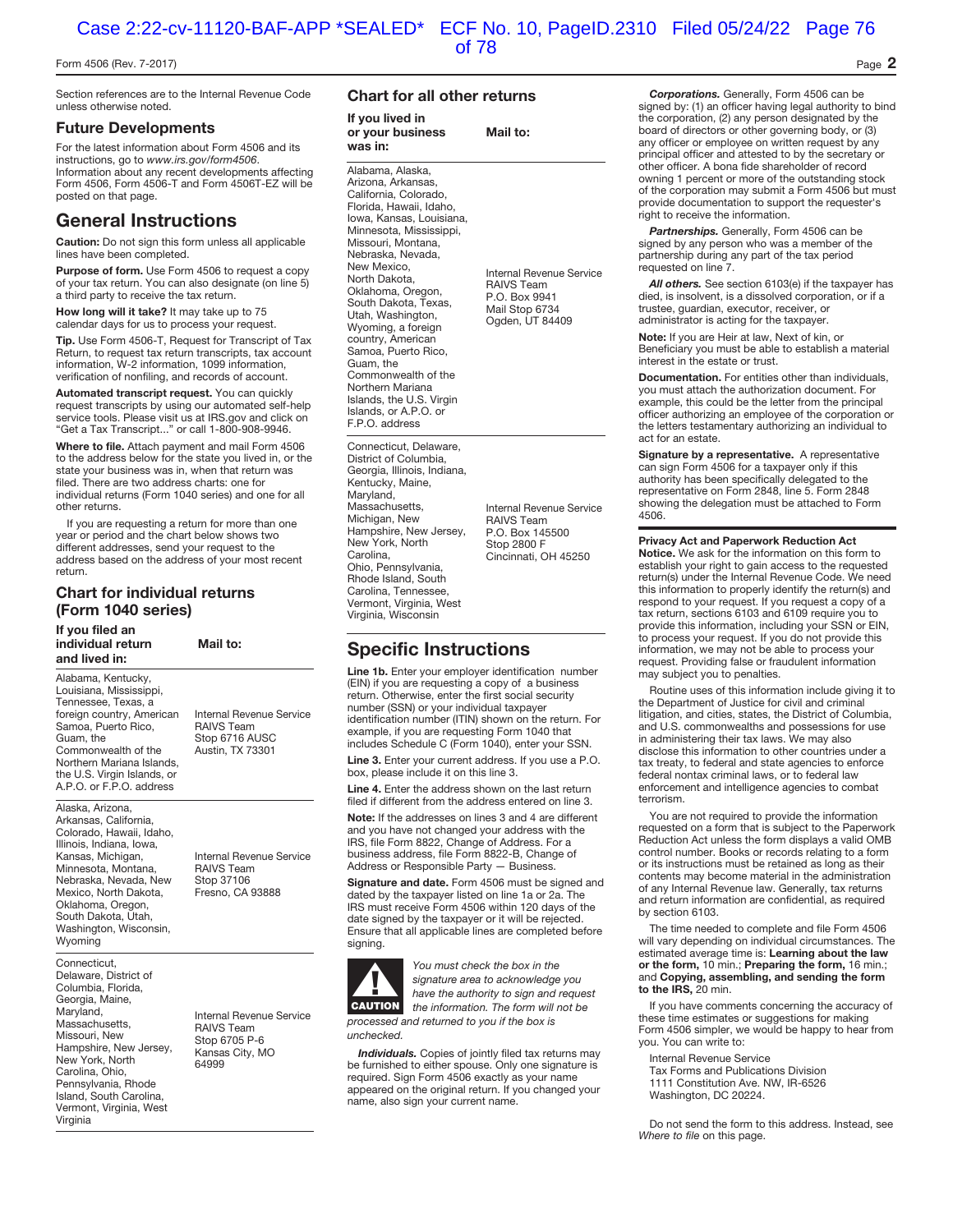Case 2:22-cv-11120-BAF-APP \*SEALED\* ECF No. 10, PageID.2311 Filed 05/24/22 Page 77 of 78

# **ATTACHMENT D**